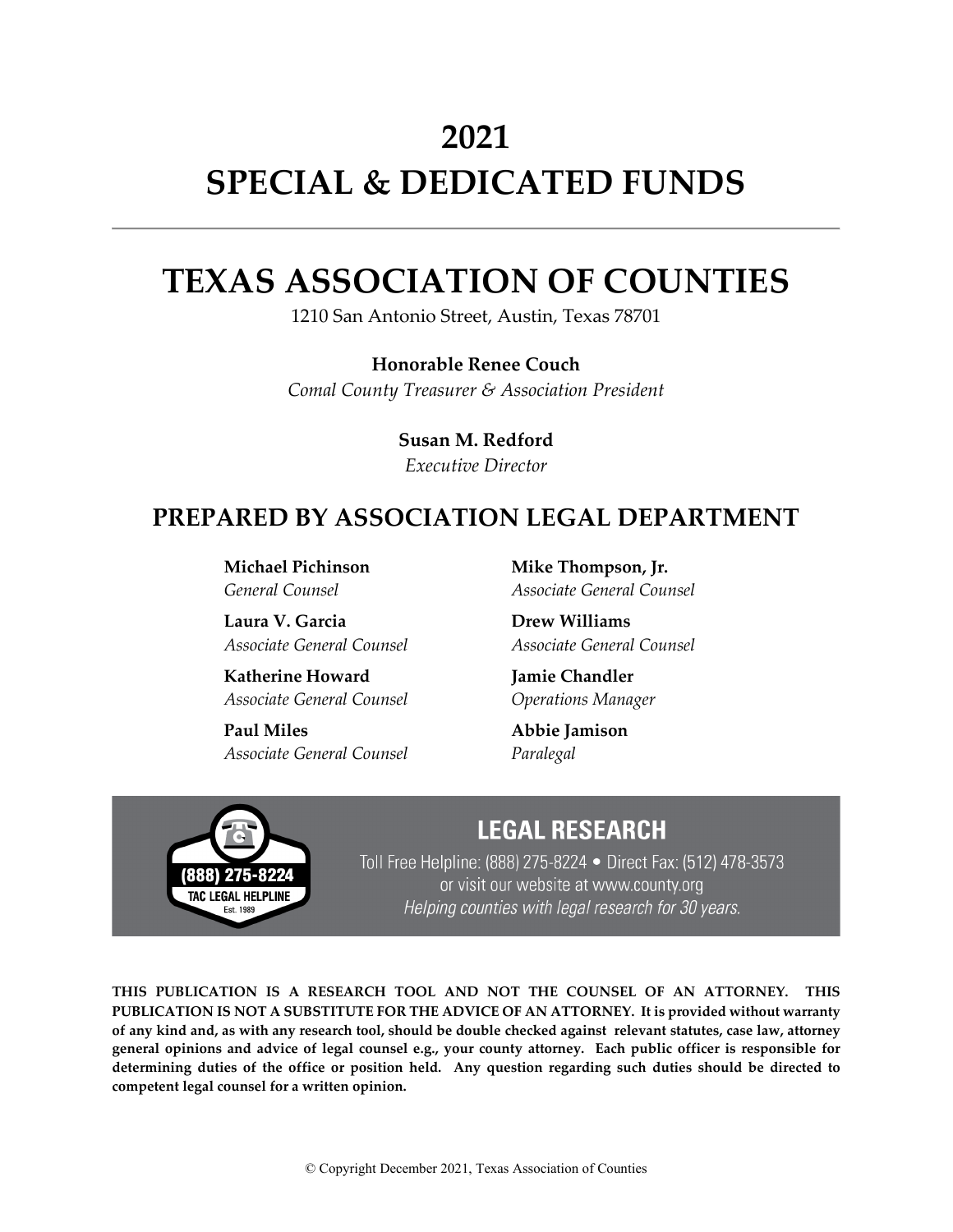# **Table of Contents**

| Ι.             |  |  |
|----------------|--|--|
|                |  |  |
| A.             |  |  |
| $\mathbf{1}$ . |  |  |
| 2.             |  |  |
| <b>B.</b>      |  |  |
| 1.             |  |  |
| 2.             |  |  |
| 3.             |  |  |
| C.             |  |  |
|                |  |  |
| 2.             |  |  |
|                |  |  |
| 4.             |  |  |
| 5.             |  |  |
|                |  |  |
| D.             |  |  |
| 1.             |  |  |
| 2.             |  |  |
| 3.             |  |  |
| E.             |  |  |
| 1.             |  |  |
| 2.             |  |  |
| 3.             |  |  |
| F <sub>r</sub> |  |  |
|                |  |  |
| 2.             |  |  |
| 3.             |  |  |
|                |  |  |
| G.             |  |  |
| 1.             |  |  |
| 2.             |  |  |
| 3.             |  |  |
| H.             |  |  |
| 1.             |  |  |
| 2.             |  |  |
| 3.             |  |  |
| I.             |  |  |
| 1.             |  |  |
|                |  |  |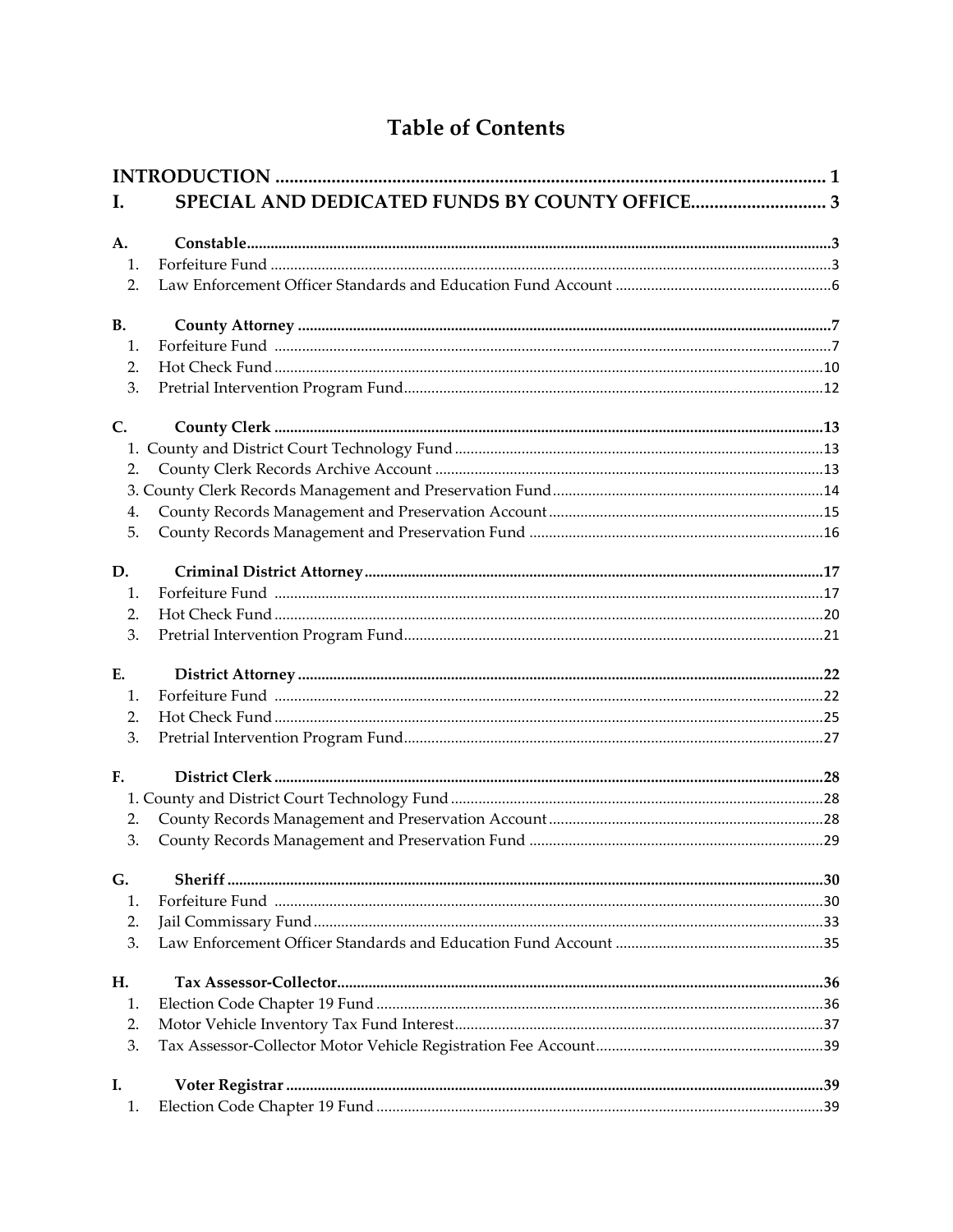| II.       |  |
|-----------|--|
| A.        |  |
| 1.        |  |
| 2.        |  |
| 3.        |  |
| b.        |  |
| 4.        |  |
| <b>B.</b> |  |
| 1.        |  |
| 2.        |  |
| 3.        |  |
| C.        |  |
| D.        |  |
|           |  |
| 1.        |  |
| 4.        |  |
| E.        |  |
| 1.        |  |
| 2.        |  |
| F.        |  |
| 1.        |  |
| 2.        |  |
| 3.        |  |
| 4.        |  |
| 5.        |  |
| 6.        |  |
| 7.        |  |
| 8.        |  |
| 9.        |  |
| 10.       |  |
|           |  |
| 12.       |  |
| 13.       |  |
|           |  |
|           |  |
|           |  |
| G.<br>1.  |  |
| 2.        |  |
|           |  |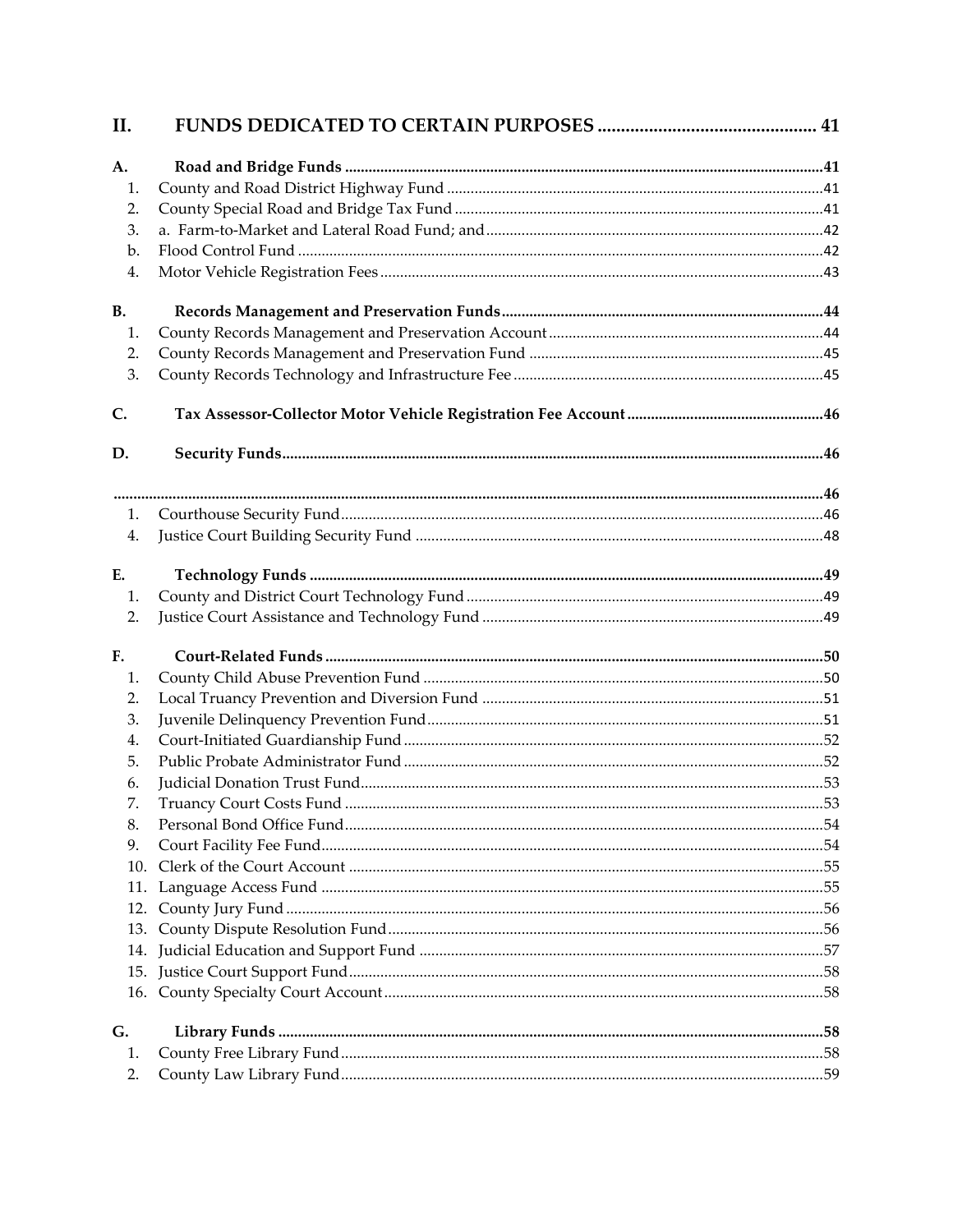| H.             |  |
|----------------|--|
| 3.             |  |
| 2.             |  |
| 3.             |  |
| 4.             |  |
| 5.             |  |
| 6.             |  |
| L.             |  |
| 1.             |  |
| 2.             |  |
| 3.             |  |
| $\mathbf{J}$ . |  |
| 1.             |  |
| $\mathbf{K}$ . |  |
| 1.             |  |
| 2.             |  |



The symbol indicates sections that have been updated since the previous publication.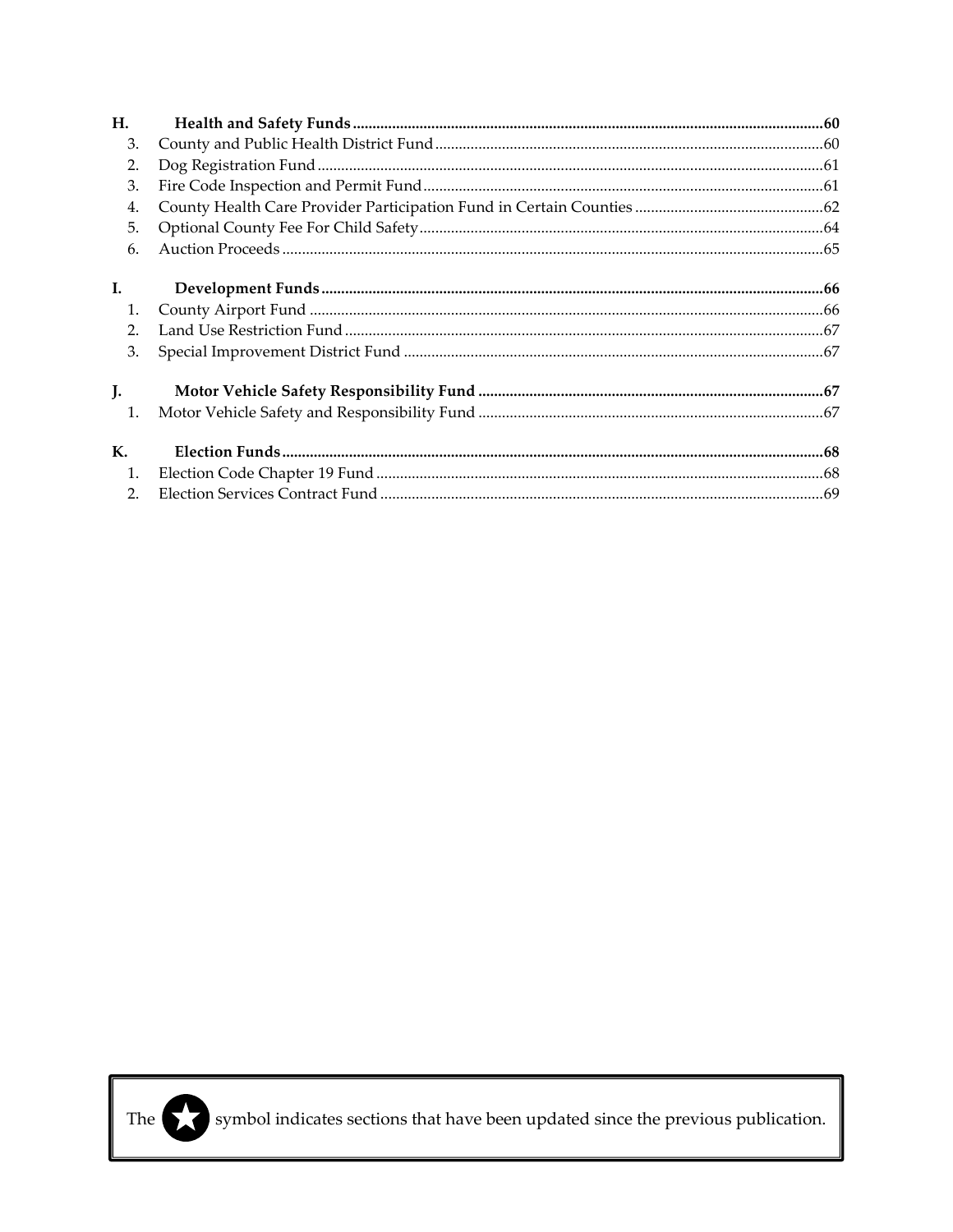# **SPECIAL AND DEDICATED FUNDS**

### **INTRODUCTION**

<span id="page-4-0"></span>This publication is provided as a convenient reference for county officials to identify and review various special and dedicated funds established in the county and the purposes for which the funds may be used. $1$  For ease of use, we have divided the document into two sections: funds by county office and funds dedicated to a particular purpose. Funds are repeated wherever applicable; for example, the forfeiture fund applies to both the county attorney and the district attorney and therefore appears under both offices.

This outline should not be relied upon as a comprehensive list of every special or dedicated fund but includes the most common dedicated funds that are statutorily segregated from the county's general fund. Funds created under federal law and funds specific to an individual county are not included in this publication. To help us make this a better resource, please let us know if you find an error or omission.

The general rule that governs the management of county money is simple: the commissioners court has the authority to determine how to allocate the county's resources, and county money may be expended to serve any county purpose that the commissioners court deems appropriate. However, there are many exceptions to the general rule, which establish separate funds outside of the general fund with specific limits on expenditures. Special and dedicated funds are still county monies and must be delivered to the county treasurer and placed in the county depository.

Many of the funds to which the general rule does not apply are under the control of a specific elected official, not the commissioners court, or are under the shared authority of an elected official and the commissioners court. The remainder of these funds are managed by the commissioners court but may only be spent on certain specified purposes. As noted above, this outline is organized by county office and information about funds that are subject to the control of more than one county office is duplicated where appropriate.

Local Government Code §113.021 provides that interest on most special and dedicated funds accrues "for the benefit of the county" and therefore may be retained in the special or dedicated fund or deposited in the general fund. This section overrules the common law which holds that the interest earned becomes part of the principal and, therefore,

<span id="page-4-1"></span><sup>&</sup>lt;sup>1</sup> This publication includes changes adopted by the  $87<sup>th</sup>$  Legislature through the Third Special Session (2021).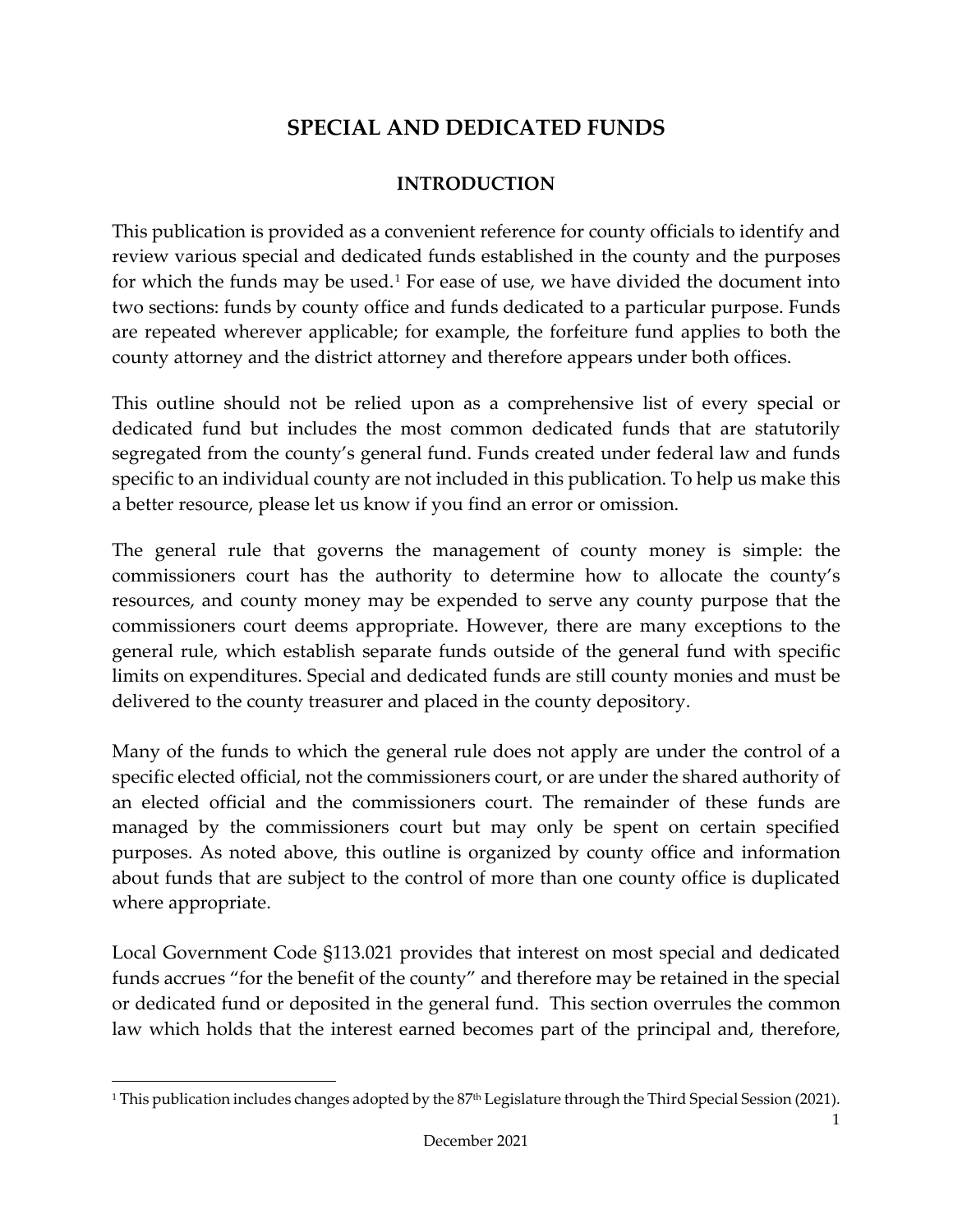subject to the control of the specified elected official.<sup>[2](#page-5-0)</sup> There are a number of statutory exceptions to the requirement that interest accrues to the general fund, some of which are identified in the text.

The following information is included about each fund: (1) the statutory authority for the fund; (2) the source of the money in the fund; (3) the elected official who controls the fund; and (4) the purposes for which the fund may be used. Additionally, attorney general or court opinions interpreting the way the funds should be managed are summarized.

The following principles apply to management and expenditure of all county funds:

- 1. The general rule is that county monies are under the control of the commissioners court. The commissioners court has discretion to determine how to spend county money.
- 2. To change the general rule and place money under the control of another elected official, express legislative language is required: such as "the money may be spent at the sole discretion of" the elected official or "the money is to be administered solely by" the elected official.
- 3. If the statute creating a particular fund specifies that the fund may be spent only for certain purposes, the commissioners court or other elected official is bound by the restrictions imposed.
- 4. All expenditures from funds controlled by the commissioners court or another elected official are subject to review by the county auditor, who has authority under Local Government Code §115.0035 to audit the accounts controlled by any county, district or precinct officer.
- 5. Funds under the exclusive control of another elected official may or may not be subject to the competitive bidding requirement, depending on statutory authority.
- 6. Except as otherwise noted above, as a general rule, interest on special funds accrues to the benefit of the county and is deposited in the general fund.

<span id="page-5-0"></span><sup>2</sup> Tex. Local Gov't Code §113.021 also provides that all county money, whether collected as fees, commissions, funds or "other money" shall be deposited by the officer receiving it with the county treasurer.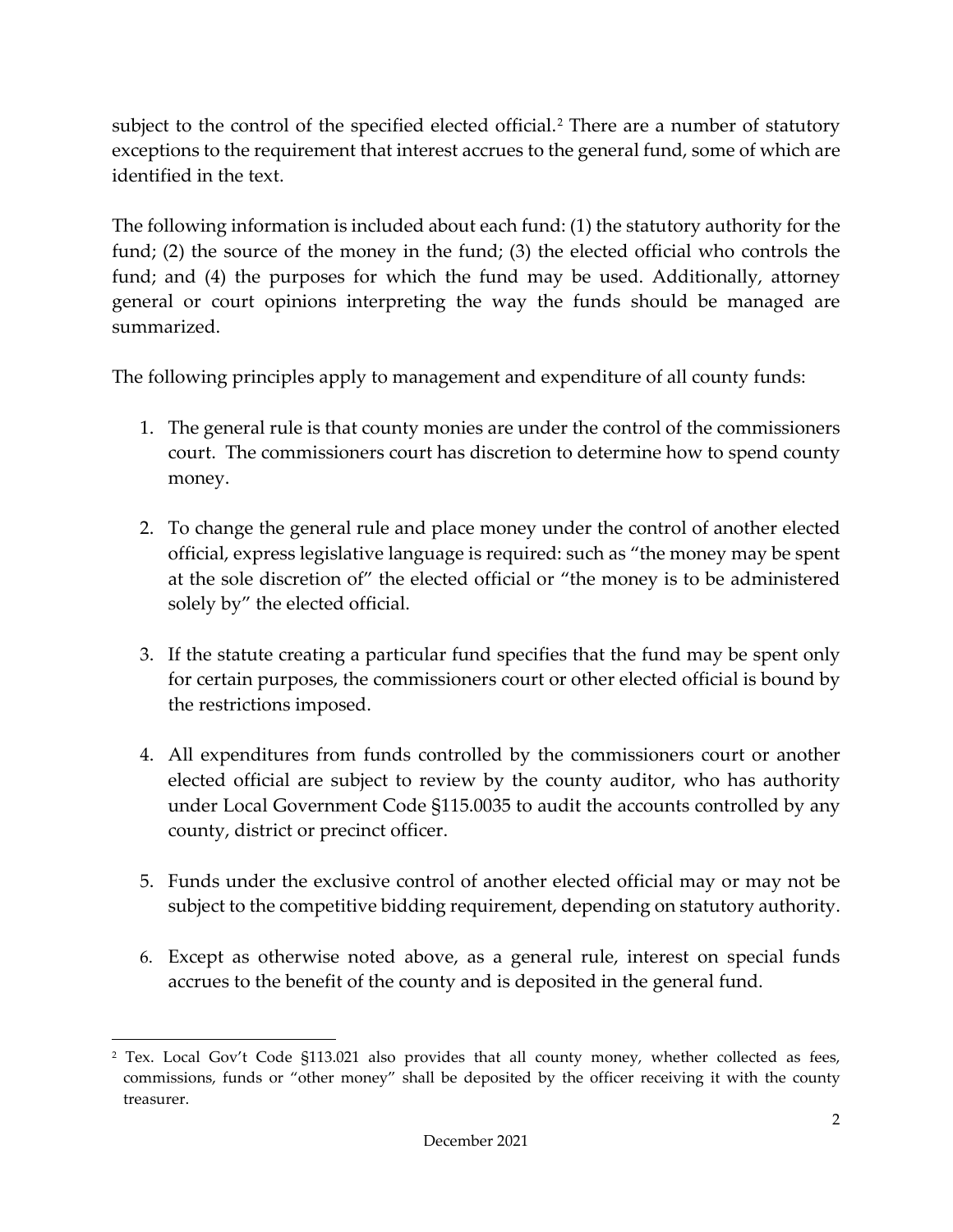#### <span id="page-6-1"></span><span id="page-6-0"></span>**I. SPECIAL AND DEDICATED FUNDS BY COUNTY OFFICE**

#### **A. CONSTABLE**

#### **1. Forfeiture Fund[3](#page-6-3) [4](#page-6-4)**

- <span id="page-6-2"></span>Statute: Code Crim. Proc. Chapter 59; specific allocation and disposition described in Code Crim. Proc. art. 59.06
- Source: Contraband seized by law enforcement authorities, including property used in the commission of a crime, proceeds of a crime and property purchased with the proceeds of a crime.
- Controlled by: County Attorney, District Attorney or Criminal District Attorney, and Law Enforcement Agencies<sup>5</sup>
- Purposes: Prosecuting attorney's fund may only be used for official purposes of his or her office. Law enforcement agency's fund may only be used for law enforcement purposes. Law enforcement agency may dedicate not more than 10% of the gross amount of the fund to a scholarship fund for children of peace officers killed in the line of duty.
- Limitations: If a local agreement between the attorney representing the state and law enforcement agencies allows proceeds to go to the sheriff's Department or local attorney representing the state, the sheriff or local attorney representing the state may allocate and spend the official's portion without commissioners court approval, but must submit a budget for expenditure of the money. If a local agreement is not executed, property must be sold and the proceeds distributed under Code Crim. Proc. art. 59.06(a).

Forfeiture funds may not be used to: offset or reduce the amount budgeted for the applicable agency; increase the salary of an employee whose salary is set by commissioners court without commissioners court

<span id="page-6-3"></span><sup>3</sup> See also County Attorney, District Attorney or Criminal District Attorney, and Sheriff.

<span id="page-6-4"></span><sup>4</sup> The state auditor may at any time audit forfeiture funds or investigate their expenditure. Code Crim. Proc. art. 59.061.

<span id="page-6-5"></span><sup>5</sup> "Law Enforcement Agency" is defined as an agency of the state or an agency of a political subdivision of the state authorized by law to employ peace officers. Code Crim. Proc. art. 59.01(5). At the county level, this would include the sheriff, constable, district attorney, criminal district attorney, and county attorney.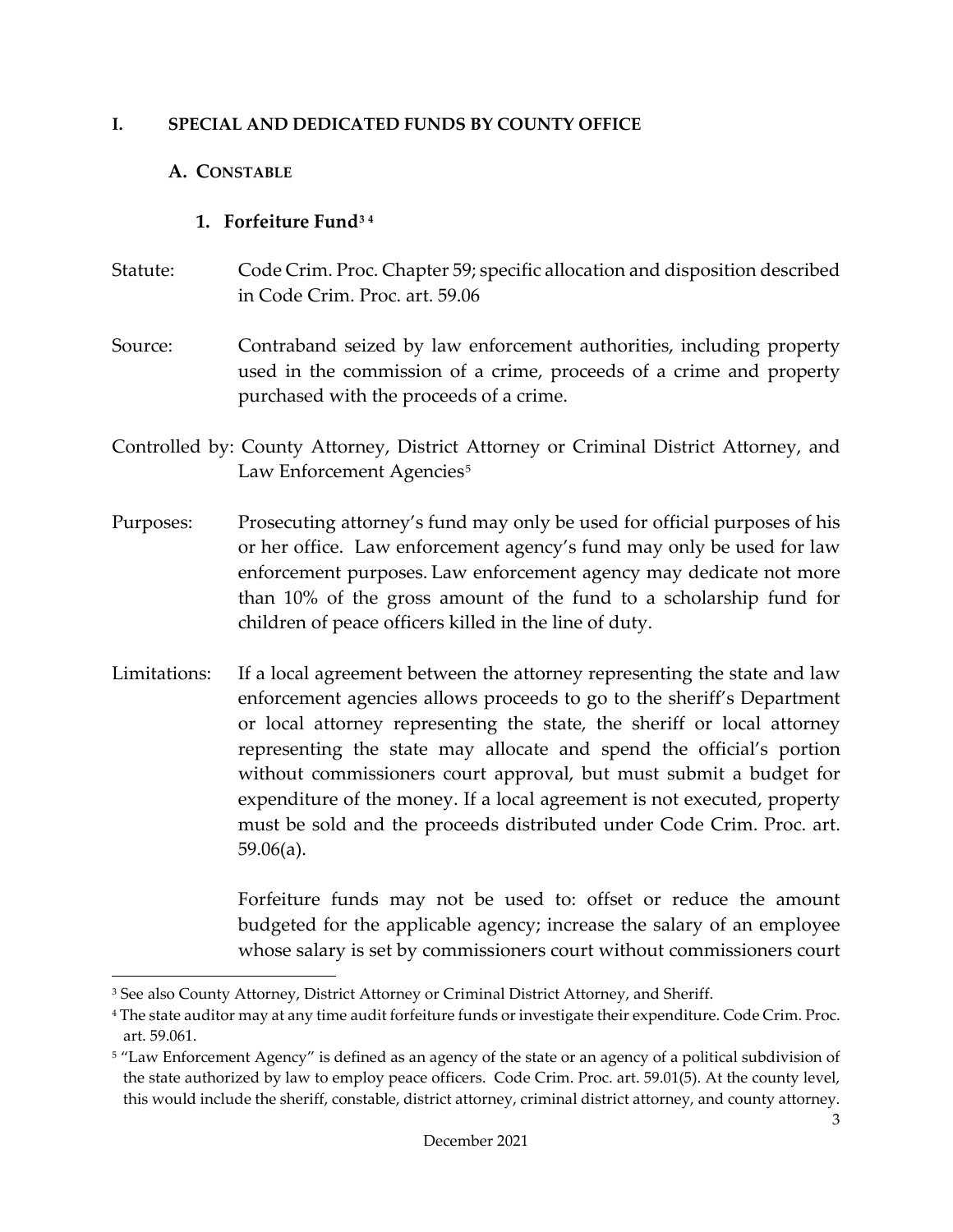approval; pay expenses related to the training or education of any member of the judiciary; contribute to a political campaign; make donations to any entity, except as provided by Code Crim. Proc. art. 59.06(d-2); pay expenses for travel or education seminars that would violate applicable restrictions established by commissioners court; or purchase alcoholic beverages.

A sheriff or local attorney representing the state who is not seeking reelection, failed to timely file an application for candidacy in the general primary, or lost his or her bid for re-election must seek commissioners court approval for any expenditure of forfeiture funds, as of the earliest triggering event described.

Money derived from the sale of property seized by a DPS peace officer in connection with a violation of the Texas Controlled Substances Act and forfeited pursuant to a judgment under Code Crim. Proc. art. 59.05 is allocated by local agreement between the attorney representing the state and DPS.<sup>[6](#page-7-0)</sup>

Proceeds of contraband forfeited from the crimes of human smuggling, operating a stash house, aggravated promotion of prostitution, compelling prostitution, or human trafficking must be used either to provide direct victim services by the victim services division of the attorney representing the state or law enforcement agency or must be used by the office of the attorney representing the state or law enforcement agency to cover the costs of a contract with a local nonprofit organization to provide direct services to crime victims.[7](#page-7-1)

#### Interpretation:



KP-0303 (2020): A court would likely find that a sheriff may donate civil forfeiture funds to a nonprofit entity providing office space to entities providing one or more of the services specified in article 59.06, subdivision (d-2) of the Code of Criminal Procedure provided the sheriff determines that the expenditure is statutorily authorized and comports with the three-part test under article III, subsection 52(a) of the Texas Constitution.

<span id="page-7-0"></span><sup>6</sup> Code Crim. Proc. art. 59.06(c-4)

<span id="page-7-1"></span><sup>7</sup> Code Crim. Proc art. 59.06(t)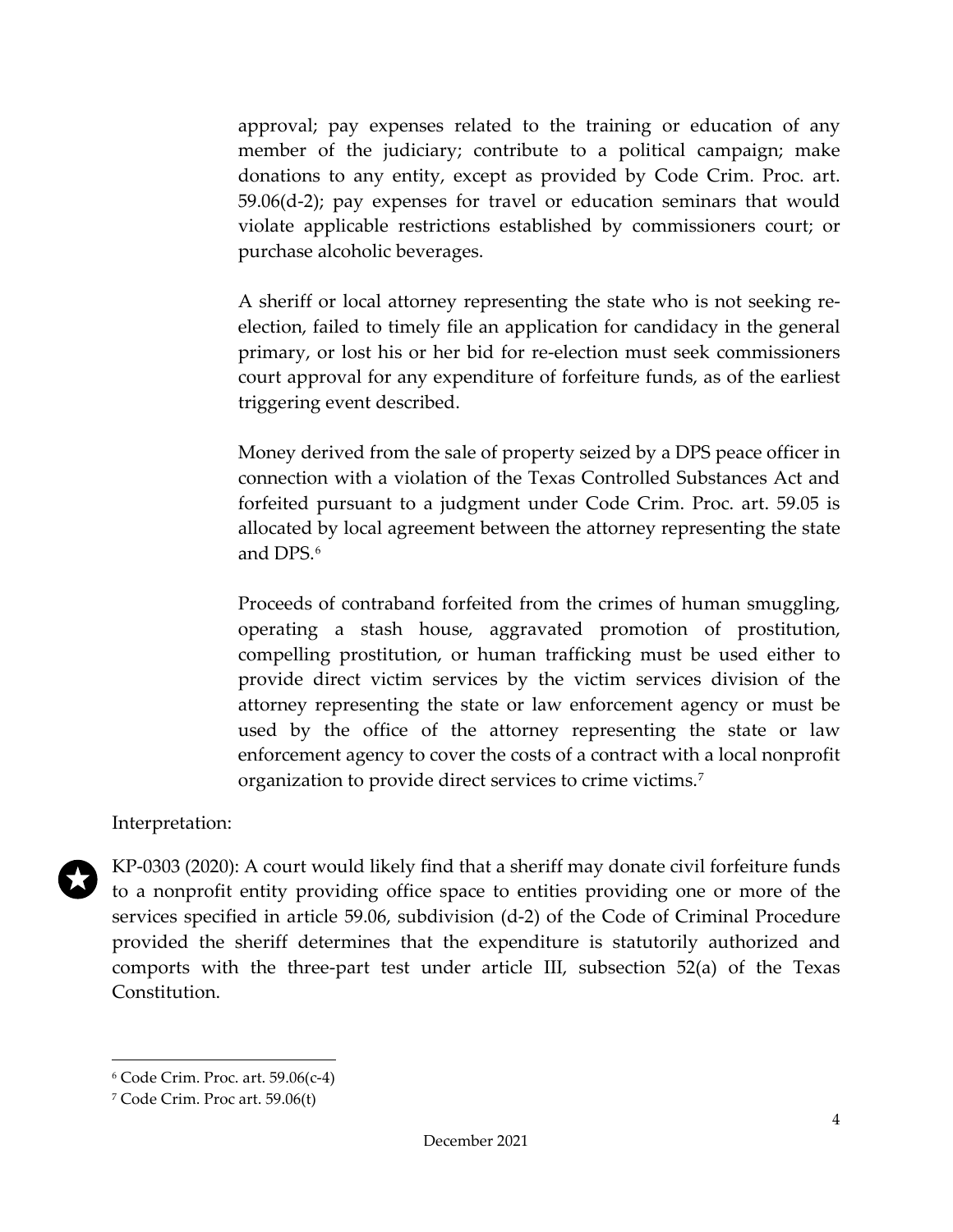KP-0126 (2017): A district attorney may spend forfeiture funds on carpet for a county owned building to the extent it serves an authorized purpose of the attorney's office. Commissioners court approval of expenditure is not required, provided it does not usurp or unreasonably interfere with court's authority related to county buildings.

KP-0088 (2016): The question of whether a criminal district attorney may expend forfeiture funds to hire a consultant to investigate operations of a juvenile detention center is a fact question, to be determined by whether or not the expenditure is for an official purpose of the attorney's office.

GA-1059 (2014): A court would be unlikely to conclude that a district attorney may use asset forfeiture funds to purchase land and a building for subsequent sale or lease to other entities as such use of the property would likely not be considered an official purpose of the district attorney's office under Code Crim. Proc. art. 59.06.

GA-0920 (2012): The district attorney for the  $198<sup>th</sup>$  Judicial District may make expenditures from the attorney's asset forfeiture fund after the attorney fails to file for reelection and the filing deadline has passed when those expenditures were from the budget previously approved by the regional review committee. County commissioners courts and a regional review committee are among the entities that may approve expenditures from a district attorney's asset forfeiture fund. Cash is a kind of property subject to Code Crim. Proc. art. 59.06 requirements.

GA-0755 (2010): A district attorney is not authorized to use the forfeiture fund to pay for the district attorney's legal defense.

GA-0704 (2009): In a county without an auditor, the treasurer is required to examine the sheriff's forfeiture fund accounts.

GA-0613 (2008): A district attorney may not use the forfeiture fund to assist a county's purchase of a juvenile detention center.

DM-0247 (1993): Provides an overview of the management of forfeiture funds in a multicounty district.



DM-0246 (1993): Purchases made with forfeiture funds are required to be competitively bid. The commissioners court has a ministerial duty to initiate competitive bidding upon receipt of request from the prosecutor or law enforcement agency entitled to spend the funds collected under Code Crim. Proc. art. 59.06.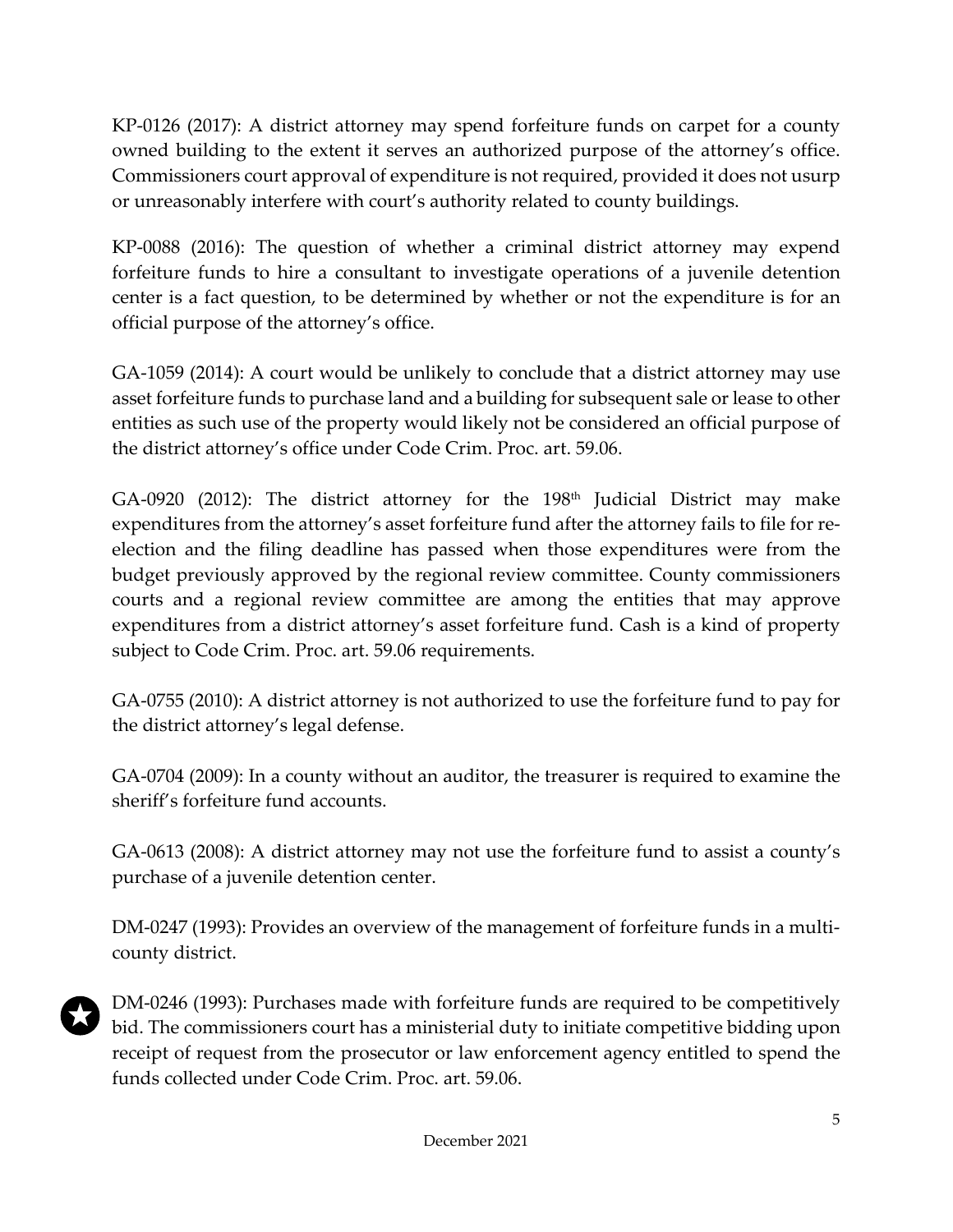DM-0162 (1992): Forfeiture fund monies must be given to the county treasurer to deposit in the county depository.

JM-1253 (1990): The use of forfeiture fund money for bonuses for assistants whose salary is set by commissioners court is subject to commissioners court approval.

#### **2. Law Enforcement Officer Standards and Education Fund Account[8](#page-9-1)**

- <span id="page-9-0"></span>Statute: Occupations Code §1701.157
- Source: An equal share of the 20 percent of the state general revenue fund allocated by the Comptroller for local law enforcement agencies; the remaining 80 percent is allocated on the basis of the number of eligible law enforcement positions each agency has as of January 1 of the preceding calendar year.

Controlled by: Law Enforcement Agency<sup>[9](#page-9-2)</sup>

- Purposes: To pay for continuing education of licensed peace officer or training for full-time fully paid law enforcement support personnel<sup>10</sup>.
- Limitation: May not be used to replace money provided by county on recurrent basis for training law enforcement officers and support personnel.

Head of the law enforcement agency must maintain a complete record of money received and spent. Money received from the state is subject to audit by the comptroller and expenditures are subject to audit by the state auditor.

<span id="page-9-1"></span><sup>8</sup> See also Sheriff.

<span id="page-9-2"></span><sup>9</sup> "Law Enforcement Agency" is not defined in §1701.157. The term has not been clarified by case law or through the opinion process. The text of §1701.157 suggests it refers to any county office or unit employing peace officers.

<span id="page-9-3"></span><sup>10</sup> Tex. Occupations Code §1701.157(d)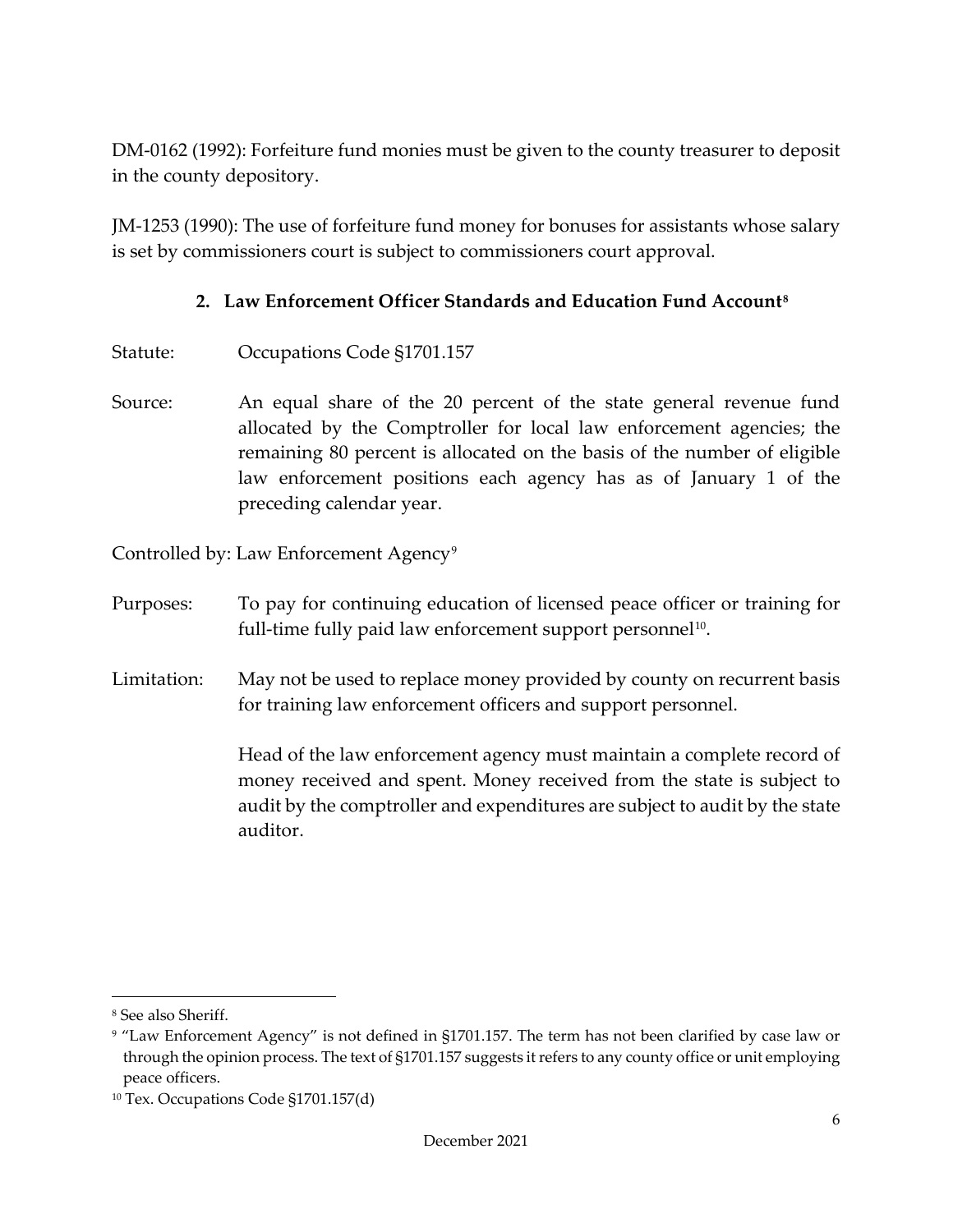Interpretation:

GA-0869 (2011): The county auditor has oversight of funds allocated to a constable from the state law enforcement officer standards and education fund account, and the account must be maintained in an official county depository.

JC-0190 (2000): Money allocated to local law enforcement agency for continuing education may not be diverted to the general fund.

# <span id="page-10-0"></span>**B. COUNTY ATTORNEY**

# **1. Forfeiture Fund**[11](#page-10-2) [12](#page-10-3)

- <span id="page-10-1"></span>Statute: Code Crim. Proc. Chapter 59; specific allocation and disposition described in Code Crim. Proc. art. 59.06
- Source: Contraband seized by law enforcement authorities, including property used in the commission of a crime, proceeds of a crime and property purchased with the proceeds of a crime.
- Controlled by: County Attorney, District Attorney or Criminal District Attorney, and Law Enforcement Agencies<sup>[13](#page-10-4)</sup>
- Purposes: Prosecuting attorney's fund may only be used for official purposes of his or her office. Law enforcement agency's fund may only be used for law enforcement purposes.
- Limitations: If a local agreement between the attorney representing the state and law enforcement agencies allows proceeds to go to the sheriff's department or local attorney representing the state, the sheriff or local attorney representing the state may allocate and spend the official's portion without commissioners court approval, but must submit a budget for expenditure of the money. If a local agreement is not executed, property

<span id="page-10-2"></span><sup>11</sup> See also Constable, District Attorney or Criminal District Attorney, and Sheriff.

<span id="page-10-3"></span> $12$  The state auditor may at any time audit forfeiture funds or investigate their expenditure. Code Crim. Proc. art. 59.061.

<span id="page-10-4"></span><sup>&</sup>lt;sup>13</sup> "Law Enforcement Agency" is defined as an agency of the state or an agency of a political subdivision of the state authorized by law to employ peace officers. Code Crim. Proc. art. 59.01(5). At the county level, this would include the sheriff, constable, district attorney, criminal district attorney, and county attorney.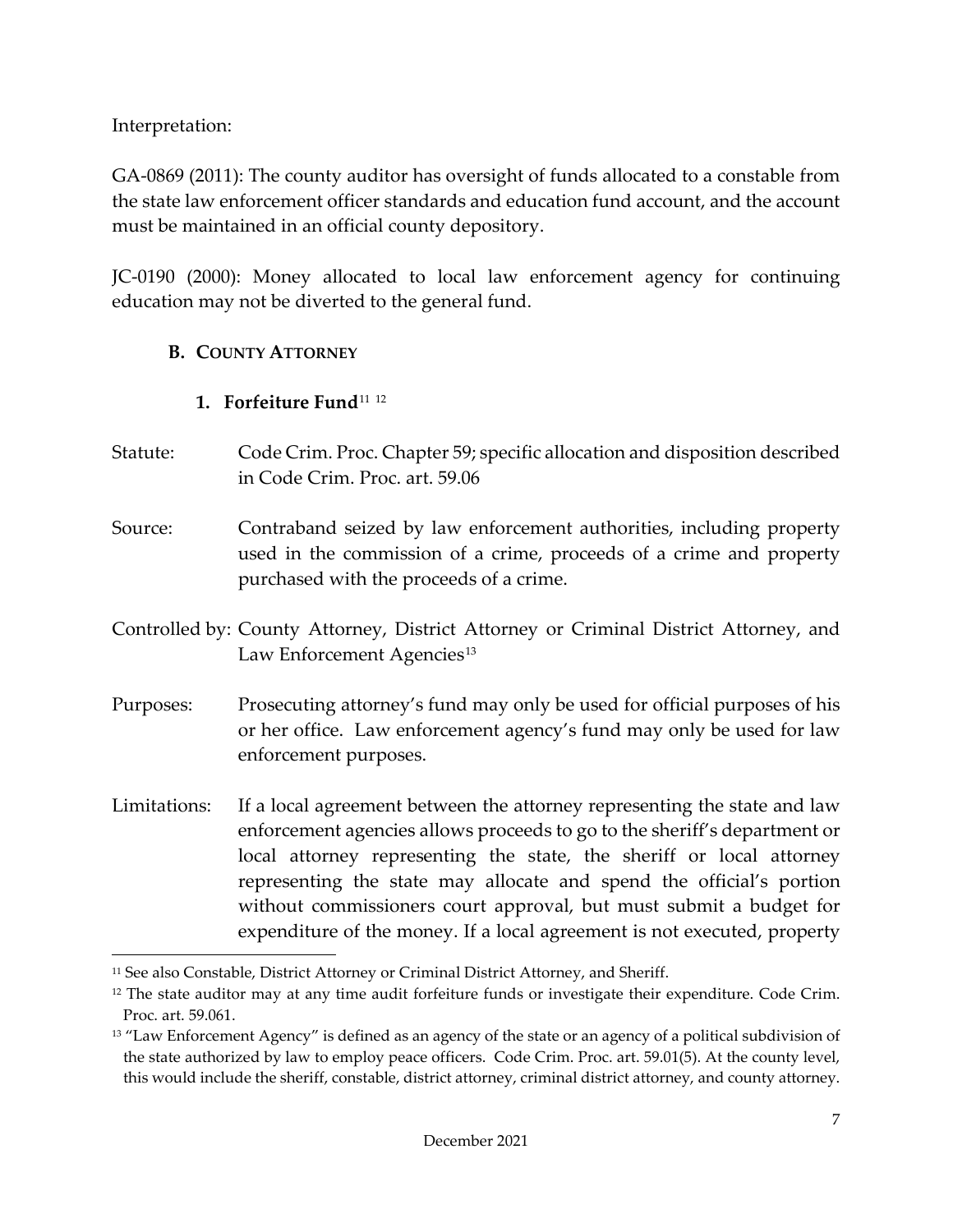must be sold and the proceeds distributed under Code Crim. Proc. art. 59.06(a).

Forfeiture funds may not be used to: offset or reduce the amount budgeted for the applicable agency; increase the salary of an employee whose salary is set by commissioners court without commissioners court approval; pay expenses related to the training or education of any member of the judiciary; contribute to a political campaign; make donations to any entity, except as provided by Code Crim. Proc. art. 59.06(d-2); pay expenses for travel or education seminars that would violate applicable restrictions established by commissioners court; or purchase alcoholic beverages.

A sheriff or local attorney representing the state who is not seeking reelection, failed to timely file an application for candidacy in the general primary, or lost his or her bid for re-election must seek commissioners court approval for any expenditure of forfeiture funds, as of the earliest triggering event described.

Money derived from the sale of property seized by a DPS peace officer in connection with a violation of the Texas Controlled Substances Act and forfeited pursuant to a default judgment under Code Crim. Proc. art. 59.05 is allocated by local agreement between the attorney representing the state and DPS.[14](#page-11-0)

Proceeds of contraband forfeited from the crimes of human smuggling, operating a stash house, aggravated promotion of prostitution, compelling prostitution, or human trafficking must be used either to provide direct victim services by the victim services division of the attorney representing the state or law enforcement agency or must be used by the office of the attorney representing the state or law enforcement agency to cover the costs of a contract with a local nonprofit organization to provide direct services to crime victims.[15](#page-11-1)

<span id="page-11-0"></span><sup>14</sup> Code Crim. Proc. art. 59.06(c-4)

<span id="page-11-1"></span><sup>15</sup> Code Crim. Proc. art. 59.06(t)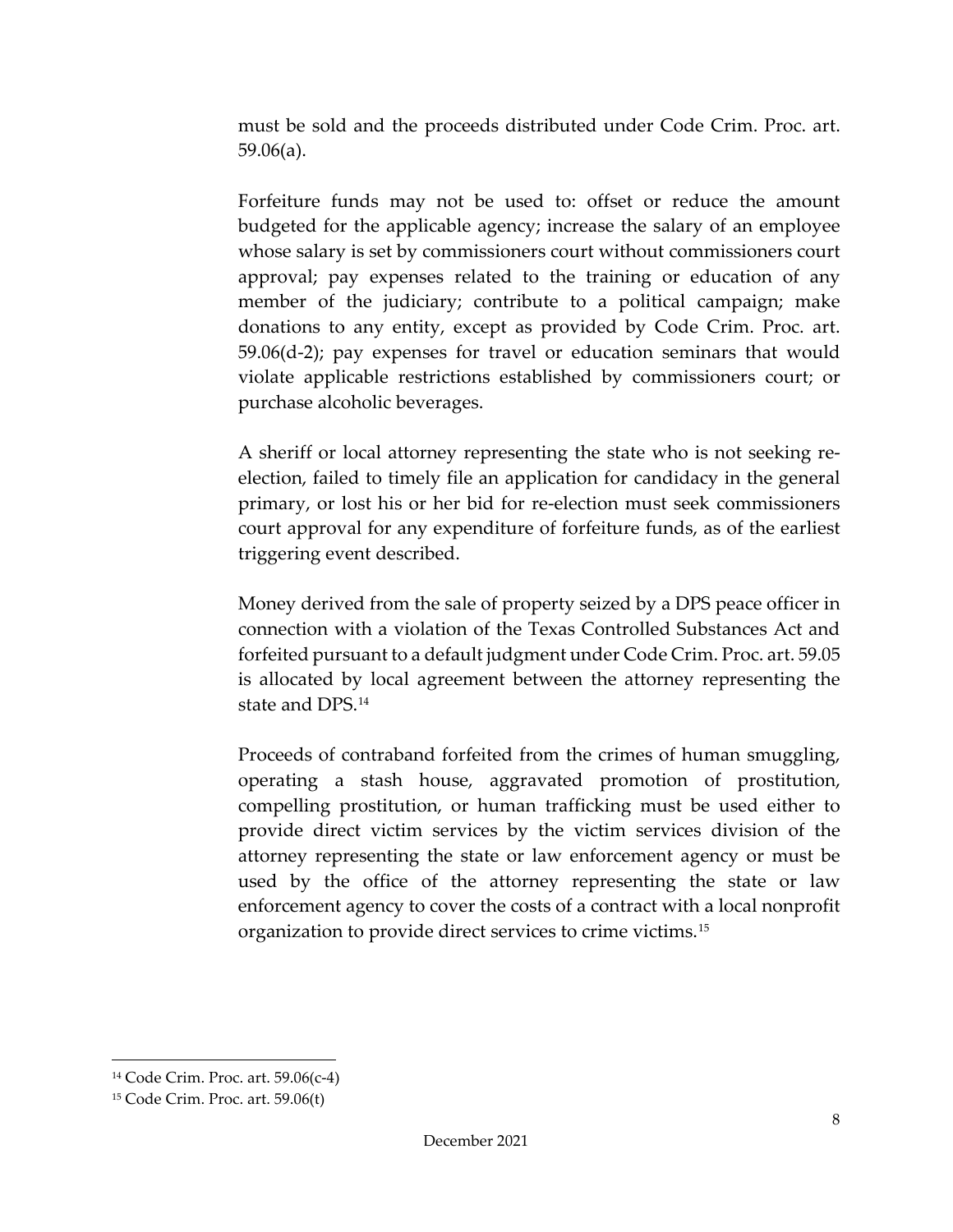Interpretation:

KP-0303 (2020): A court would likely find that a sheriff may donate civil forfeiture funds to a nonprofit entity providing office space to entities providing one or more of the services specified in article 59.06, subdivision (d-2) of the Code of Criminal Procedure provided the sheriff determines that the expenditure is statutorily authorized and comports with the three-part test under article III, subsection 52(a) of the Texas Constitution.

KP-0126 (2017): A district attorney may spend forfeiture funds on carpet for a county owned building to the extent it serves an authorized purpose of the attorney's office. Commissioners court approval of expenditure is not required, provided it does not usurp or unreasonably interfere with court's authority related to county buildings.

KP-0088 (2016): The question of whether a criminal district attorney may expend forfeiture funds to hire a consultant to investigate operations of a juvenile detention center is a fact question, to be determined by whether or not the expenditure is for an official purpose of the attorney's office.

GA-1059 (2014): A court would be unlikely to conclude that a district attorney may use asset forfeiture funds to purchase land and a building for subsequent sale or lease to other entities as such use of the property would likely not be considered an official purpose of the district attorney's office under Code Crim. Proc. art. 59.06.

GA-0920 (2012): The district attorney for the  $198<sup>th</sup>$  Judicial District may make expenditures from the attorney's asset forfeiture fund after the attorney fails to file for reelection and the filing deadline has passed when those expenditures were from the budget previously approved by the regional review committee. County commissioners courts and a regional review committee are among the entities that may approve expenditures from a district attorney's asset forfeiture fund. Cash is a kind of property subject to Code Crim. Proc. art. 59.06 requirements.

GA-0755 (2010): A district attorney is not authorized to use the forfeiture fund to pay for the district attorney's legal defense.

GA-0704 (2009): In a county without an auditor, the treasurer is required to examine the sheriff's forfeiture fund accounts.

GA-0613 (2008): A district attorney may not use the forfeiture fund to assist a county's purchase of a juvenile detention center.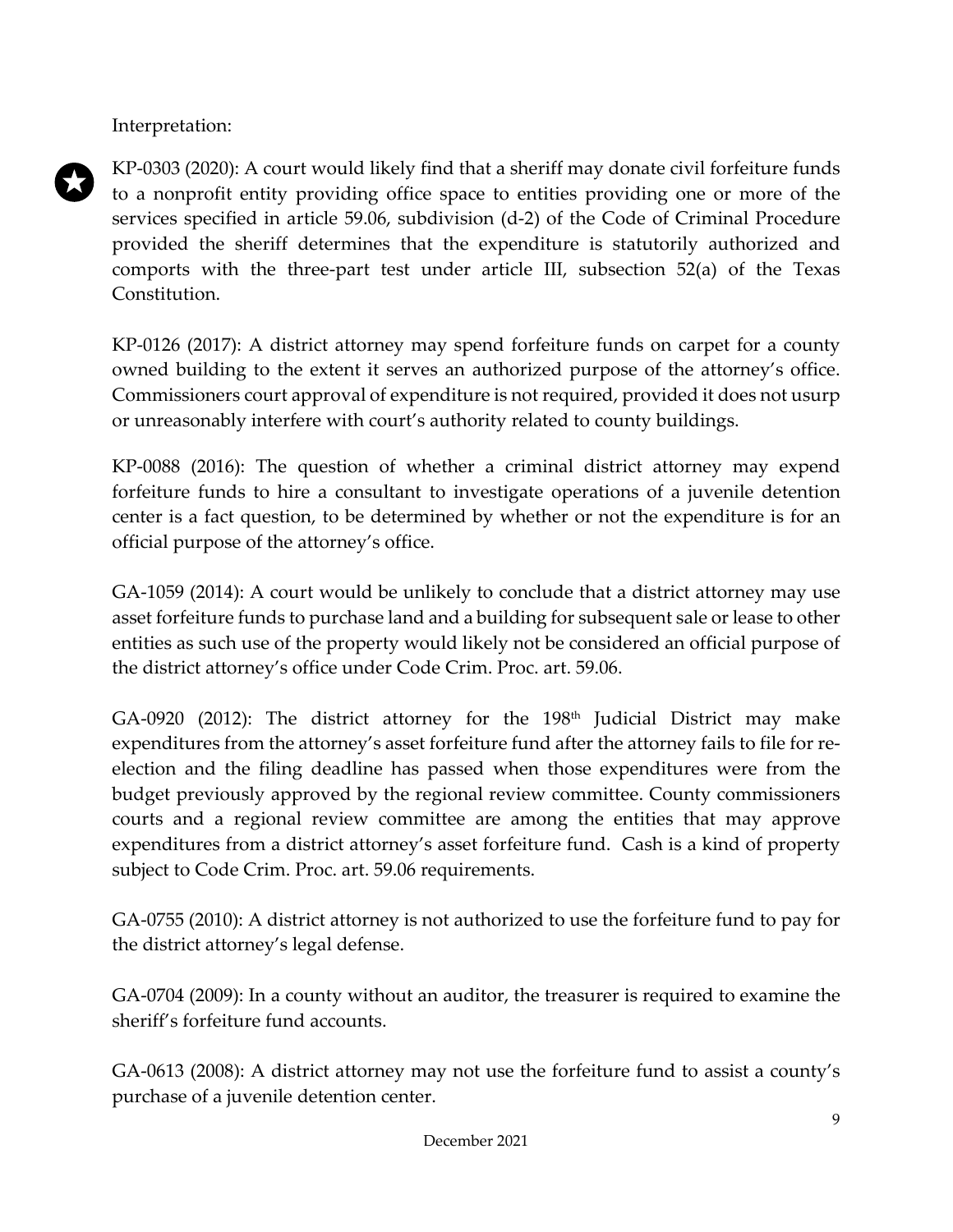DM-0247 (1993): Provides an overview of the management of forfeiture funds in a multicounty district.



DM-0246 (1993): Purchases made with forfeiture funds are required to be competitively bid. The commissioners court has a ministerial duty to initiate competitive bidding upon receipt of request from the prosecutor or law enforcement agency entitled to spend the funds collected under Code Crim. Proc. art. 59.06.

DM-0162 (1992): Forfeiture fund monies must be given to the county treasurer to deposit in the county depository.

JM-1253 (1990): The use of forfeiture fund money for bonuses for assistants whose salary is set by commissioners court is subject to commissioners court approval.

### **2. Hot Check Fund[16](#page-13-1)**

<span id="page-13-0"></span>

| Statute: | Code Crim. Proc. art. 102.007 |  |
|----------|-------------------------------|--|
|----------|-------------------------------|--|

Source: Reimbursement fee paid by defendant convicted of an offense involving hot checks or similar sight orders; not to exceed various amounts up to \$75 depending on the amount of the hot check or sight order.

Controlled by: County Attorney, District Attorney or Criminal District Attorney<sup>[17](#page-13-2)</sup>

Purposes: Only to pay the salaries and defray the expenses of the prosecutor's office.

Limitations: May not use to supplement the county or district attorney's salary. The commissioners court may not reduce the budget of the county or district attorney's office because of the availability of the hot check funds.

<span id="page-13-1"></span><sup>16</sup> See also District Attorney and Criminal District Attorney.

<span id="page-13-2"></span><sup>&</sup>lt;sup>17</sup> Code Crim. Proc. art. 102.007(f) specifically provides that: "Expenditures from this fund shall be at the sole discretion of the attorney…"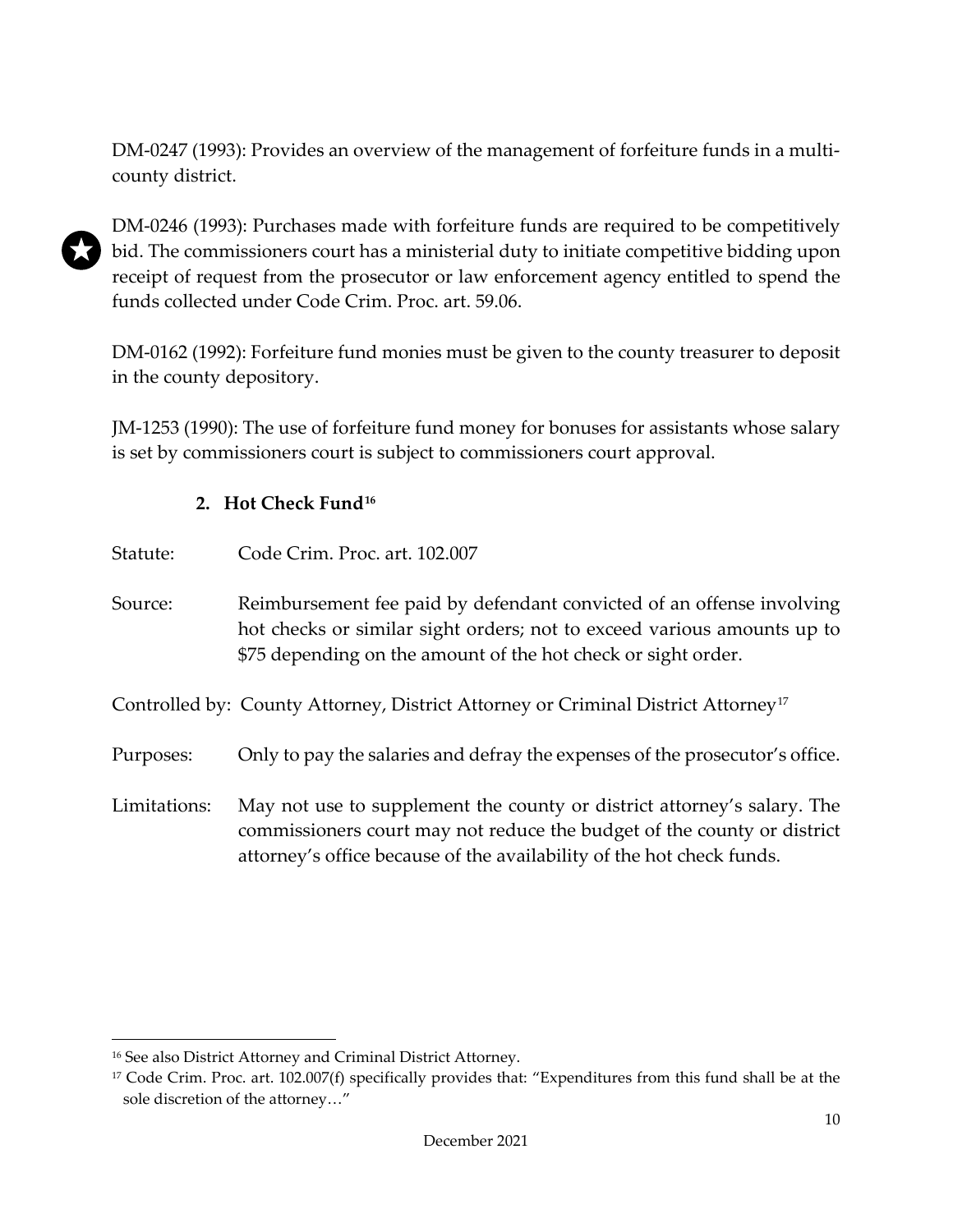Interpretation:

KP-0121 (2016): Funds received under Gov't Code §45.125 (authorizing donations to Brown County Attorney's Office) may not be comingled with hot-check fund established under Code Crim. Pro. art. 102.007.

GA-0475 (2006): The Gillespie County Attorney may use money in the attorney's hot check fund to sponsor a children's book (how to be a good citizen) if the book is related to the attorney's official business and no other law prohibits such an expenditure.

GA-0053 (2003): District Attorney's hot check fund is subject to audit by county auditor.

JC-0397 (2001): A district attorney may not require the county commissioners court to expend county money to pay the employer's share of employment taxes on the assistant district attorney salary supplements paid from the district attorney's hot check fund. The district attorney is responsible for compliance with tax laws.

JC-0084 (1999): A county auditor may require the county attorney to provide receipts for purchases of goods and services from the hot check fund, or for reimbursement out of this account for purchases.

JC-0062 (1999): Under Local Gov't Code §113.021(c), interest that accrues on the principal of a prosecutor's hot check fund must be severed from the principal. The interest accrues instead for the benefit of the county.

DM-0357 (1995): The county attorney's hot check fund is wholly outside of the county budgeting process. The county judge, or the county auditor on behalf of the county judge, may not require the county attorney to submit a budget for use of the county attorney's hot check fund for the upcoming fiscal year.

JM-1034 (1990): The Hot Check Fund is under exclusive control of County Attorney. See also JM-0738 (1987) (same).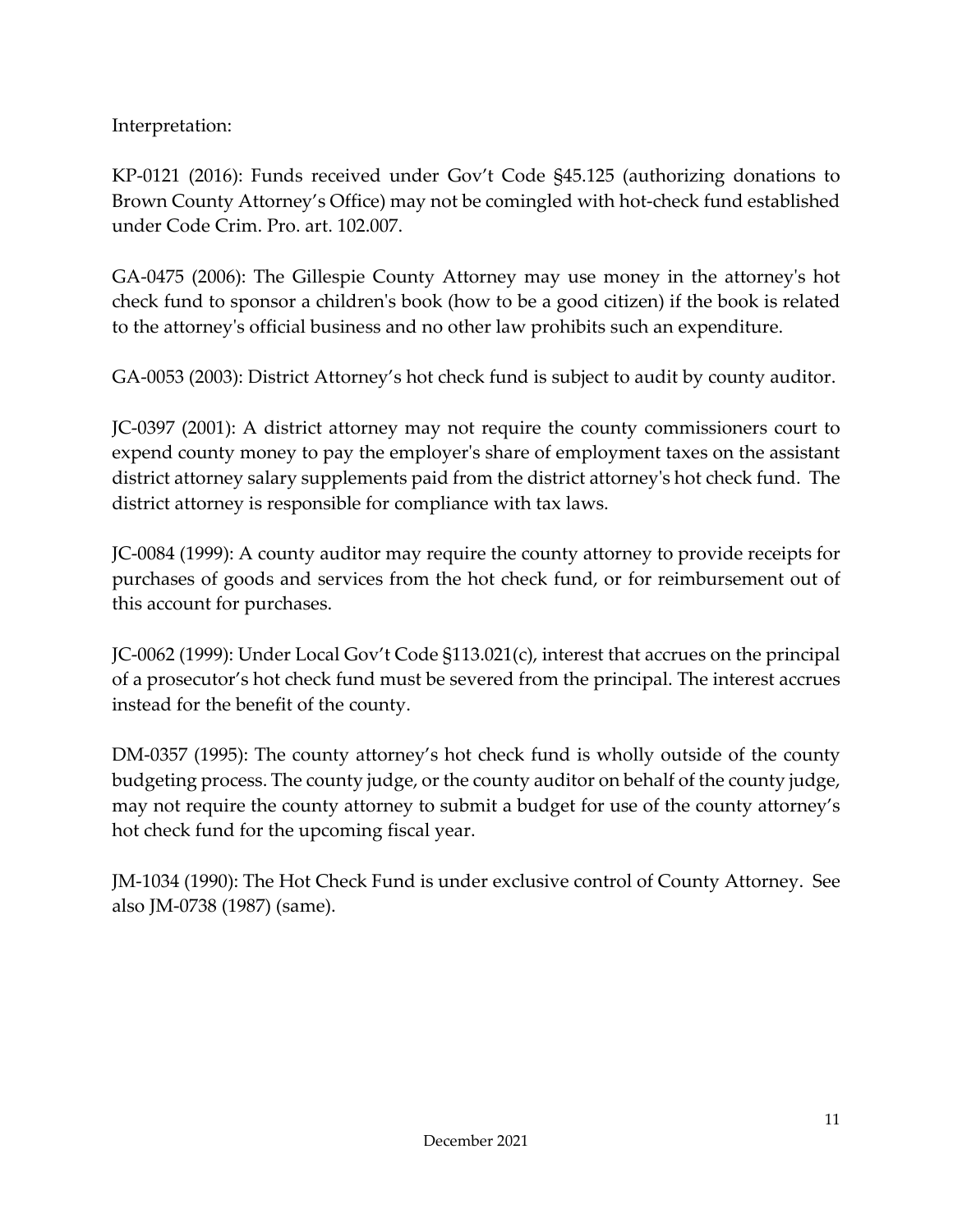#### **3. Pretrial Intervention Program Fund[18](#page-15-1)**

<span id="page-15-0"></span>

| Statute:     | Code Crim. Proc. art. 102.0121                                                                                                                                                                                                                     |
|--------------|----------------------------------------------------------------------------------------------------------------------------------------------------------------------------------------------------------------------------------------------------|
| Source:      | Reimbursement fee not to exceed \$500 paid by a defendant participating<br>in pretrial intervention program administered by a district attorney,<br>criminal district attorney or county attorney. Optional, collected by<br>prosecuting attorney. |
|              | Controlled by: County Attorney, District Attorney or Criminal District Attorney                                                                                                                                                                    |
| Purpose:     | To reimburse a county for expenses, including the expenses of the office<br>of the prosecuting attorney, related to a defendant's participation in a<br>pretrial intervention program offered in the county.                                       |
| Limitations: | Monies may only be used to administer pretrial intervention program.                                                                                                                                                                               |
|              | The money in the fund may be expended only in accordance with a<br>budget approved by the commissioners court.                                                                                                                                     |

Interpretation:

KP-0121 (2016): A court would likely conclude that pretrial intervention agreement cannot be conditioned on payment of an amount in excess of the fee authorized by Code Crim. Proc. art. 102.0121. Fee authorized by Code Crim. Proc. art. 102.0121 may only be used for expenses of a prosecuting attorney's office related to a defendant's participation in a pretrial intervention program offered by the county.

GA-1039 (2014): Pretrial intervention program funds may be used to refurbish courthouse facilities, train staff, and purchase office supplies only to the extent that the expenditures reimburse the county for expenses related to a defendant's participation in a pretrial intervention program and are used for administration of the program. The commissioners court determines the reimbursement amount, subject to judicial review.

<span id="page-15-1"></span><sup>18</sup> See also District Attorney and Criminal District Attorney.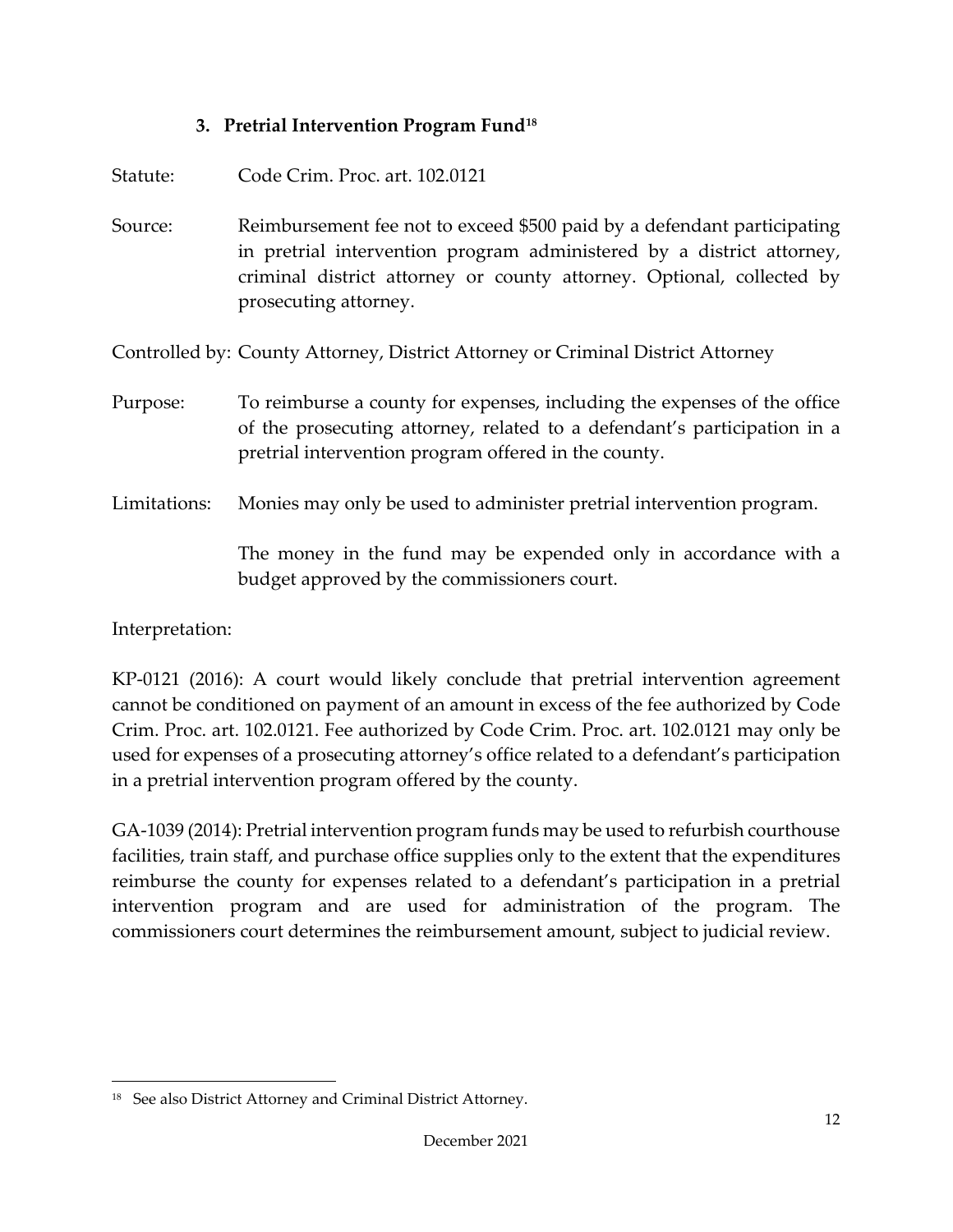### <span id="page-16-0"></span>**C. COUNTY CLERK**

# **1. County and District Court Technology Fund**

<span id="page-16-1"></span>Statute: Code Crim. Proc. art. 102.0169

Ancillary funding statutes:

Local Gov't Code §§134.101, 134.102.

Source: Percentage, not less than: 38.0953% of \$105 local consolidated fee on conviction of felony; 32.5203% of \$123 local consolidated fee on conviction of Class A or B misdemeanor.

Controlled by: Commissioners Court

Purposes: To pay the cost of continuing education and training for county court, statutory county court, or district court judges and clerks regarding technological enhancements; purchase and maintenance of technological enhancements including: computer systems, networks, hardware and software; imaging systems; electronic kiosks; and docket management systems.

### **2. County Clerk Records Archive Account**

- <span id="page-16-2"></span>Statutes: Local Gov't Code §§118.011(f), 118.025
- Source: Fees paid for recording or filing services, set by the commissioners court, not to exceed \$10. Optional, set by the commissioners court. Accrued interest remains with this account.
- Controlled by: County Clerk and Commissioners Court, by agreement, subject to annual public hearing and commissioners court budgetary authorization.
- Purposes: Monies may be expended only for the preservation and restoration services performed by the county clerk in connection with maintaining a county clerk's records archive on public documents designated by the county clerk as part of the records archive. The monies may not be used to purchase, lease, or develop computer software to geographically index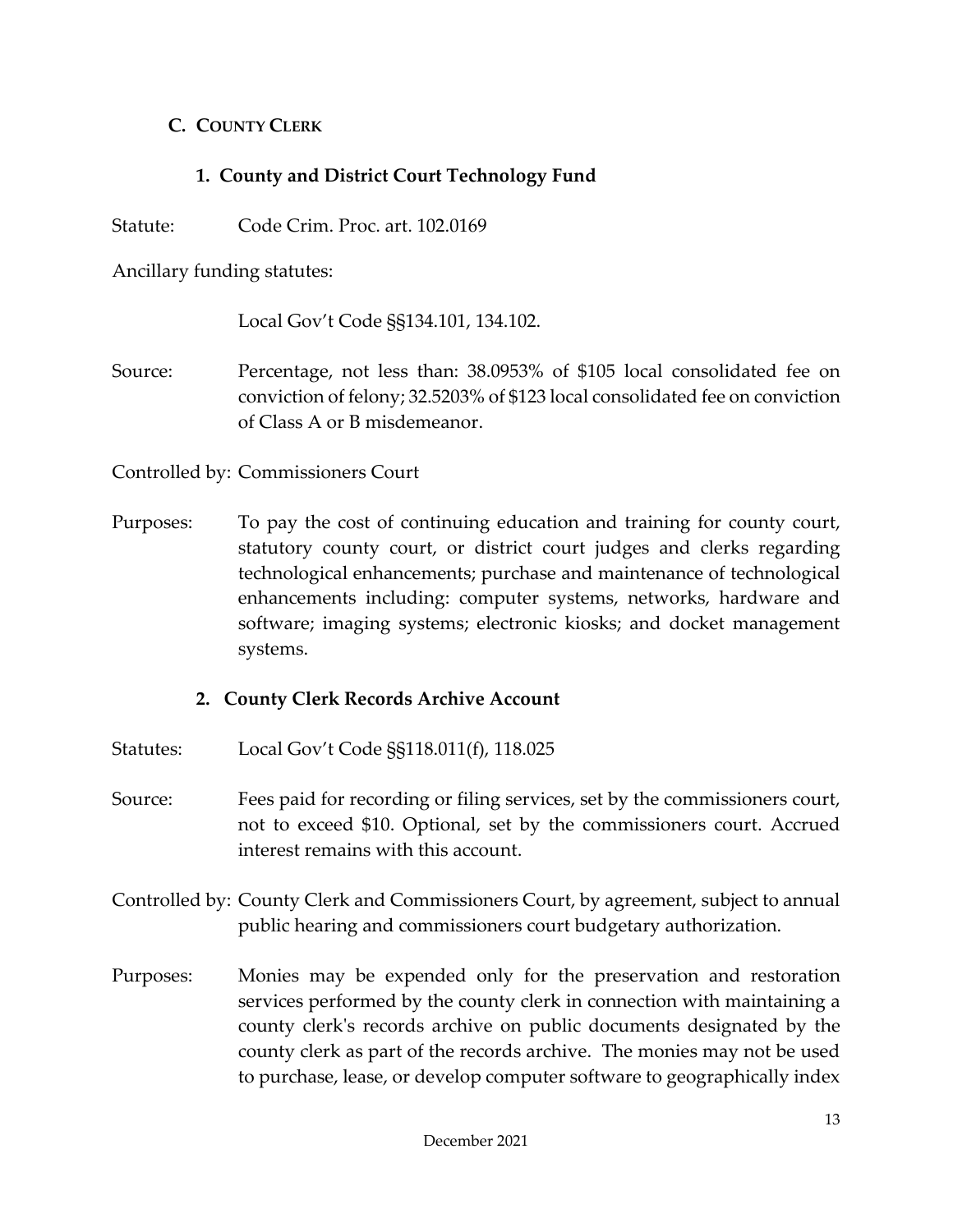public records, excluding indexing public records by lot and block description.

Additional Requirements:

Fee set by commissioners court as part of budget process. County clerk designates public documents that are part of records archive and prepares plan to pay for preservation and restoration of records archive, subject to approval by the commissioners court. Public hearing required.

# **3. County Clerk Records Management and Preservation Fund**

- <span id="page-17-0"></span>Statutes: Local Gov't Code §§118.011(b)(2), 118.0216; see also Local Gov't Code §203.003
- Source: Fees for filing or recording services for non-court-related documents not to exceed \$10 (optional, set by the county clerk);

Controlled by: County Clerk and Commissioners Court, by agreement, subject to commissioners court budgetary authorization.

Purposes: Used for specific records management and preservation, including for automation purposes.

Interpretation:

GA-1055 (2014): The Records Management and Preservation Fee set out in §118.011(b)(2), Local Gov't Code, relates to non-court-related filings. Changes in this fee are not subject to the Comptroller's duty to list changes to court-related fees under Gov't Code §51.607(a).

GA-0638 (2008): The fund may be used to pay that portion of the salaries of any employee in the clerk's office who performs tasks that further specific records management and preservation purposes.

A county clerk may expend money in the county clerk's records management and preservation fund to supplement deputies' salaries set by the commissioners court, but only if: (1) the county commissioners court has implemented a bonus or supplement plan in place when the deputies were employed; (2) the commissioners court has given prior approval of the supplement; and (3) the county clerk has considered whether the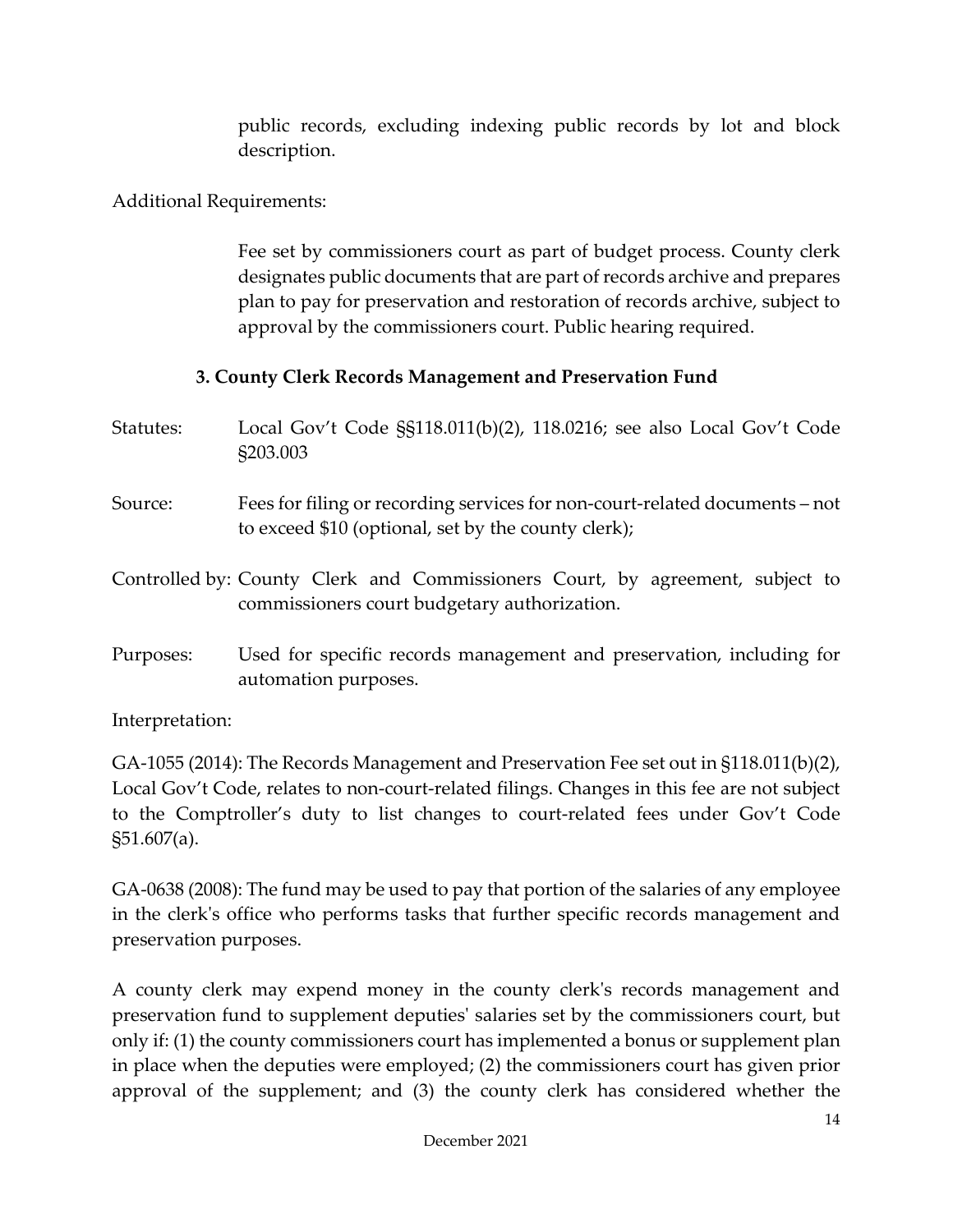supplement is proportional to the amount of time each employee spends on specific management and preservation, including automation purposes.

GA-0118 (2003): The County Clerk Records Management and Preservation Fund may be used for employee salaries, so long as the employees perform records management and preservation functions. The clerk must determine what constitutes records management and preservation functions.

DM-0492 (1998): The records management and preservation fee must be spent for specific records preservation and automation projects, subject to the commissioners court's advance approval, and may not be diverted from its statutorily assigned purposes to pay other expenses of the clerk's office. Neither the county clerk nor the commissioners court controls this fund; as a practical matter they will have to agree.

DM-0371 (1995): A county clerk may collect the records management and preservation fee only on documents filed with the clerk in his or her capacity as county clerk, and not on birth, death, and fetal death records filed with clerk in his or her capacity as local registrar.

*Hooten v Enriquez*, 863 S.W. 2d 522 (Tex App.—El Paso 1993): County clerk has exclusive and absolute discretion to develop records management policies and procedure that will preserve permanent records in the clerk's office and monies collected under Local Gov't Code 118.011(b)(2) may only be used to pay for records management projects within the county clerk's office.

*Donaldson v. Texas Department of Criminal Justice Correctional Institutions Division*, 355 S.W.3d 722 (Tex. App.-Tyler 2011, pet. denied): Court costs may be imposed against inmate whose affidavit of indigency is denied by the court.

# **4. County Records Management and Preservation Account[19](#page-18-1)**

<span id="page-18-0"></span>Statutes: Local Gov't Code §135.154; see also Local Gov't Code §203.003(6)

Ancillary funding statutes:

Local Gov't Code §§135.101, 135.102

<span id="page-18-1"></span> $19$  Amended by SB 41,  $87<sup>th</sup>$  (R) Leg., effective Jan. 1, 2022.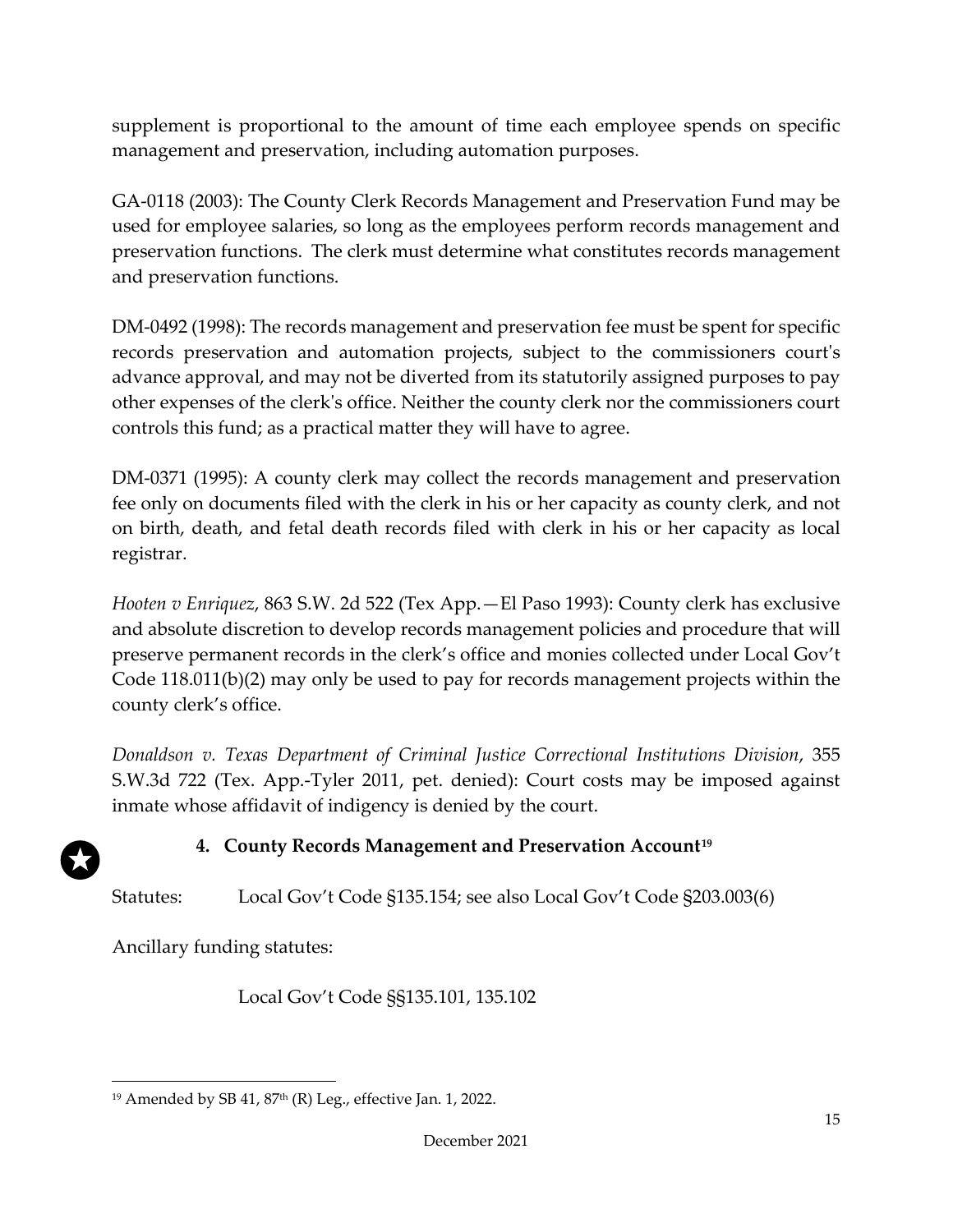Source: Percentage, not less than: 14.0845% of \$213 local consolidated civil fee on filing of any new civil case, except a probate, guardianship, or mental health case; 57.1429% of \$35 local consolidated civil fee on filing of certain other subsequent civil actions; 6.7265% of \$223 local consolidated civil fee on filing of any new probate, guardianship, or mental health case; 6.6667% of \$75 local consolidated civil fee on filing of certain other subsequent civil actions.

# Controlled by: Commissioners Court

- Purposes: Records management and preservation services, including automation, performed by the court clerk on approval by the commissioners court of a budget as provided by Chapter 111 of the Local Government Code.
- Limitations: Expenditures from the fund require prior approval of the commissioner court. An expenditure from the fund must comply with the County Purchasing Act (Subchapter C, Chapter 262, Local Government Code).

# Interpretation:

*Donaldson v. Texas Department of Criminal Justice Correctional Institutions Division*, 355 S.W.3d 722 (Tex. App.-Tyler 2011, pet. denied): Court costs may be imposed against inmate whose affidavit of indigency is denied by the court.

### **5. County Records Management and Preservation Fund**

<span id="page-19-0"></span>Statutes: Local Gov't Code §134.155

Ancillary funding statutes:

Local Gov't Code §§134.101, 134.102

Source: Percentage, not less than: 23.8095% of \$105 local consolidated fee on conviction of felony; 20.3252% of \$123 local consolidated fee on conviction of Class A or B misdemeanor.

Controlled by: Commissioners Court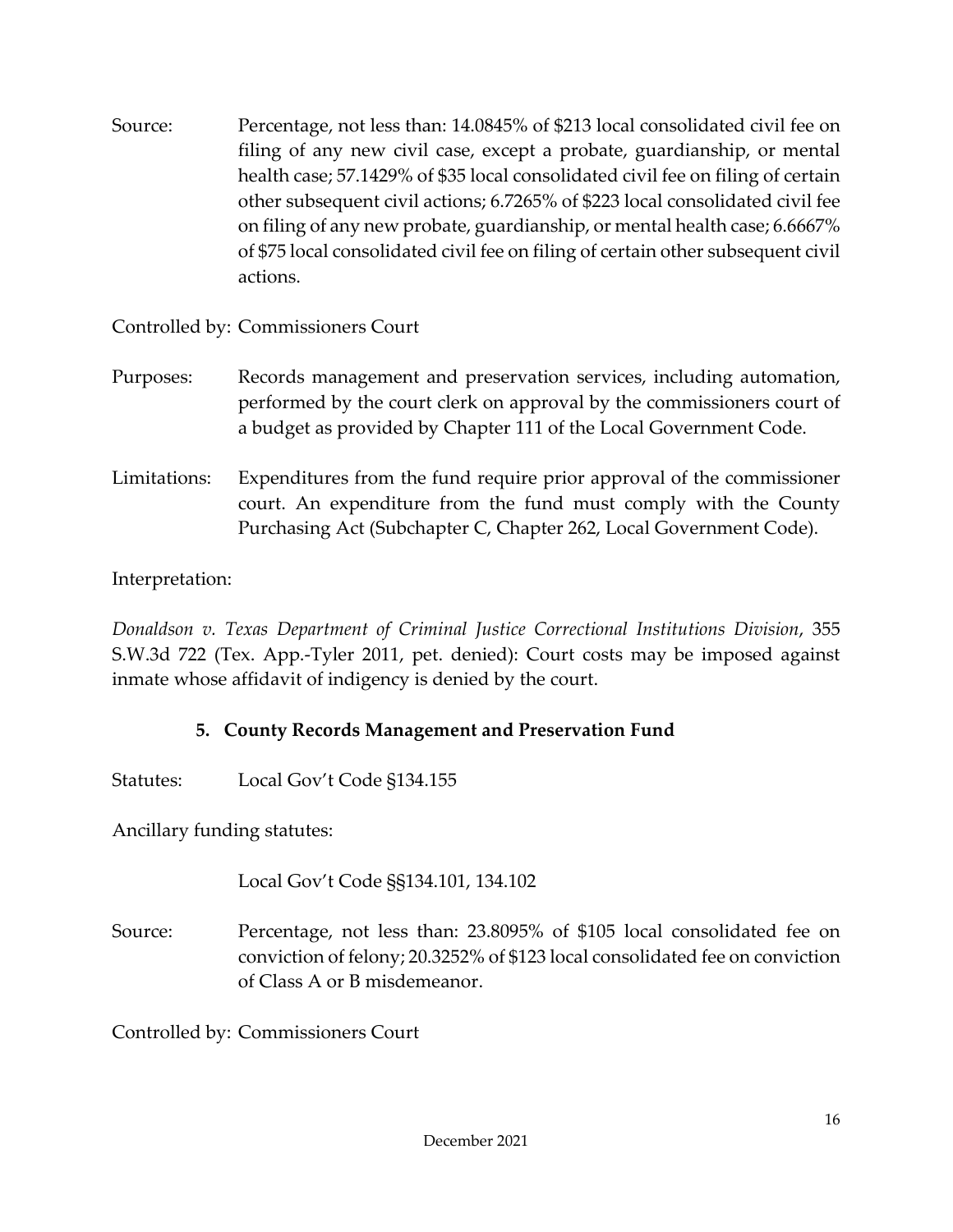Purposes: To fund records management and preservation services performed by the court clerk.

#### <span id="page-20-0"></span>**D. CRIMINAL DISTRICT ATTORNEY**

#### **1. Forfeiture Fund[20](#page-20-2) [21](#page-20-3)**

- <span id="page-20-1"></span>Statute: Code Crim. Proc. Chapter 59; specific allocation and disposition described in Code Crim. Proc. art. 59.06
- Source: Contraband seized by law enforcement authorities, including property used in the commission of a crime, proceeds of a crime and property purchased with the proceeds of a crime.
- Controlled by: County Attorney, District Attorney or Criminal District Attorney, and Law Enforcement Agencies<sup>[22](#page-20-4)</sup>
- Purposes: Prosecuting attorney's fund may only be used for official purposes of his or her office. Law enforcement agency's fund may only be used for law enforcement purposes.
- Limitations: If a local agreement between the attorney representing the state and law enforcement agencies allows proceeds to go to the sheriff's Department or local attorney representing the state, the sheriff or local attorney representing the state may allocate and spend the official's portion without commissioners court approval, but must submit a budget for expenditure of the money. If a local agreement is not executed, property must be sold and the proceeds distributed under Code Crim. Proc. art. 59.06(a).

Forfeiture funds may not be used to: offset or reduce the amount budgeted for the applicable agency; increase the salary of an employee whose salary is set by commissioners court without commissioners court

<span id="page-20-2"></span><sup>&</sup>lt;sup>20</sup> See also Constable, County Attorney, District Attorney, and Sheriff.

<span id="page-20-3"></span><sup>&</sup>lt;sup>21</sup> The state auditor may at any time audit forfeiture funds or investigate their expenditure. Code Crim. Proc. art. 59.061.

<span id="page-20-4"></span><sup>&</sup>lt;sup>22</sup> "Law Enforcement Agency" is defined as an agency of the state or an agency of a political subdivision of the state authorized by law to employ peace officers. Code Crim. Proc. art. 59.01(5). At the county level, this would include the sheriff, constable, district attorney, criminal district attorney, and county attorney.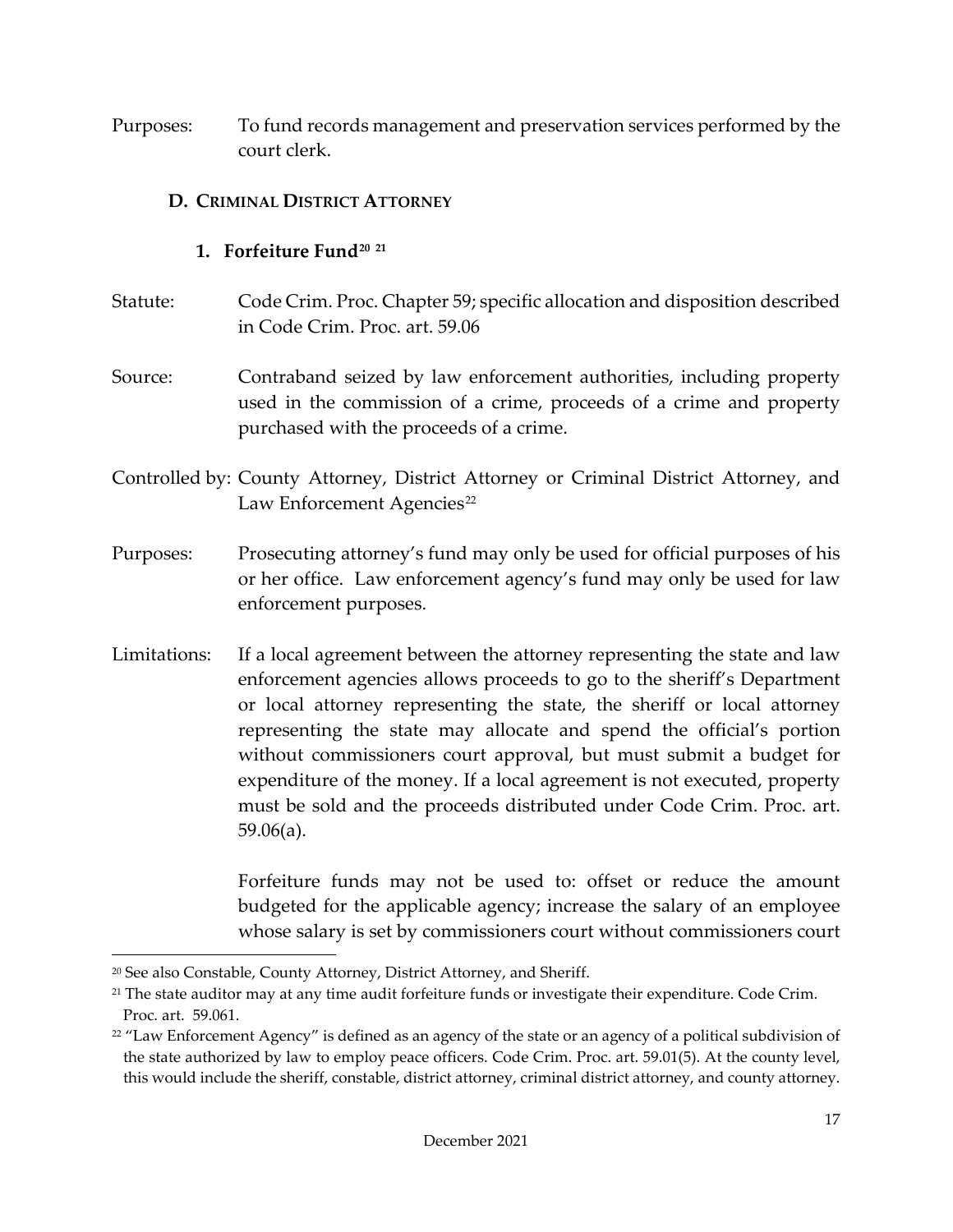approval; pay expenses related to the training or education of any member of the judiciary; contribute to a political campaign; make donations to any entity, except as provided by Code Crim. Proc. art. 59.06(d-2); pay expenses for travel or education seminars that would violate applicable restrictions established by commissioners court; or purchase alcoholic beverages.

A sheriff or local attorney representing the state who is not seeking reelection, failed to timely file an application for candidacy in the general primary, or lost his or her bid for re-election must seek commissioners court approval for any expenditure of forfeiture funds, as of the earliest triggering event described.

Money derived from the sale of property seized by a DPS peace officer in connection with a violation of the Texas Controlled Substances Act and forfeited pursuant to a judgment under Code Crim. Proc. art. 59.05 are allocated by local agreement between the attorney representing the state and DPS.[23](#page-21-0)

Proceeds of contraband forfeited from the crimes of human smuggling, operating a stash house, aggravated promotion of prostitution, compelling prostitution, or human trafficking must be used either to provide direct victim services by the victim services division of the attorney representing the state or law enforcement agency or must be used by the office of the attorney representing the state or law enforcement agency to cover the costs of a contract with a local nonprofit organization to provide direct services to crime victims.[24](#page-21-1)

#### Interpretation:



KP-0303 (2020): A court would likely find that a sheriff may donate civil forfeiture funds to a nonprofit entity providing office space to entities providing one or more of the services specified in article 59.06, subdivision (d-2) of the Code of Criminal Procedure provided the sheriff determines that the expenditure is statutorily authorized and comports with the three-part test under article III, subsection 52(a) of the Texas Constitution.

<span id="page-21-0"></span><sup>23</sup> Code Crim. Proc. art. 59.06(c-4)

<span id="page-21-1"></span><sup>24</sup> Code Crim. Proc. art. 59.06(t)(1)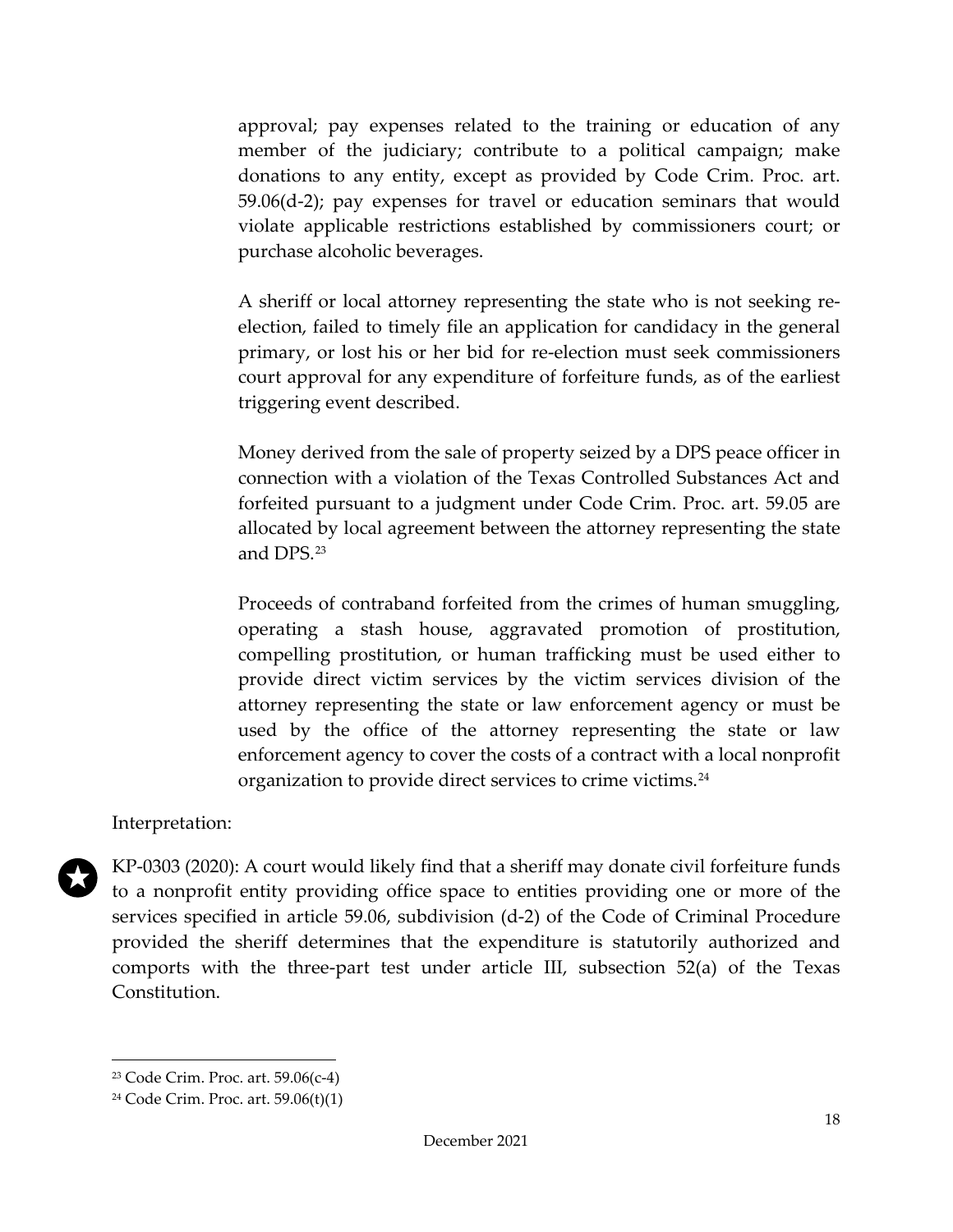KP-0126 (2017): A district attorney may spend forfeiture funds on carpet for a county owned building to the extent it serves an authorized purpose of the attorney's office. Commissioners court approval of expenditure is not required, provided it does not usurp or unreasonably interfere with court's authority related to county buildings.

KP-0088 (2016): The question of whether a criminal district attorney may expend forfeiture funds to hire a consultant to investigate operations of a juvenile detention center is a fact question, to be determined by whether or not the expenditure is for an official purpose of the attorney's office.

GA-1059 (2014): A court would be unlikely to conclude that a district attorney may use asset forfeiture funds to purchase land and a building for subsequent sale or lease to other entities as such use of the property would likely not be considered an official purpose of the district attorney's office under Code Crim. Proc. art. 59.06.

 $GA-0920$  (2012): The district attorney for the 198<sup>th</sup> Judicial District may make expenditures from the attorney's asset forfeiture fund after the attorney fails to file for reelection and the filing deadline has passed when those expenditures were from the budget previously approved by the regional review committee. County commissioners courts and a regional review committee are among the entities that may approve expenditures from a district attorney's asset forfeiture fund. Cash is a kind of property subject to Code Crim. Proc. art. 59.06 requirements.

GA-0755 (2010): A district attorney is not authorized to use the forfeiture fund to pay for the district attorney's legal defense.

GA-0704 (2009): In a county without an auditor, the treasurer is required to examine the sheriff's forfeiture fund accounts.

GA-0613 (2008): A district attorney may not use the forfeiture fund to assist a county's purchase of a juvenile detention center.

DM-0247 (1993): Provides an overview of the management of forfeiture funds in a multicounty district.

DM-0246 (1993): Purchases made with forfeiture funds are required to be competitively bid. The commissioners court has a ministerial duty to initiate competitive bidding upon receipt of request from the prosecutor or law enforcement agency entitled to spend the funds collected under Code Crim. Proc. art. 59.06.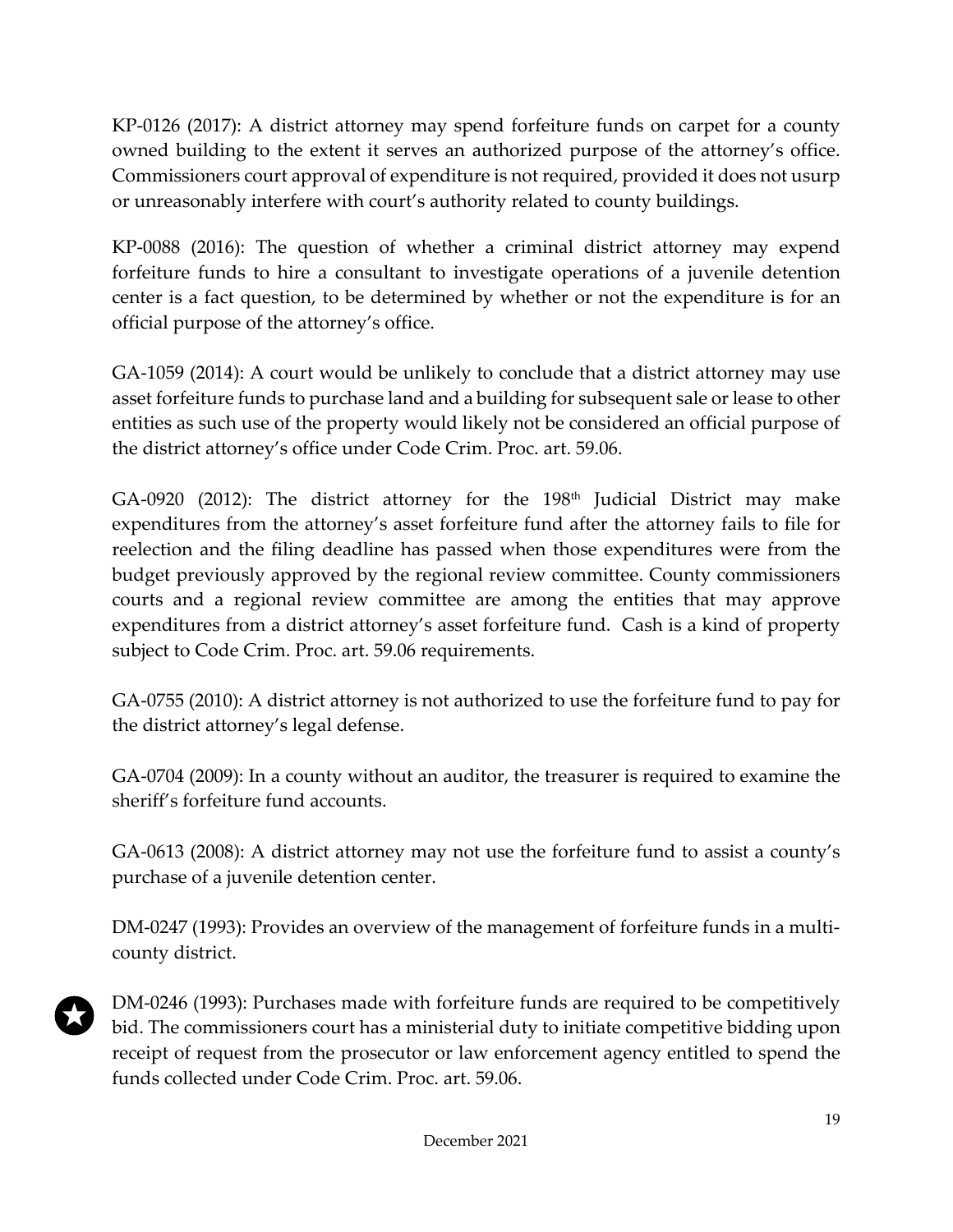DM-0162 (1992): Forfeiture fund monies must be given to the county treasurer to deposit in the county depository.

JM-1253 (1990): The use of forfeiture fund money for bonuses for assistants whose salary is set by commissioners court is subject to commissioners court approval.

#### **2. Hot Check Fund**[25](#page-23-1)

<span id="page-23-0"></span>

| Statute:     | Code Crim. Proc. art. 102.007                                                                                                                                                                                               |
|--------------|-----------------------------------------------------------------------------------------------------------------------------------------------------------------------------------------------------------------------------|
| Source:      | Reimbursement fee paid by defendant convicted of an offense involving<br>hot checks or similar sight orders; not to exceed various amounts up to<br>\$75 depending on the amount of the hot check or sight order.           |
|              | Controlled by: County Attorney, District Attorney or Criminal District Attorney <sup>26</sup>                                                                                                                               |
| Purposes:    | Only to pay the salaries and defray the expenses of the prosecutor's office.                                                                                                                                                |
| Limitations: | May not use to supplement the county or district attorney's salary. The<br>commissioners court may not reduce the budget of the county or district<br>attorney's office because of the availability of the hot check funds. |

Interpretation:

KP-0121 (2016): Funds received under Gov't Code §45.125 (authorizing donations to Brown County Attorney's Office) may not be comingled with hot-check fund established under Code Crim. Proc. art. 102.007.

GA-0475 (2006): The Gillespie County Attorney may use money in the attorney's hot check fund to sponsor a children's book (how to be a good citizen) if the book is related to the attorney's official business and no other law prohibits such an expenditure.

GA-0053 (2003): District Attorney's hot check fund is subject to audit by county auditor.

<span id="page-23-1"></span><sup>25</sup> See also County Attorney and District Attorney.

<span id="page-23-2"></span><sup>&</sup>lt;sup>26</sup> Code Crim. Proc. art. 102.007(f) specifically provides that: "Expenditures from this fund shall be at the sole discretion of the attorney…"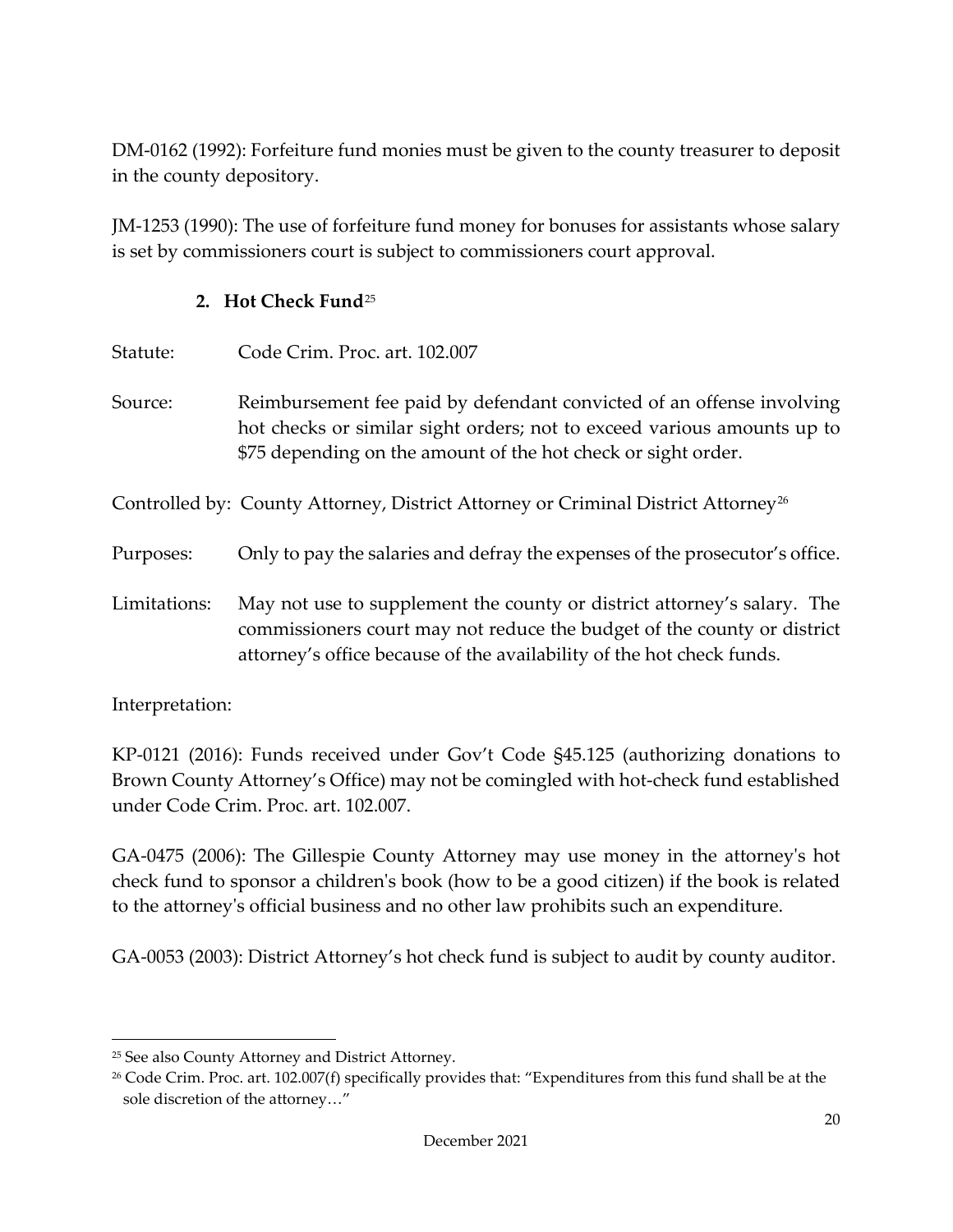JC-0397 (2001): A district attorney may not require the county commissioners court to expend county money to pay the employer's share of employment taxes on the assistant district attorney salary supplements paid from the district attorney's hot check fund. The district attorney is responsible for compliance with tax laws.

JC-0084 (1999): A county auditor may require the county attorney to provide receipts for purchases of goods and services from the hot check fund, or for reimbursement out of this account for purchases.

JC-0062 (1999): Under Local Gov't Code §113.021(c), interest that accrues on the principal of a prosecutor's hot check fund must be severed from the principal. The interest accrues instead for the benefit of the county.

DM-0357 (1995): The county attorney's hot check fund is wholly outside of the county budgeting process. The county judge, or the county auditor on behalf of the county judge, may not require the county attorney to submit a budget for use of the county attorney's hot check fund for the upcoming fiscal year.

JM-1034 (1990): The Hot Check Fund is under exclusive control of County Attorney. See also JM-0738 (1987).

# **3. Pretrial Intervention Program Fund**[27](#page-24-1)

- <span id="page-24-0"></span>Statute: Code Crim. Proc. art. 102.0121
- Source: Reimbursement fee not to exceed \$500 paid by a defendant participating in pretrial intervention program administered by a district attorney, criminal district attorney or county attorney. Optional, collected by prosecuting attorney.

Controlled by: County Attorney, District Attorney or Criminal District Attorney

- Purpose: To reimburse a county for expenses, including the expenses of the office of the prosecuting attorney, related to a defendant's participation in a pretrial intervention program offered in the county.
- Limitations: Monies may only be used to administer pretrial intervention program.

<span id="page-24-1"></span><sup>27</sup> See also County Attorney and District Attorney.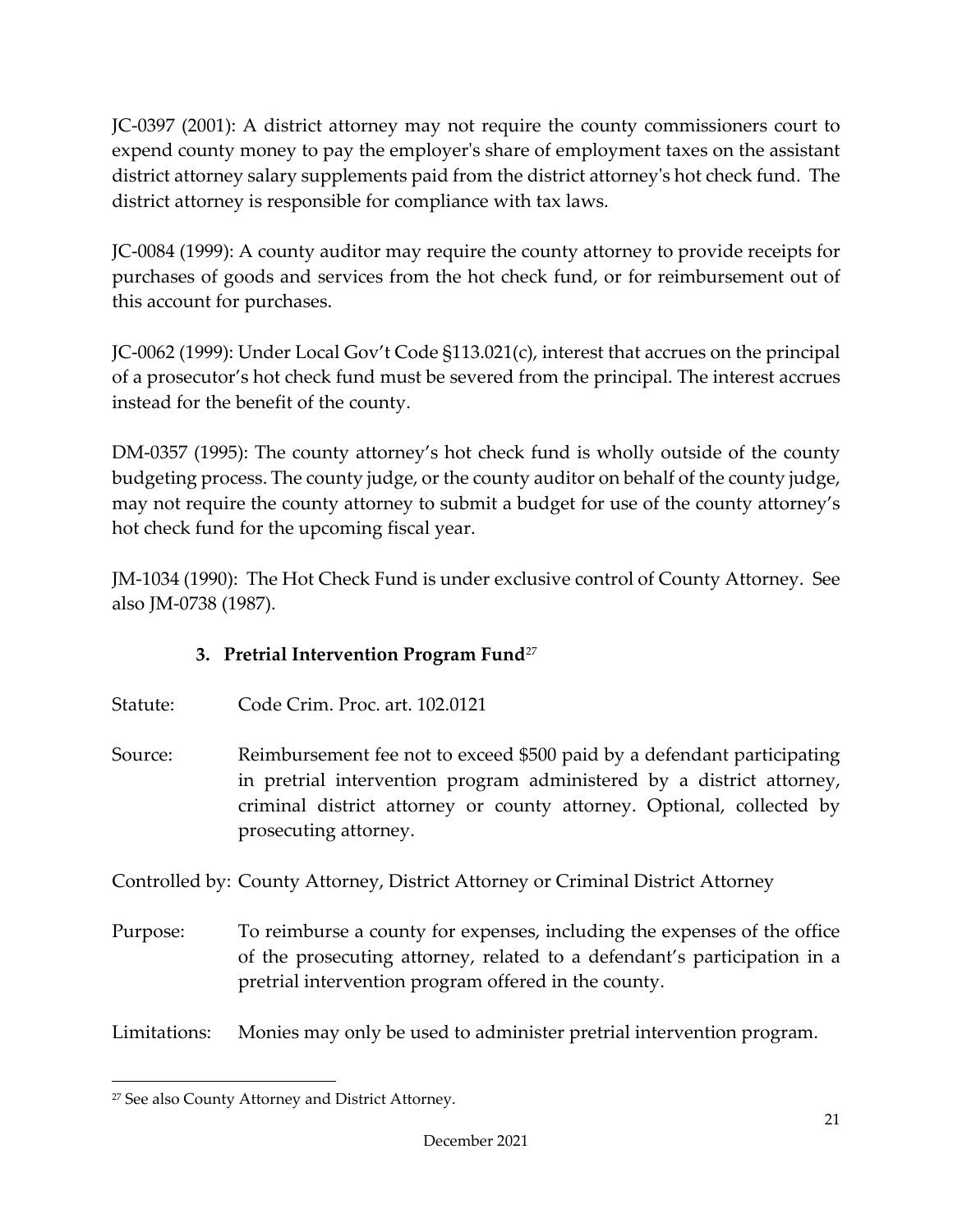The money in the fund may be expended only in accordance with a budget approved by the commissioners court.

Interpretation:

KP-0121 (2016): A court would likely conclude that the Brown County Attorney may not condition pretrial intervention agreements on payment of an amount in excess of the fee authorized by Code. Crim. Proc. art. 102.0121. The fee authorized by Code Crim. Proc. art. 102.0121 may only be used for expenses of a prosecuting attorney's office related to a defendant's participation in a pretrial intervention program offered by the county.

GA-1039 (2014): Pretrial intervention program funds may be used to refurbish courthouse facilities, train staff, and purchase office supplies only to the extent that the expenditures reimburse the county for expenses related to a defendant's participation in a pretrial intervention program and are used for administration of the program. The commissioners court determines the reimbursement amount, subject to judicial review.

# <span id="page-25-0"></span>**E. DISTRICT ATTORNEY**

# **1. Forfeiture Fund[28](#page-25-2) [29](#page-25-3)**

<span id="page-25-1"></span>Statute: Code Crim. Proc. Chapter 59; specific allocation and disposition described in Code Crim. Proc. art. 59.06

Source: Contraband seized by law enforcement authorities, including property used in the commission of a crime, proceeds of a crime and property purchased with the proceeds of a crime.

Controlled by: County Attorney, District Attorney or Criminal District Attorney, and Law Enforcement Agencies<sup>[30](#page-25-4)</sup>

<span id="page-25-2"></span><sup>28</sup> See also Constable, County Attorney, Criminal District Attorney, and Sheriff.

<span id="page-25-3"></span> $29$  The state auditor may at any time audit forfeiture funds or investigate their expenditure. Code Crim. Proc. art. 59.061.

<span id="page-25-4"></span><sup>&</sup>lt;sup>30</sup> "Law Enforcement Agency" is defined as an agency of the state or an agency of a political subdivision of the state authorized by law to employ peace officers. Code Crim. Proc. art. 59.01(5). At the county level, this would include the sheriff, constable, district attorney, criminal district attorney, and county attorney.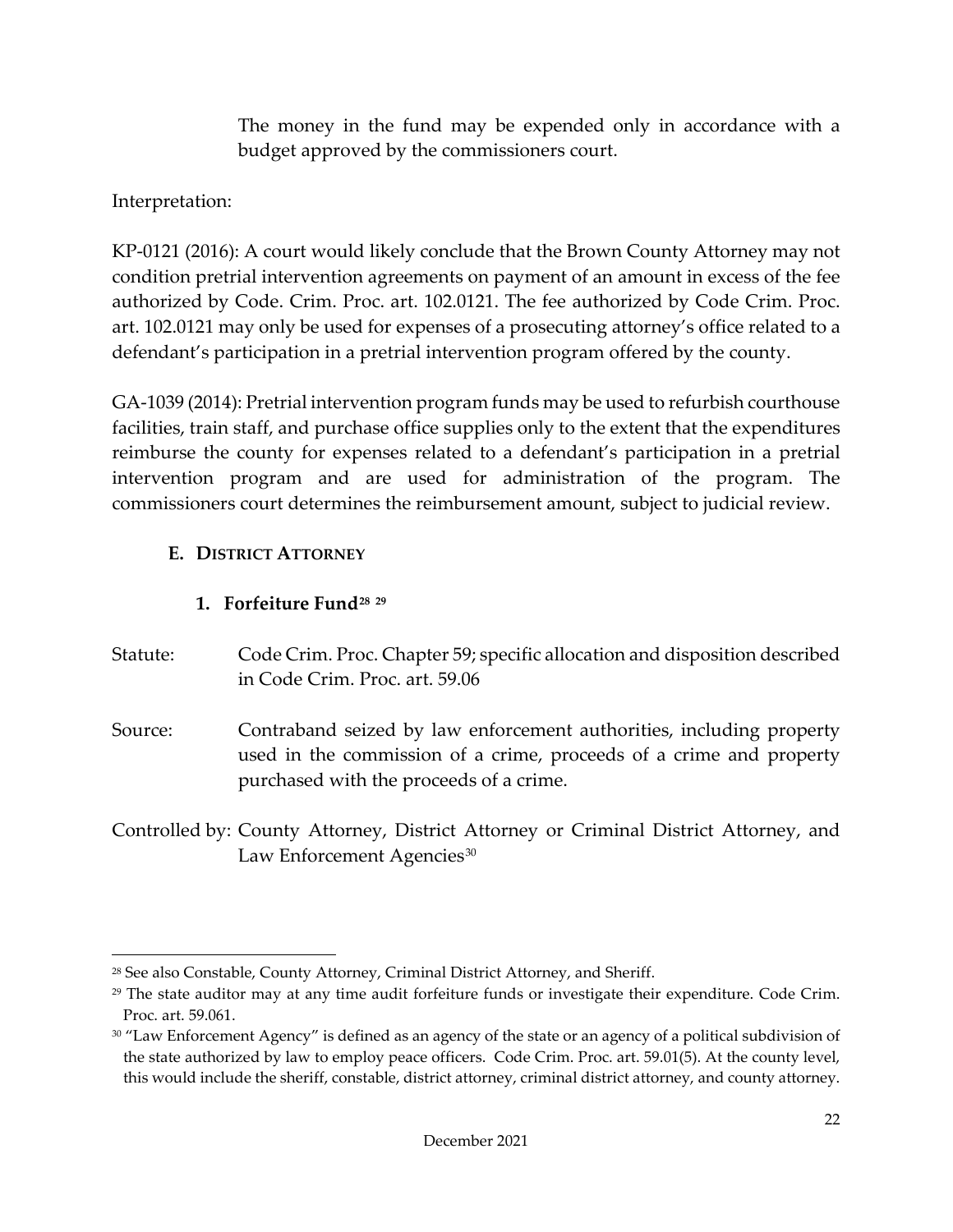- Purposes: Prosecuting attorney's fund may only be used for official purposes of his or her office. Law enforcement agency's fund may only be used for law enforcement purposes.
- Limitations: If a local agreement between the attorney representing the state and law enforcement agencies allows proceeds to go to the sheriff's Department or local attorney representing the state, the sheriff or local attorney representing the state may allocate and spend the official's portion without commissioners court approval, but must submit a budget for expenditure of the money. If a local agreement is not executed, property must be sold and the proceeds distributed under Code Crim. Proc. art. 59.06(a).

Forfeiture funds may not be used to: offset or reduce the amount budgeted for the applicable agency; increase the salary of an employee whose salary is set by commissioners court without commissioners court approval; pay expenses related to the training or education of any member of the judiciary; contribute to a political campaign; make donations to any entity, except as provided by Code Crim. Proc. art. 59.06(d-2); pay expenses for travel or education seminars that would violate applicable restrictions established by commissioners court; or purchase alcoholic beverages.

A sheriff or local attorney representing the state who is not seeking reelection, failed to timely file an application for candidacy in the general primary, or lost his or her bid for re-election must seek commissioners court approval for any expenditure of forfeiture funds, as of the earliest triggering event described.

Money derived from the sale of property seized by a DPS peace officer in connection with a violation of the Texas Controlled Substances Act and forfeited pursuant to a judgment under Code Crim. Proc. art. 59.05 are allocated by local agreement between the attorney representing the state and DPS.[31](#page-26-0)

Proceeds of contraband forfeited from the crimes of human smuggling, operating a stash house, aggravated promotion of prostitution, compelling prostitution, or human trafficking must be used either to

<span id="page-26-0"></span><sup>31</sup> Code Crim. Proc. art. 59.06(c-4)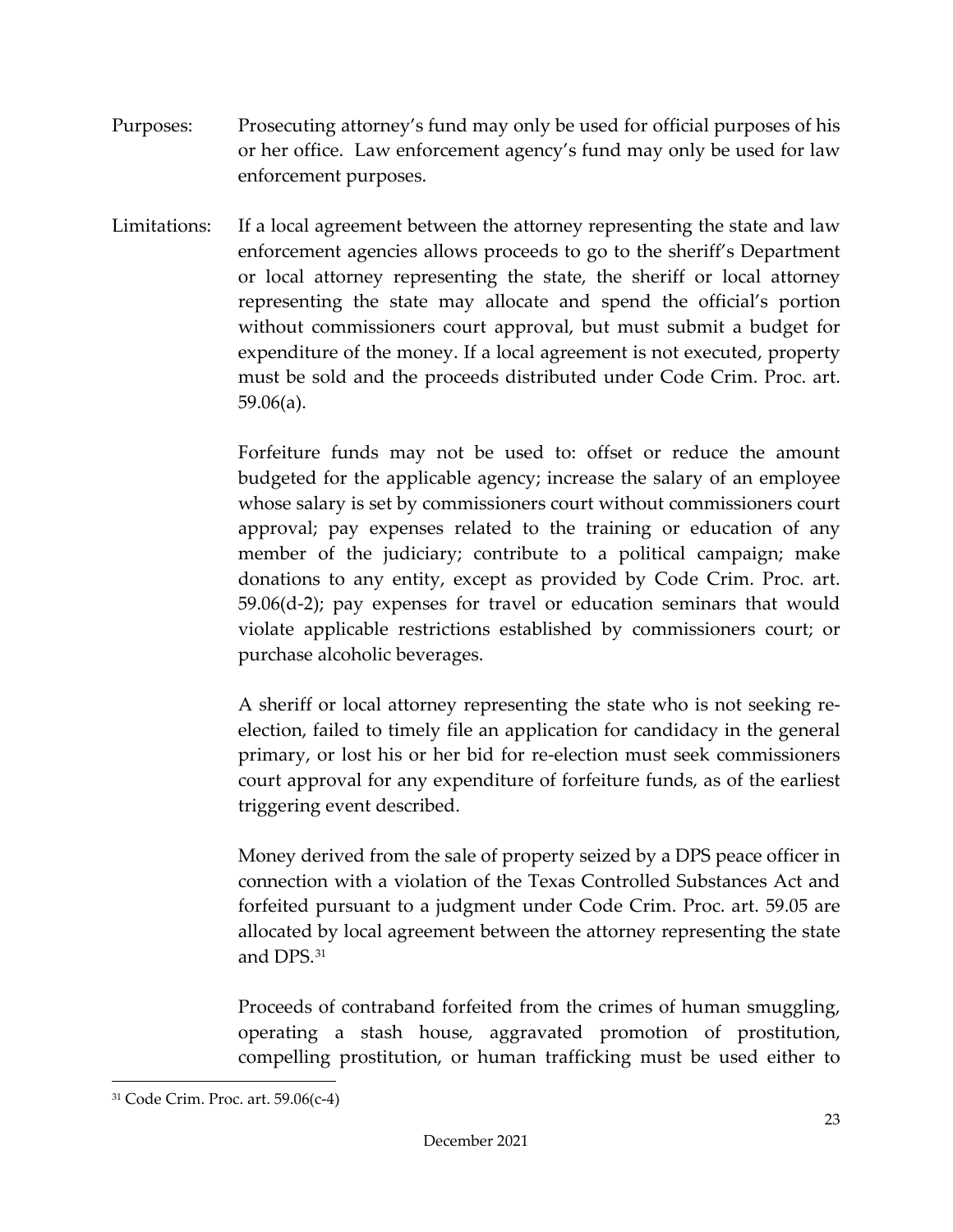provide direct victim services by the victim services division of the attorney representing the state or law enforcement agency or must be used by the office of the attorney representing the state or law enforcement agency to cover the costs of a contract with a local nonprofit organization to provide direct services to crime victims.<sup>[32](#page-27-0)</sup>

Interpretation:



KP-0303 (2020): A court would likely find that a sheriff may donate civil forfeiture funds to a nonprofit entity providing office space to entities providing one or more of the services specified in article 59.06, subdivision (d-2) of the Code of Criminal Procedure provided the sheriff determines that the expenditure is statutorily authorized and comports with the three-part test under article III, subsection 52(a) of the Texas Constitution.

KP-0126 (2017): A district attorney may spend forfeiture funds on carpet for a county owned building to the extent it serves an authorized purpose of the attorney's office. Commissioners court approval of expenditure is not required, provided it does not usurp or unreasonably interfere with court's authority related to county buildings.

KP-0088 (2016): The question of whether a criminal district attorney may expend forfeiture funds to hire a consultant to investigate operations of a juvenile detention center is a fact question, to be determined by whether or not the expenditure is for an official purpose of the attorney's office.

GA-1059 (2014): A court would be unlikely to conclude that a district attorney may use asset forfeiture funds to purchase land and a building for subsequent sale or lease to other entities as such use of the property would likely not be considered an official purpose of the district attorney's office under Code Crim. Proc. art. 59.06.

 $GA-0920$  (2012): The district attorney for the 198<sup>th</sup> Judicial District may make expenditures from the attorney's asset forfeiture fund after the attorney fails to file for reelection and the filing deadline has passed when those expenditures were from the budget previously approved by the regional review committee. County commissioners courts and a regional review committee are among the entities that may approve expenditures from a district attorney's asset forfeiture fund. Cash is a kind of property subject to Code Crim. Proc. art. 59.06 requirements.

<span id="page-27-0"></span><sup>32</sup> Code Crim. Proc. art. 59.06(t)(1)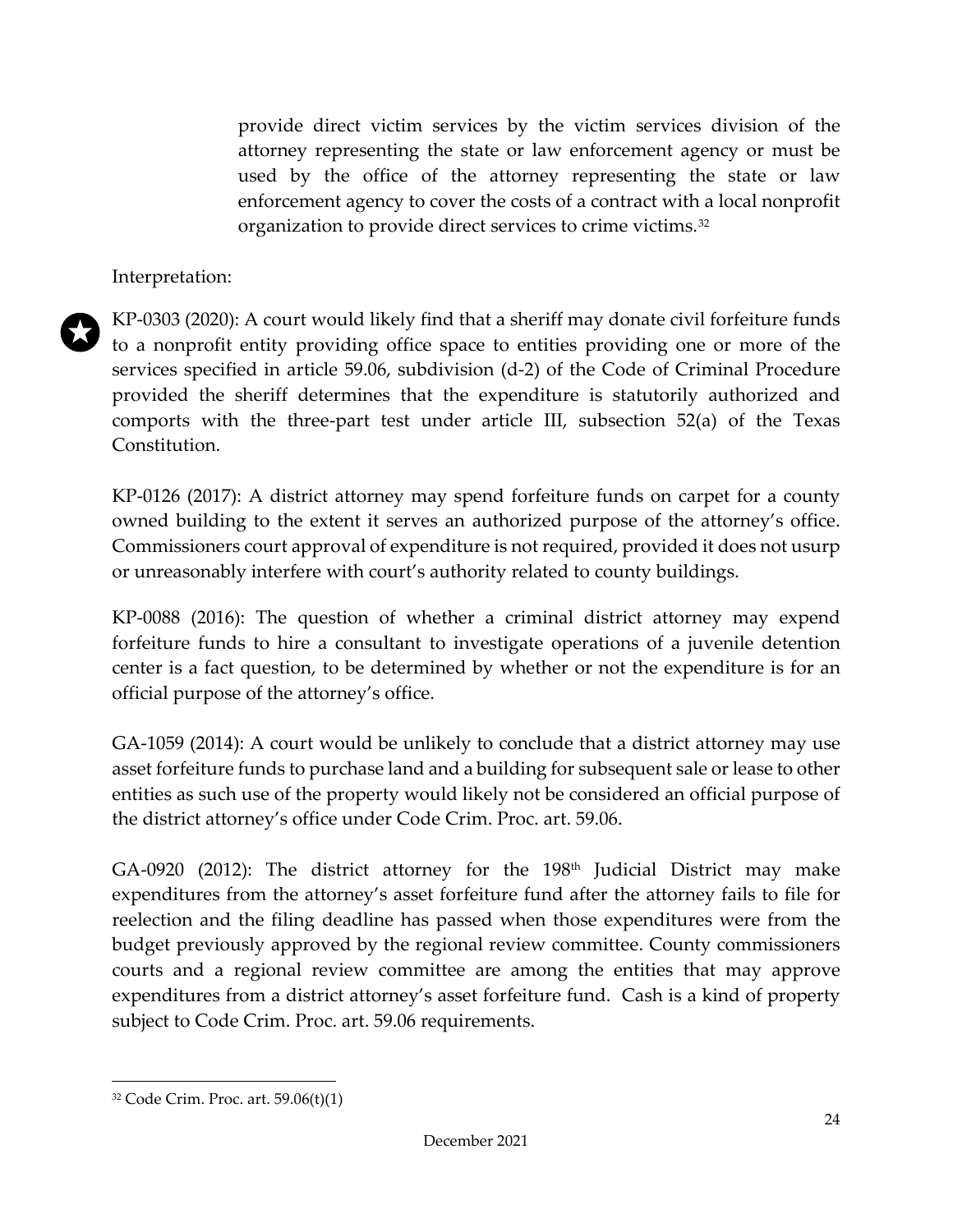GA-0755 (2010): A district attorney is not authorized to use the forfeiture fund to pay for the district attorney's legal defense.

GA-0704 (2009): In a county without an auditor, the treasurer is required to examine the sheriff's forfeiture fund accounts.

GA-0613 (2008): A district attorney may not use the forfeiture fund to assist a county's purchase of a juvenile detention center.

DM-0247 (1993): Provides an overview of the management of forfeiture funds in a multicounty district.

DM-0246 (1993): Purchases made with forfeiture funds are required to be competitively bid. The commissioners court has a ministerial duty to initiate competitive bidding upon receipt of request from the prosecutor or law enforcement agency entitled to spend the funds collected under Code Crim. Proc. art. 59.06.

DM-0162 (1992): Forfeiture fund monies must be given to the county treasurer to deposit in the county depository.

JM-1253 (1990): The use of forfeiture fund money for bonuses for assistants whose salary is set by commissioners court is subject to commissioners court approval.

### **2. Hot Check Fund**[33](#page-28-1)

<span id="page-28-0"></span>

Source: Reimbursement fee paid by defendant convicted of an offense involving hot checks or similar sight orders; not to exceed various amounts up to \$75 depending on the amount of the hot check or sight order.

Controlled by: County Attorney, District Attorney or Criminal District Attorney[34](#page-28-2)

Purposes: Only to pay the salaries and defray the expenses of the prosecutor's office.

<span id="page-28-1"></span><sup>33</sup> See also County Attorney and Criminal District Attorney.

<span id="page-28-2"></span><sup>34</sup> Code Crim. Proc. §102.007(f) specifically provides that: "Expenditures from this fund shall be at the sole discretion of the attorney…"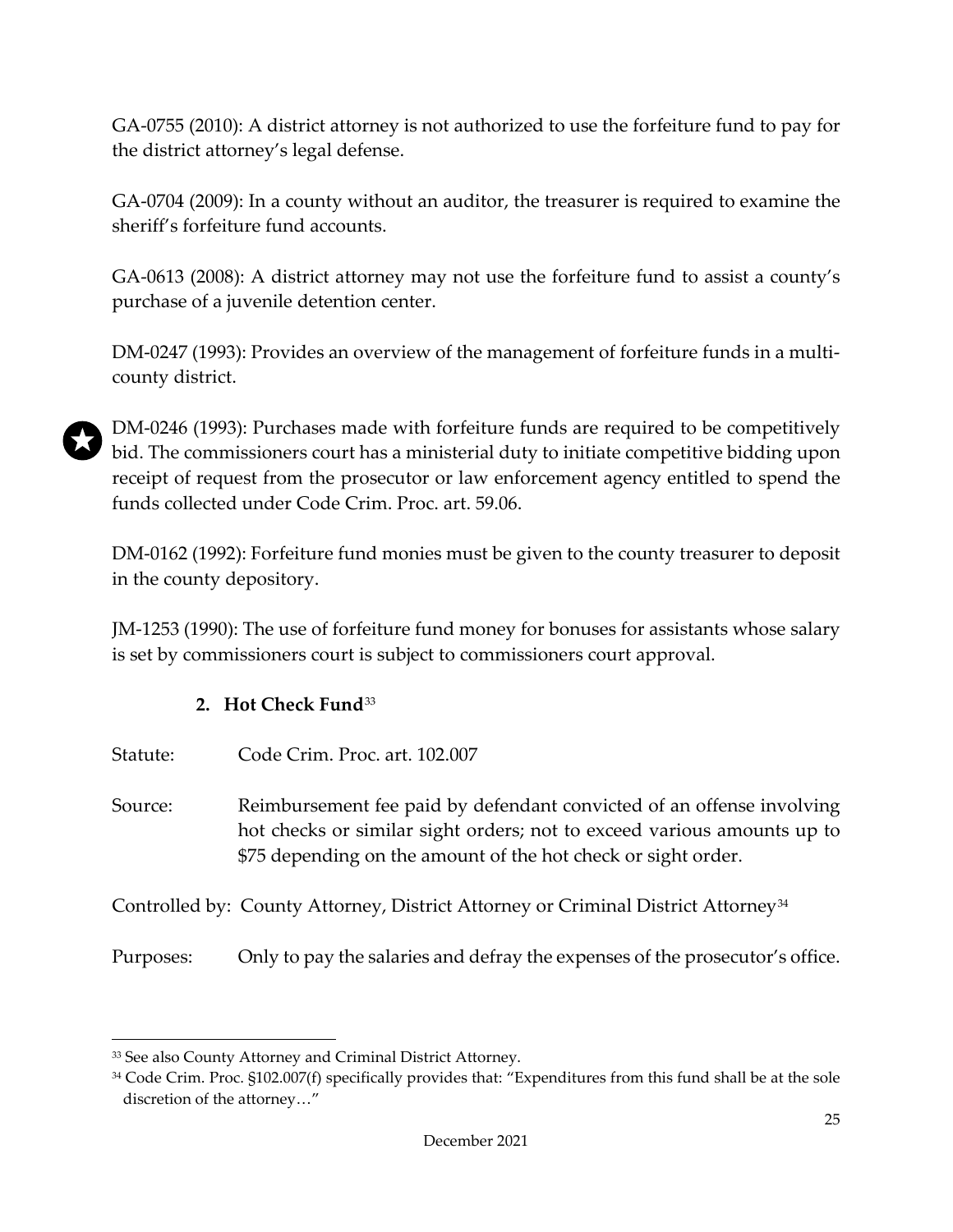Limitations: May not use to supplement the county or district attorney's salary. The commissioners court may not reduce the budget of the county or district attorney's office because of the availability of the hot check funds.

# Interpretation:

KP-0121 (2016): Funds received under Gov't Code §45.125 (authorizing donations to Brown County Attorney's Office) may not be comingled with hot-check fund established under Code Crim. Proc. art. 102.007.

GA-0475 (2006): The Gillespie County Attorney may use money in the attorney's hot check fund to sponsor a children's book (how to be a good citizen) if the book is related to the attorney's official business and no other law prohibits such an expenditure.

GA-0053 (2003): District Attorney's hot check fund is subject to audit by county auditor.

JC-0397 (2001): A district attorney may not require the county commissioners court to expend county money to pay the employer's share of employment taxes on the assistant district attorney salary supplements paid from the district attorney's hot check fund. The district attorney is responsible for compliance with tax laws.

JC-0084 (1999): A county auditor may require the county attorney to provide receipts for purchases of goods and services from the hot check fund, or for reimbursement out of this account for purchases.

JC-0062 (1999): Under Local Gov't Code §113.021(c), interest that accrues on the principal of a prosecutor's hot check fund must be severed from the principal. The interest accrues instead for the benefit of the county.

DM-0357 (1995): The county attorney's hot check fund is wholly outside of the county budgeting process. The county judge, or the county auditor on behalf of the county judge, may not require the county attorney to submit a budget for use of the county attorney's hot check fund for the upcoming fiscal year.

JM-1034 (1990): The Hot Check Fund is under exclusive control of County Attorney. See also JM-0738 (1987).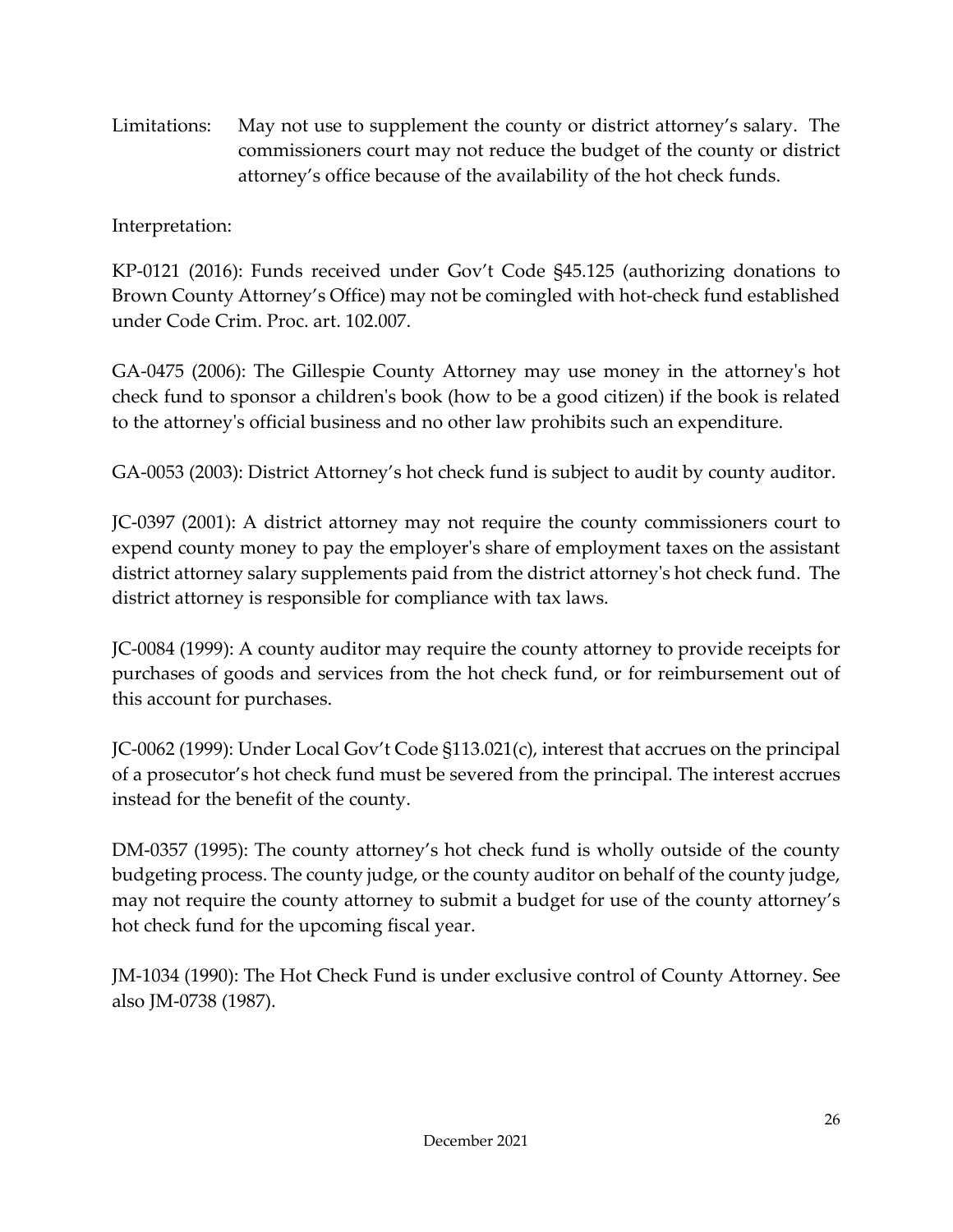#### **3. Pretrial Intervention Program Fund**[35](#page-30-1)

<span id="page-30-0"></span>

| Statute:     | Code Crim. Proc. art. §102.0121                                                                                                                                                                                                                    |
|--------------|----------------------------------------------------------------------------------------------------------------------------------------------------------------------------------------------------------------------------------------------------|
| Source:      | Reimbursement fee not to exceed \$500 paid by a defendant participating<br>in pretrial intervention program administered by a district attorney,<br>criminal district attorney or county attorney. Optional, collected by<br>prosecuting attorney. |
|              | Controlled by: County Attorney, District Attorney or Criminal District Attorney                                                                                                                                                                    |
| Purpose:     | To reimburse a county for expenses, including the expenses of the office<br>of the prosecuting attorney, related to a defendant's participation in a<br>pretrial intervention program offered in the county.                                       |
| Limitations: | Monies may only be used to administer pretrial intervention program.                                                                                                                                                                               |
|              | The money in the fund may be expended only in accordance with a<br>budget approved by the commissioners court.                                                                                                                                     |

Interpretation:

KP-0121 (2016): A court would likely conclude that the Brown County Attorney may not condition pretrial intervention agreements on payment of an amount in excess of the fee authorized by Code. Crim. Proc. art. 102.0121. The fee authorized by Code Crim. Proc. art. 102.0121 may only be used for expenses of a prosecuting attorney's office related to a defendant's participation in a pretrial intervention program offered by the county.

GA-1039 (2014): Pretrial intervention program funds may be used to refurbish courthouse facilities, train staff, and purchase office supplies only to the extent that the expenditures reimburse the county for expenses related to a defendant's participation in a pretrial intervention program and are used for administration of the program. The commissioners court determines the reimbursement amount, subject to judicial review.

<span id="page-30-1"></span><sup>35</sup> See also County Attorney and Criminal District Attorney.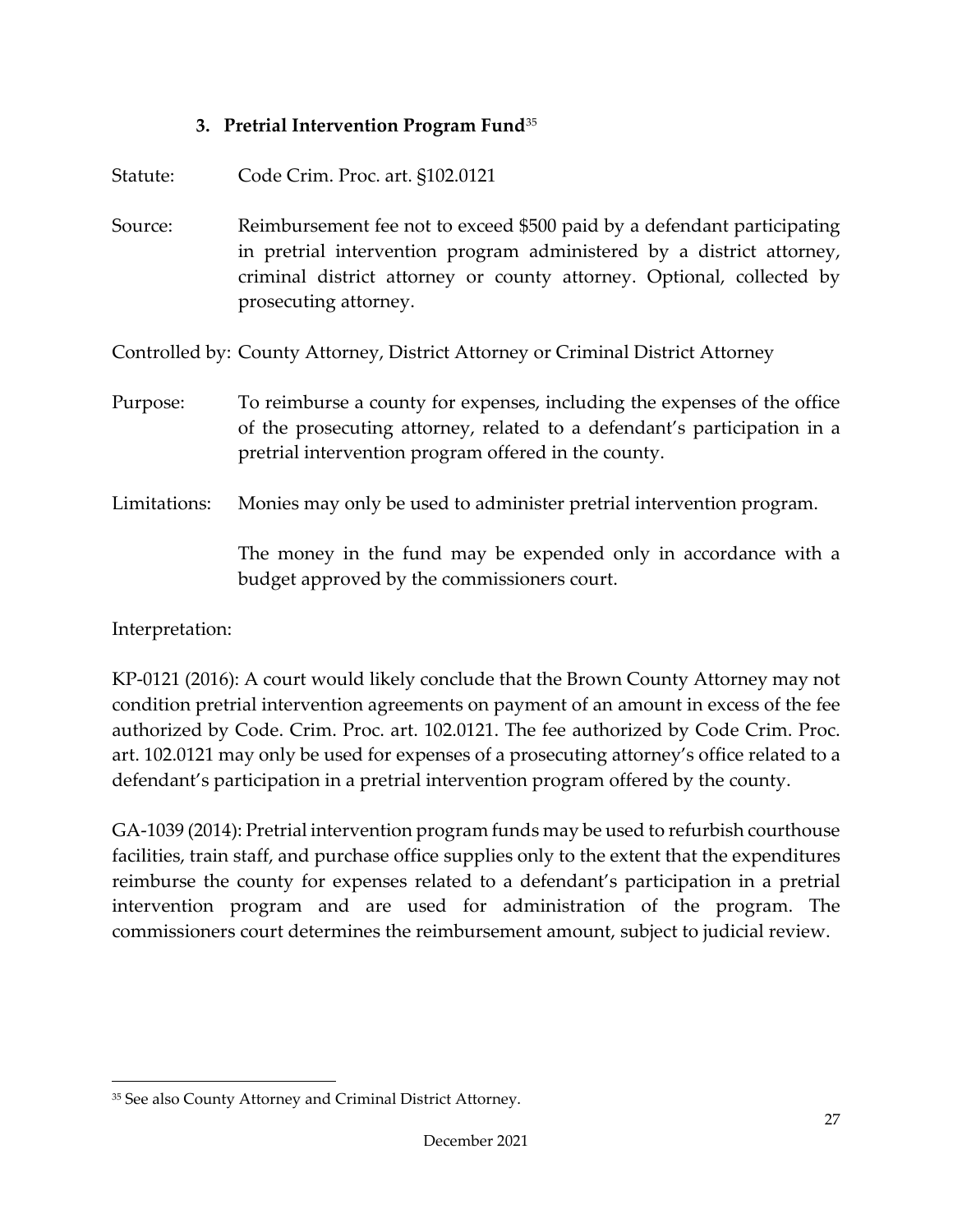#### <span id="page-31-0"></span>**F. DISTRICT CLERK**

### **1. County and District Court Technology Fund**

<span id="page-31-1"></span>Statute: Code Crim. Proc. art. 102.0169

Ancillary funding statutes:

Local Gov't Code §§134.101, 134.102.

Source: Percentage, not less than: 38.0953% of \$105 local consolidated fee on conviction of felony; 32.5203% of \$123 local consolidated fee on conviction of Class A or B misdemeanor.

Controlled by: Commissioners Court

Purposes: To pay the cost of continuing education and training for county court, statutory county court, or district court judges and clerks regarding technological enhancements; purchase and maintenance of technological enhancements including: computer systems, networks, hardware and software; imaging systems; electronic kiosks; and docket management systems.

#### **2. County Records Management and Preservation Account[36](#page-31-3)**

<span id="page-31-2"></span>Statutes: Local Gov't Code §135.154; see also Local Gov't Code §203.003(6)

Ancillary funding statutes:

Local Gov't Code §§135.101, 135.102

Source: Percentage, not less than: 14.0845% of \$213 local consolidated civil fee on filing of any new civil case, except a probate, guardianship, or mental health case; 57.1429% of \$35 local consolidated civil fee on filing of certain other subsequent civil actions; 6.7265% of \$223 local consolidated civil fee on filing of any new probate, guardianship, or mental health case; 6.6667% of \$75 local consolidated civil fee on filing of certain other subsequent civil actions.

<span id="page-31-3"></span> $36$  Amended by SB 41,  $87<sup>th</sup>$  (R) Leg., effective Jan. 1, 2022.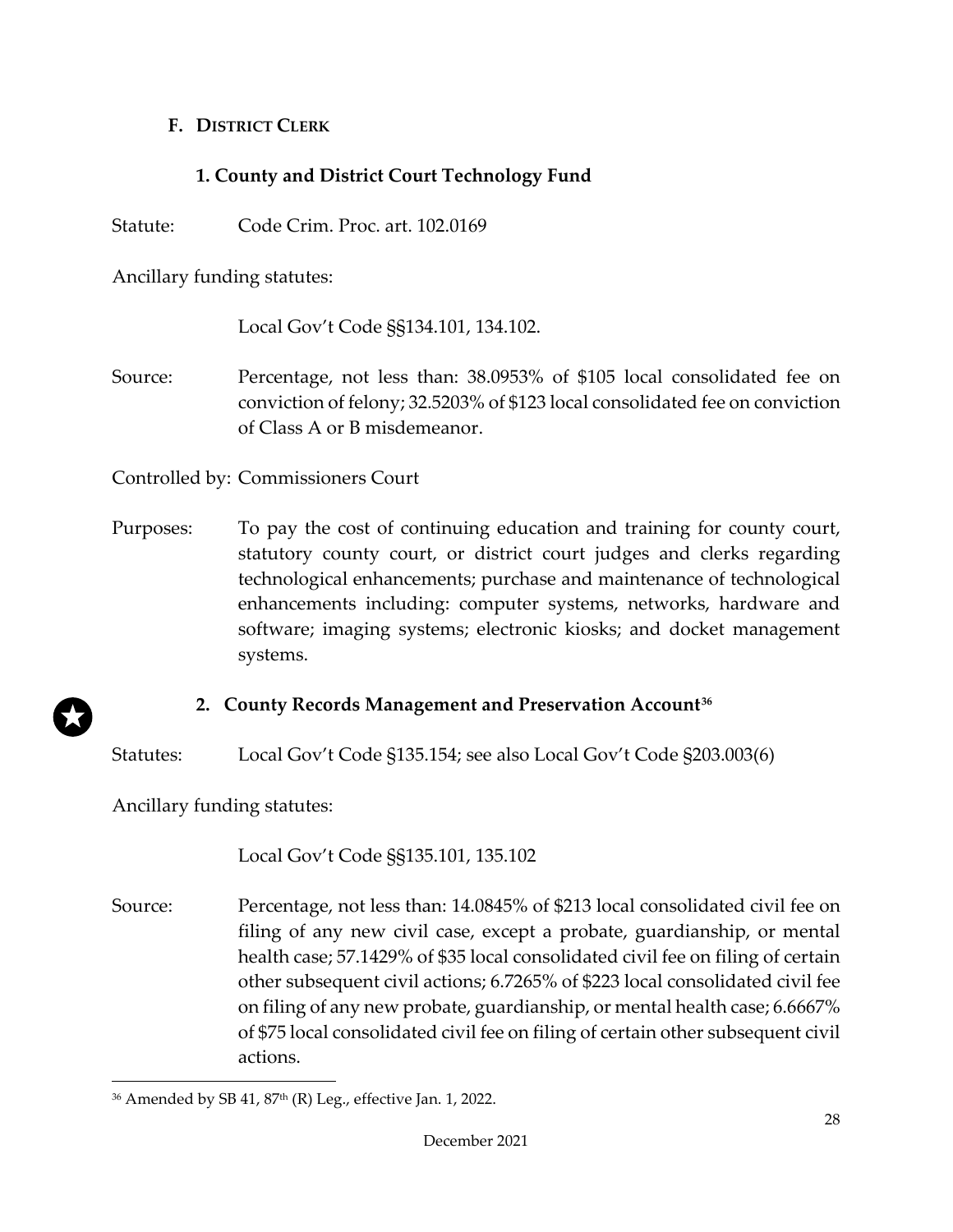Controlled by: Commissioners Court

- Purposes: Records management and preservation services, including automation, performed by the court clerk on approval by the commissioners court of a budget as provided by Chapter 111 of the Local Government Code.
- Limitations: Expenditures from the fund require prior approval of the commissioner court. An expenditure from the fund must comply with the County Purchasing Act (Subchapter C, Chapter 262, Local Government Code).

Interpretation:

*Donaldson v. Texas Department of Criminal Justice Correctional Institutions Division*, 355 S.W.3d 722 (Tex. App.-Tyler 2011, pet. denied): Court costs may be imposed against inmate whose affidavit of indigency is denied by the court.

### **3. County Records Management and Preservation Fund**

<span id="page-32-0"></span>Statutes: Local Gov't Code §134.155

Ancillary funding statutes:

Local Gov't Code §§134.101, 134.102

Source: Percentage, not less than: 23.8095% of \$105 local consolidated fee on conviction of felony; 20.3252% of \$123 local consolidated fee on conviction of Class A or B misdemeanor.

Controlled by: Commissioners Court

Purposes: To fund records management and preservation services performed by the court clerk.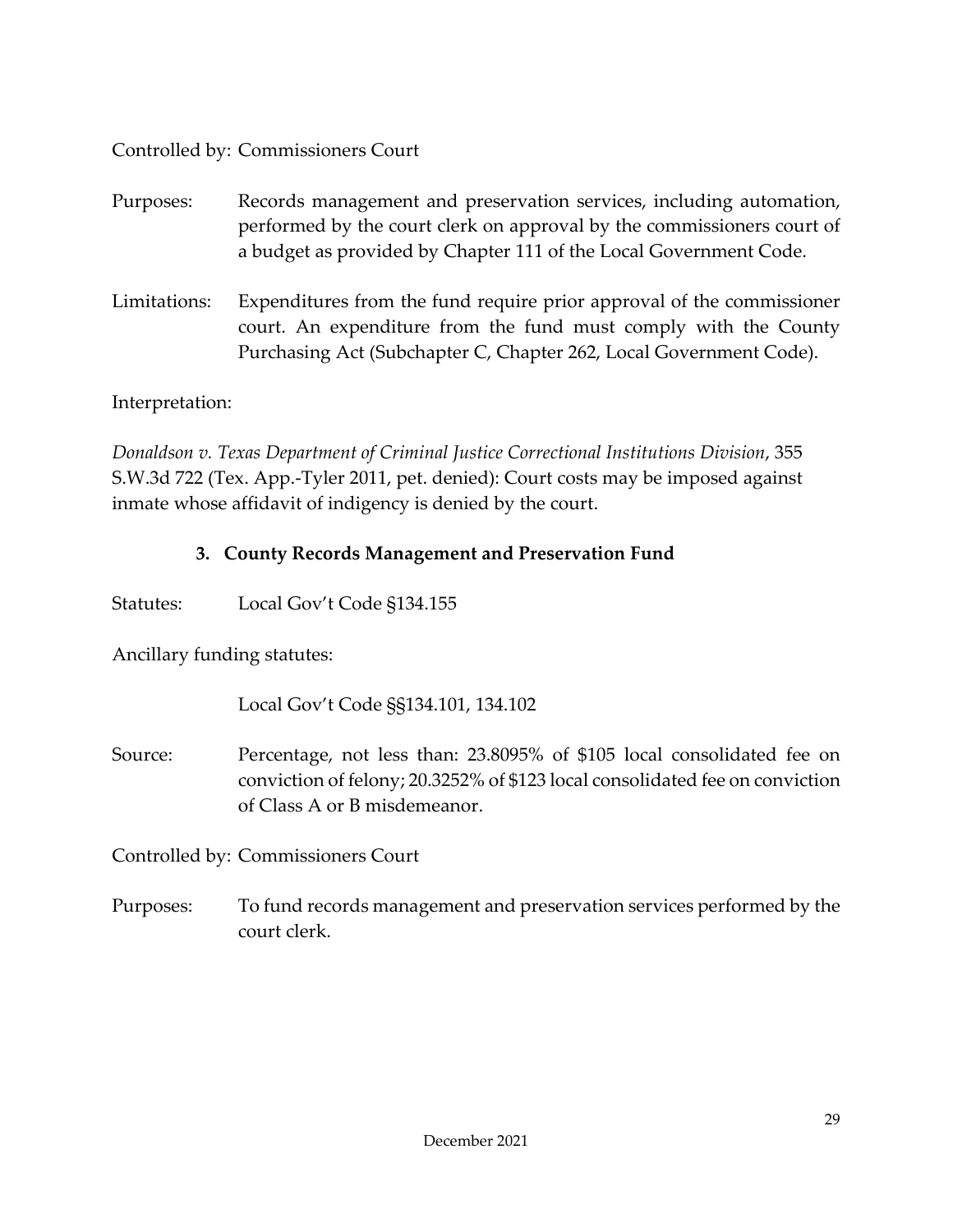#### <span id="page-33-0"></span>**G. SHERIFF**

### **1. Forfeiture Fund[37](#page-33-2) [38](#page-33-3)**

- <span id="page-33-1"></span>Statute: Code Crim. Proc. Chapter 59; specific allocation and disposition described in Code Crim. Proc. art. 59.06
- Source: Contraband seized by law enforcement authorities, including property used in the commission of a crime, proceeds of a crime and property purchased with the proceeds of a crime.
- Controlled by: County Attorney, District Attorney or Criminal District Attorney, and Law Enforcement Agencies<sup>[39](#page-33-4)</sup>
- Purposes: Prosecuting attorney's fund may only be used for official purposes of his or her office. Law enforcement agency's fund may only be used for law enforcement purposes.
- Limitations: If a local agreement between the attorney representing the state and law enforcement agencies allows proceeds to go to the sheriff's Department or local attorney representing the state, the sheriff or local attorney representing the state may allocate and spend the official's portion without commissioners court approval, but must submit a budget for expenditure of the money. If a local agreement is not executed, property must be sold and the proceeds distributed under Code Crim. Proc. art. 59.06(a).

Forfeiture funds may not be used to: offset or reduce the amount budgeted for the department; increase the salary of an employee whose salary is set by commissioners court without commissioners court approval; pay expenses related to the training or education of any member of the judiciary; contribute to a political campaign; make donations to any entity, except as provided by Code Crim. Proc. art.

<span id="page-33-2"></span><sup>37</sup> See also Constable, County Attorney, District Attorney or Criminal District Attorney.

<span id="page-33-3"></span><sup>&</sup>lt;sup>38</sup> The state auditor may at any time audit forfeiture funds or investigate their expenditure. Code Crim. Proc. art. 59.061.

<span id="page-33-4"></span><sup>&</sup>lt;sup>39</sup> "Law Enforcement Agency" is defined as an agency of the state or an agency of a political subdivision of the state authorized by law to employ peace officers. Code Crim. Proc. art. 59.01(5). At the county level, this would include the sheriff, constable, district attorney, criminal district attorney, and county attorney.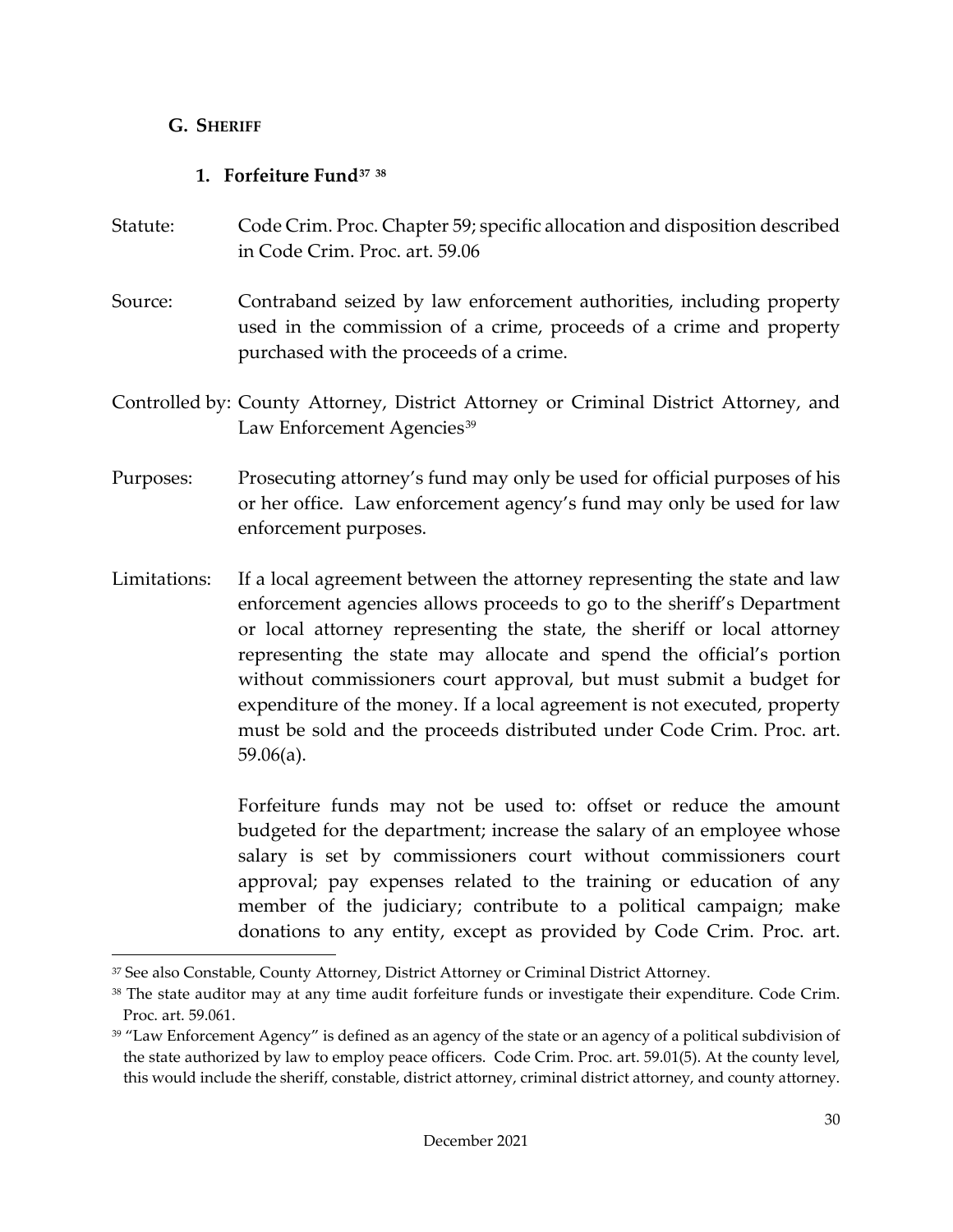59.06(d-2); pay expenses for travel or education seminars that would violate applicable restrictions established by commissioners court; or purchase alcoholic beverages.

A sheriff or local attorney representing the state who is not seeking reelection, failed to timely file an application for candidacy in the general primary, or lost his or her bid for re-election must seek commissioners court approval for any expenditure of forfeiture funds, as of the earliest triggering event described.

Money derived from the sale of property seized by a DPS peace officer in connection with a violation of the Texas Controlled Substances Act and forfeited pursuant to a judgment under Code Crim. Proc. art. 59.05 is allocated by local agreement between the attorney representing the state and DPS.[40](#page-34-0)

Proceeds of contraband forfeited from the crimes of human smuggling, operating a stash house, aggravated promotion of prostitution, compelling prostitution, or human trafficking must be used either to provide direct victim services by the victim services division of the attorney representing the state or law enforcement agency or must be used by the office of the attorney representing the state or law enforcement agency to cover the costs of a contract with a local nonprofit organization to provide direct services to crime victims.<sup>[41](#page-34-1)</sup>

#### Interpretation:

KP-0303 (2020): A court would likely find that a sheriff may donate civil forfeiture funds to a nonprofit entity providing office space to entities providing one or more of the services specified in article 59.06, subdivision (d-2) of the Code of Criminal Procedure provided the sheriff determines that the expenditure is statutorily authorized and comports with the three-part test under article III, subsection 52(a) of the Texas Constitution.

KP-0126 (2017): A district attorney may spend forfeiture funds on carpet for a county owned building to the extent it serves an authorized purpose of the attorney's office.

<span id="page-34-0"></span><sup>40</sup> Code Crim. Proc. art. 59.06(c-4)

<span id="page-34-1"></span><sup>41</sup> Code Crim. Proc. art. 59.06(t)(1)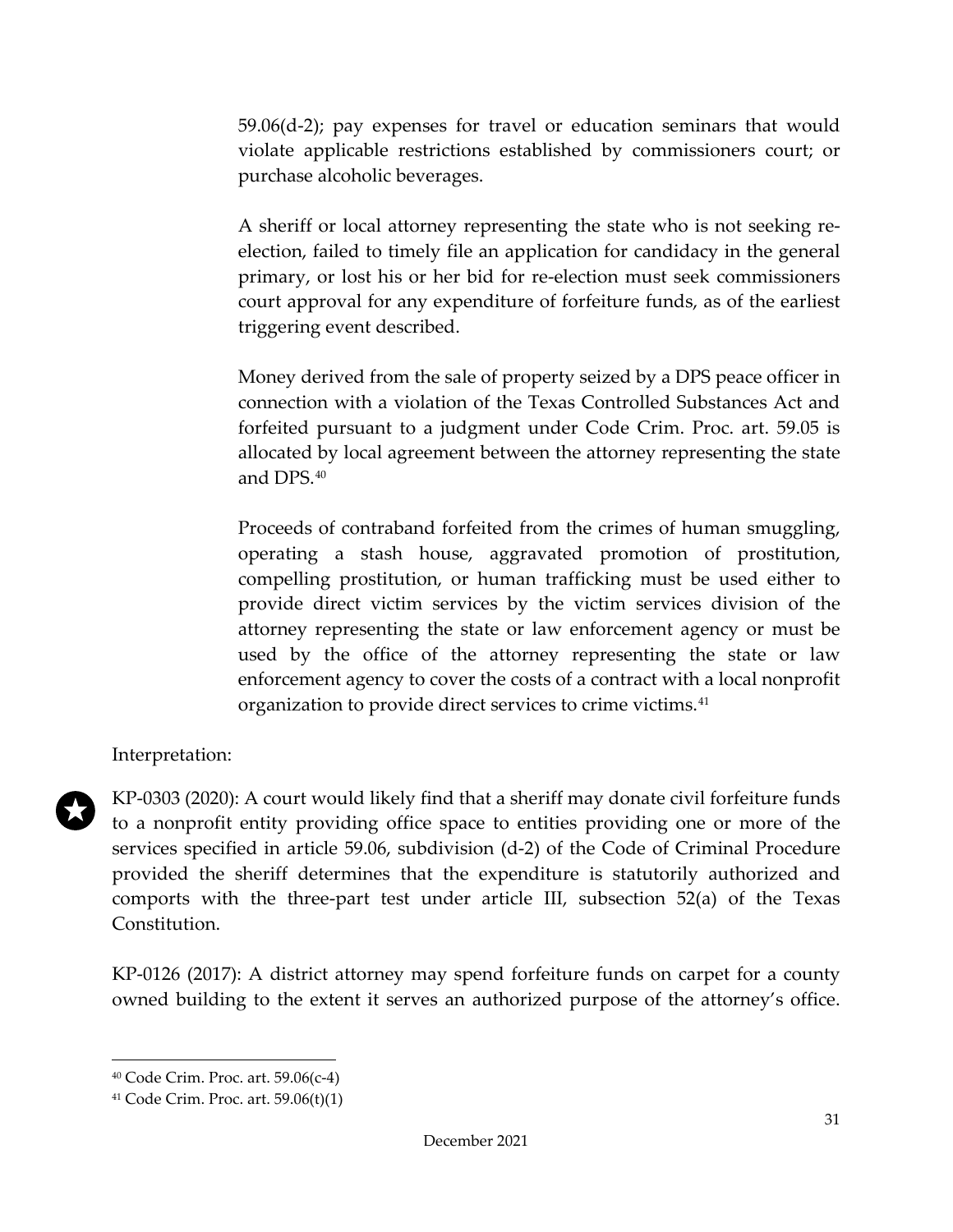Commissioners court approval of expenditure is not required, provided it does not usurp or unreasonably interfere with court's authority related to county buildings.

KP-0079 (2016): All funds held by the sheriff in his official capacity are subject to oversight and audit by the county auditor, whether or not they are county funds.

KP-0088 (2016): The question of whether a criminal district attorney may expend forfeiture funds to hire a consultant to investigate operations of a juvenile detention center is a fact question, to be determined by whether or not the expenditure is for an official purpose of the attorney's office.

GA-1059 (2014): A court would be unlikely to conclude that a district attorney may use asset forfeiture funds to purchase land and a building for subsequent sale or lease to other entities as such use of the property would likely not be considered an official purpose of the district attorney's office under Code Crim. Proc. art. 59.06.

GA-0920 (2012): The district attorney for the  $198<sup>th</sup>$  Judicial District may make expenditures from the attorney's asset forfeiture fund after the attorney fails to file for reelection and the filing deadline has passed when those expenditures were from the budget previously approved by the regional review committee. County commissioners courts and a regional review committee are among the entities that may approve expenditures from a district attorney's asset forfeiture fund. Cash is a kind of property subject to Code Crim. Proc. art. 59.06 requirements.

GA-0755 (2010): A district attorney is not authorized to use the forfeiture fund to pay for the district attorney's legal defense.

GA-0704 (2009): In a county without an auditor, the treasurer is required to examine the sheriff's forfeiture fund accounts.

GA-0613 (2008): A district attorney may not use the forfeiture fund to assist a county's purchase of a juvenile detention center.

DM-0247 (1993): Provides an overview of the management of forfeiture funds in a multicounty district.

DM-0246 (1993): Purchases made with forfeiture funds are required to be competitively bid. The commissioners court has a ministerial duty to initiate competitive bidding upon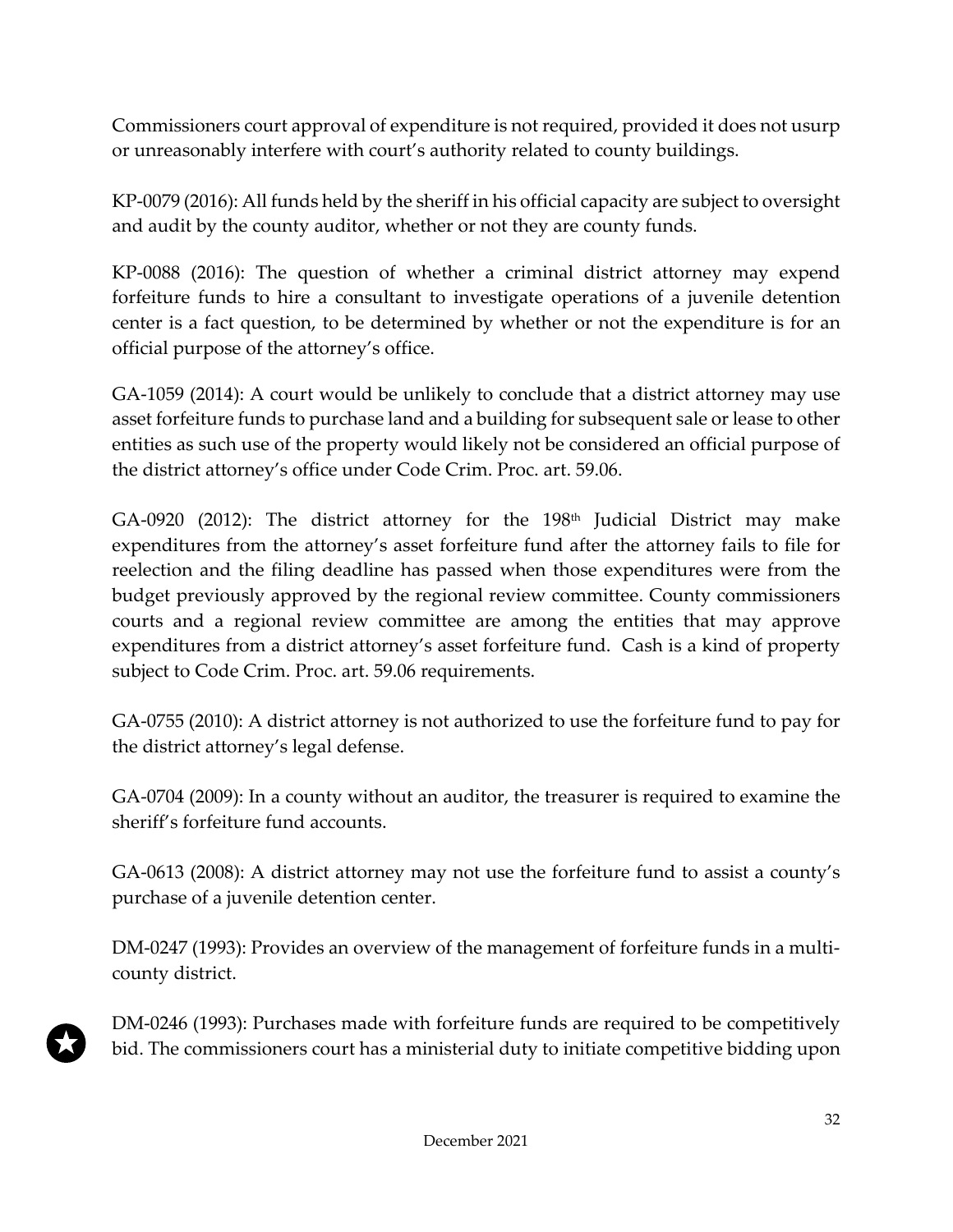receipt of request from the prosecutor or law enforcement agency entitled to spend the funds collected under Code Crim. Proc. art. 59.06.

DM-0162 (1992): Forfeiture fund monies must be given to the county treasurer to deposit in the county depository.

JM-1253 (1990): The use of forfeiture fund money for bonuses for assistants whose salary is set by commissioners court is subject to commissioners court approval.

## **2. Jail Commissary Fund**

- Statutes: Local Gov't Code §§351.0415, 351.04155
- Source: Inmate purchases from commissary. Optional, as determined by the sheriff.

Controlled by: Sheriff<sup>[42](#page-36-0)</sup>

- Purposes: To pay for, staff and equip a social program for county prisoners, including an educational or recreational program and religious or rehabilitative counseling; purchase clothing, writing materials, and hygiene supplies for county prisoners; establish, staff, and equip the commissary operation; pay for, staff and equip a prison library; or pay for jail improvements, technology, equipment, programs, services, and activities.
- Limitations: Sheriff must maintain accounts showing the amount of proceeds from the commissary operation and the amount and purpose of disbursements made from the proceeds; accept new bids for commissary suppliers' contracts every 5 years.

Interpretation:

KP-0271 (2019): In response to a question as to whether a sheriff could provide a salary stipend for a deputy based on the amount of time the deputy spent operating the jail commissary, the Attorney General opined that the sheriff had authority to initially

<span id="page-36-0"></span> $42$  In Dallas and Tarrant counties, the sheriff does not have exclusive control of the commissary fund, may not disburse commissary funds without approval from commissioners court, and must obtain commissioners court approval of bids to renew a commissary contract.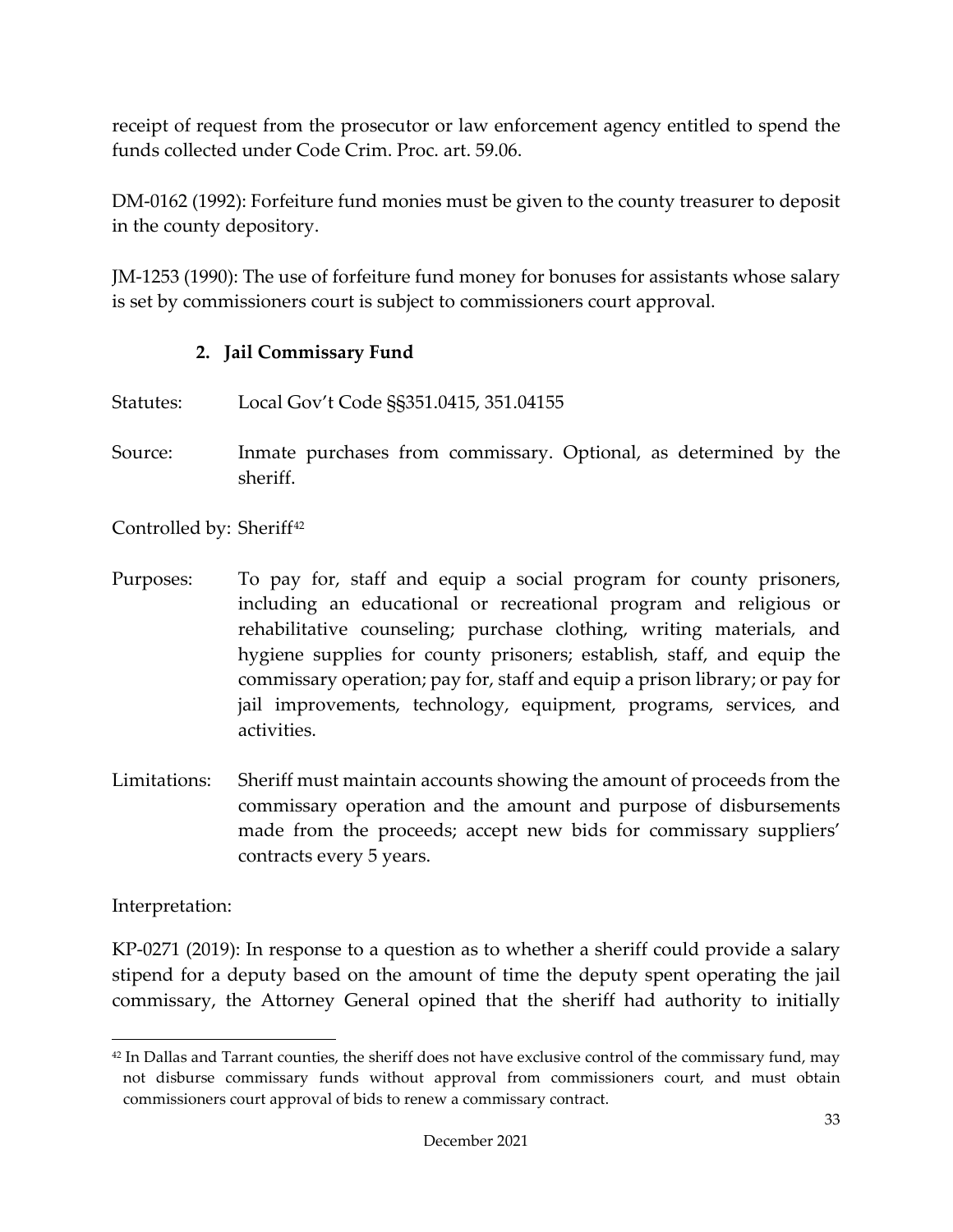determine whether an expenditure is authorized, subject to administrative review by the Commission or Jail Standards or judicial review under an abuse of discretion standard. The Attorney General also suggested that a court would be likely to conclude an expenditure is not arbitrary if the amount of the expenditure is reasonable in light of the performance of the authorized activity.

KP-0159 (2017): Because of the sheriff's exclusive authority over commissary proceeds, the propriety of an expenditure from those funds is a question for the sheriff to determine in the first instance subject to administrative review by the Commission on Jail Standards or judicial review for abuse of discretion.

KP-0079 (2016): All funds held by the sheriff in his official capacity are subject to oversight and audit by the county auditor, whether or not they are county funds. In a county with a population of less than 190,000, unless a statute provides otherwise, a court would have a basis to conclude that there is no authority to require an auditor's countersignature on sheriff's funds properly held outside the county treasury.

GA-1094 (2014): Equipment purchased with commissary funds that no longer has any use for inmates may be sold at auction. The proceeds from the sale must be deposited in the jail commissary fund. Equipment purchased with commissary funds may not be transferred to another office or department where the equipment will not be used for the social and education needs of inmates.

GA-0814 (2010): Revenue from the sale of prepaid phone cards in the commissary should be credited to the sheriff for the use of inmates rather than being credited to the general fund.

GA-0791(2010): Sheriff has exclusive control of monies generated by the operation of a jail commissary, and must maintain commissary accounts. Commissary proceeds may be used only to benefit inmates of the county jail.

Commissary proceeds are not monies "belonging to the county" under Local Gov't Code §113.021(a), and the interest on the money remains with the commissary fund, under the control of the sheriff.

GA-0059 (2003): Revenue from an inmate telephone contract is not part of commissary fund and must be deposited to the general fund. Modifying LO-97-030 (1997).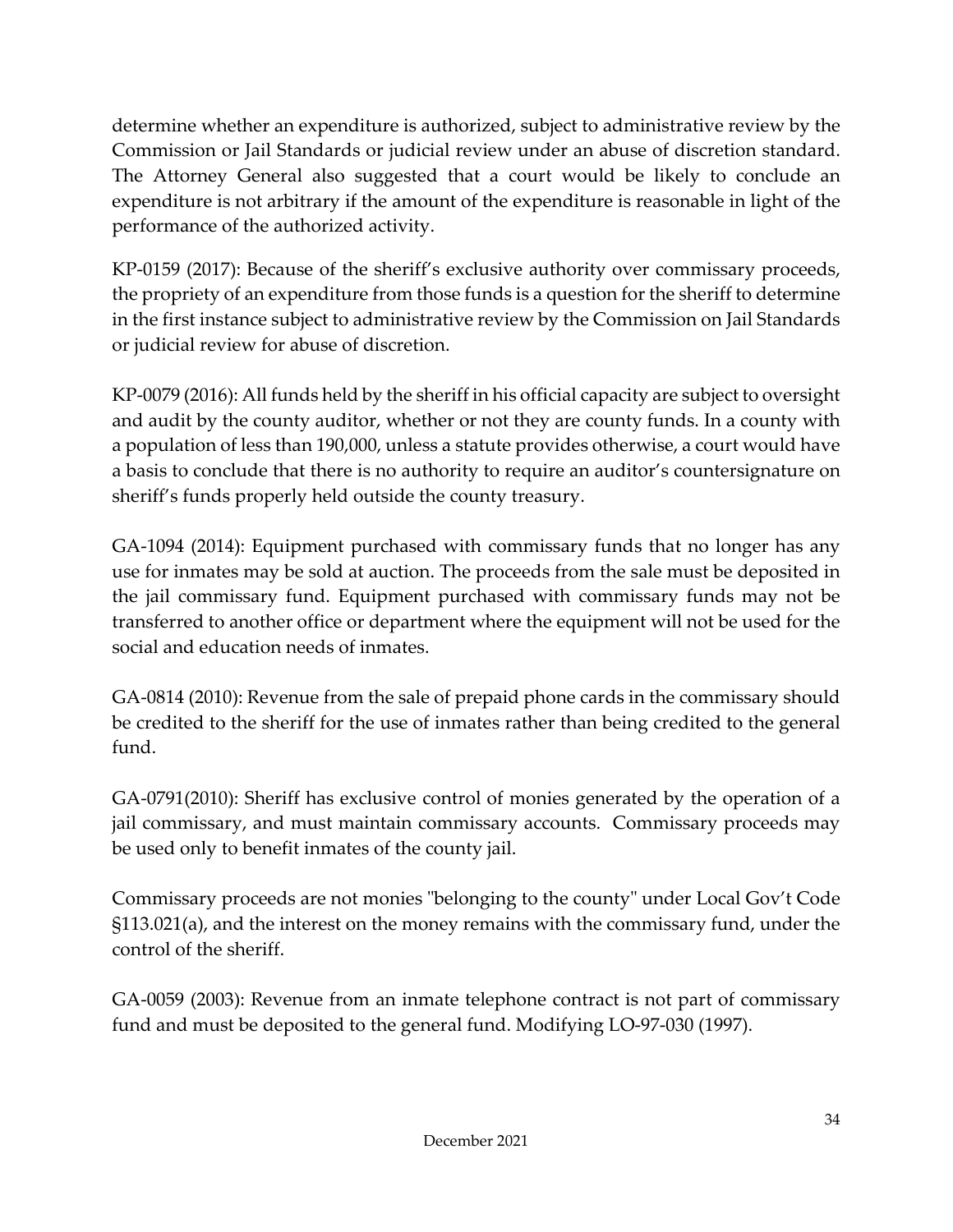JC-0122 (1999): The sheriff may expend commissary proceeds without competitive bidding. (Overruling MW-0439). However, §351.0415(b)(3) provides that the sheriff must take bids for contracts for commissary suppliers every 5 years. (See LO-98-071 (1998).)

JM-1121 (1989): The sheriff may enter into a contract for operation of commissary without consulting county purchasing agent.

DM-0067 (1991): Commissioners court may not interfere with sheriff's exercise of discretion in contracting for operation of jail commissary. Money must be used to benefit inmates. Auditor may audit commissary accounts maintained by third party operator.

DM-0019 (1991): Proceeds from pay phones in county jails are not commissary funds and must be paid to county treasurer and deposited in general fund.

*Mills v. State*, 941 S.W.2d 204 (Tex. App—Corpus Christi 1996): Commissary fund is subject to county oversight, therefore books and records are subject to the Public Information Act.

# **3. Law Enforcement Officer Standards and Education Fund Account**[43](#page-38-0)

- Statute: Occupations Code §1701.157
- Source: An equal share of the 20 percent of the state general revenue fund allocated by the Comptroller for local law enforcement agencies; the remaining 80 percent is allocated on the basis of the number of eligible law enforcement positions each agency has as of January 1 of the preceding calendar year.

Controlled by: Law Enforcement Agency<sup>[44](#page-38-1)</sup>

Purposes: To pay for continuing education of licensed peace officer or training for full-time fully paid law enforcement support personnel.

Limitation: May not be used to replace money provided by county on recurrent basis for training law enforcement officers and support personnel.

<span id="page-38-0"></span><sup>43</sup> See also Constable.

<span id="page-38-1"></span><sup>44</sup> "Law Enforcement Agency" is not defined in §1701.157. The term has not been clarified by case law or through the opinion process. The text of 1701.157 suggests it refers to any county office or unit employing peace officers.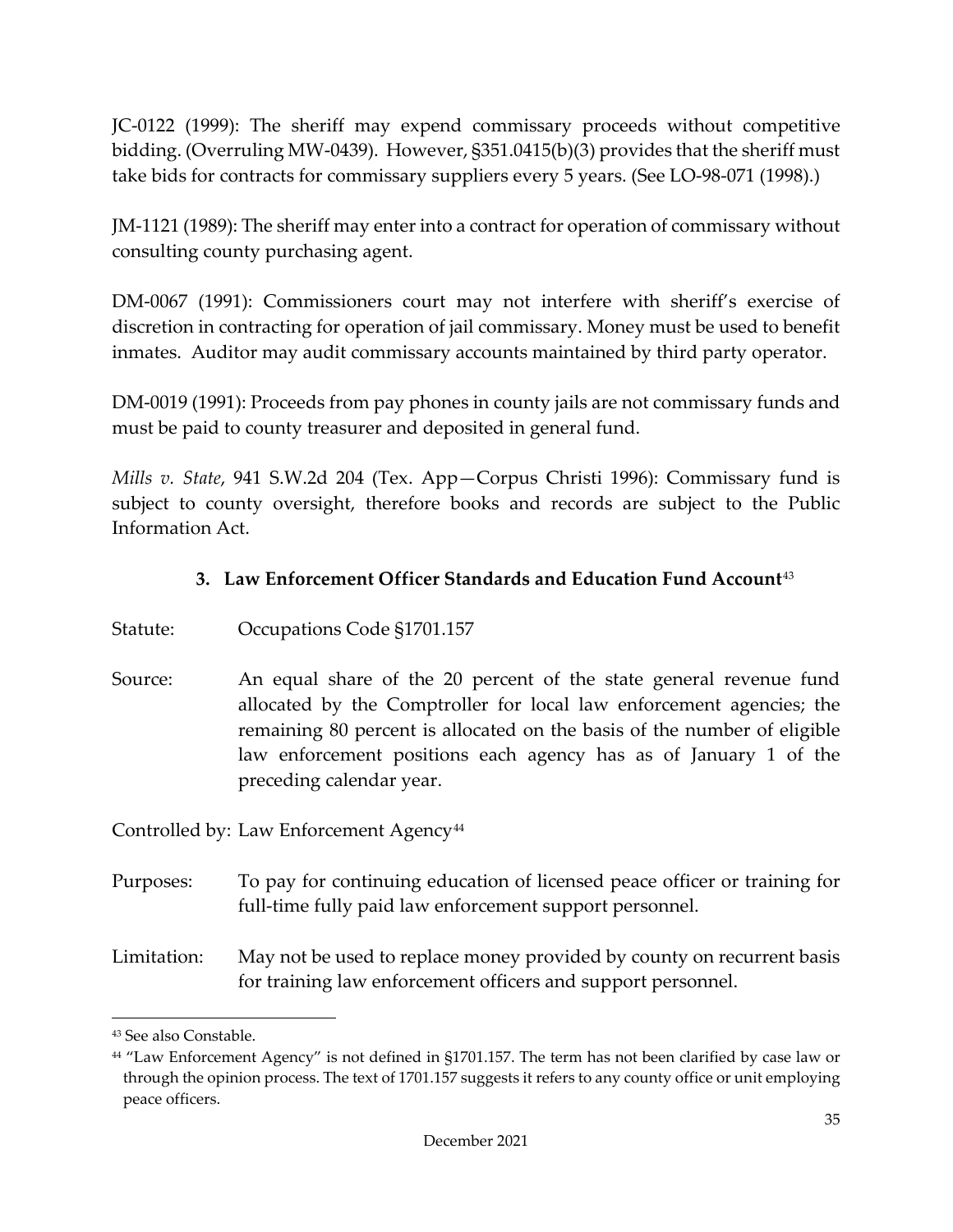Head of the law enforcement agency must maintain a complete record of money received and spent. Money received from the state is subject to audit by the comptroller and expenditures are subject to audit by the state auditor.

#### Interpretation:

GA-0869 (2011): The county auditor has oversight of funds allocated to a constable from the state law enforcement officer standards and education fund account, and the account must be maintained in an official county depository.

JC-0190 (2000): Money allocated to local law enforcement agency for continuing education may not be diverted to the general fund.

## **H. TAX ASSESSOR-COLLECTOR**

## **1. Election Code Chapter 19 Fund**[45](#page-39-0)

- Statute: Election Code §19.002
- Source: Paid by secretary of state to the voter registrar: 25 cents from state monies for each new registration; 40 cents for each canceled and updated registration;

In each even-numbered year, 40 cents multiplied by the difference between the number of registered voters and the number of initial registrations certified for the two previous voting years.

Controlled by: Voter Registrar

Purposes: Must be used to defray the cost of voter registration, and may be used to pay for any item or service designed to increase the number of registered voters in the state, maintain and report an accurate list of the number of registered voters, or increase the efficiency of the voter registration office, including hiring temporary voter registration personnel.

Limitations: May not be used to pay for the normal day-to-day operation of the office.

<span id="page-39-0"></span><sup>45</sup> See also Voter Registrar.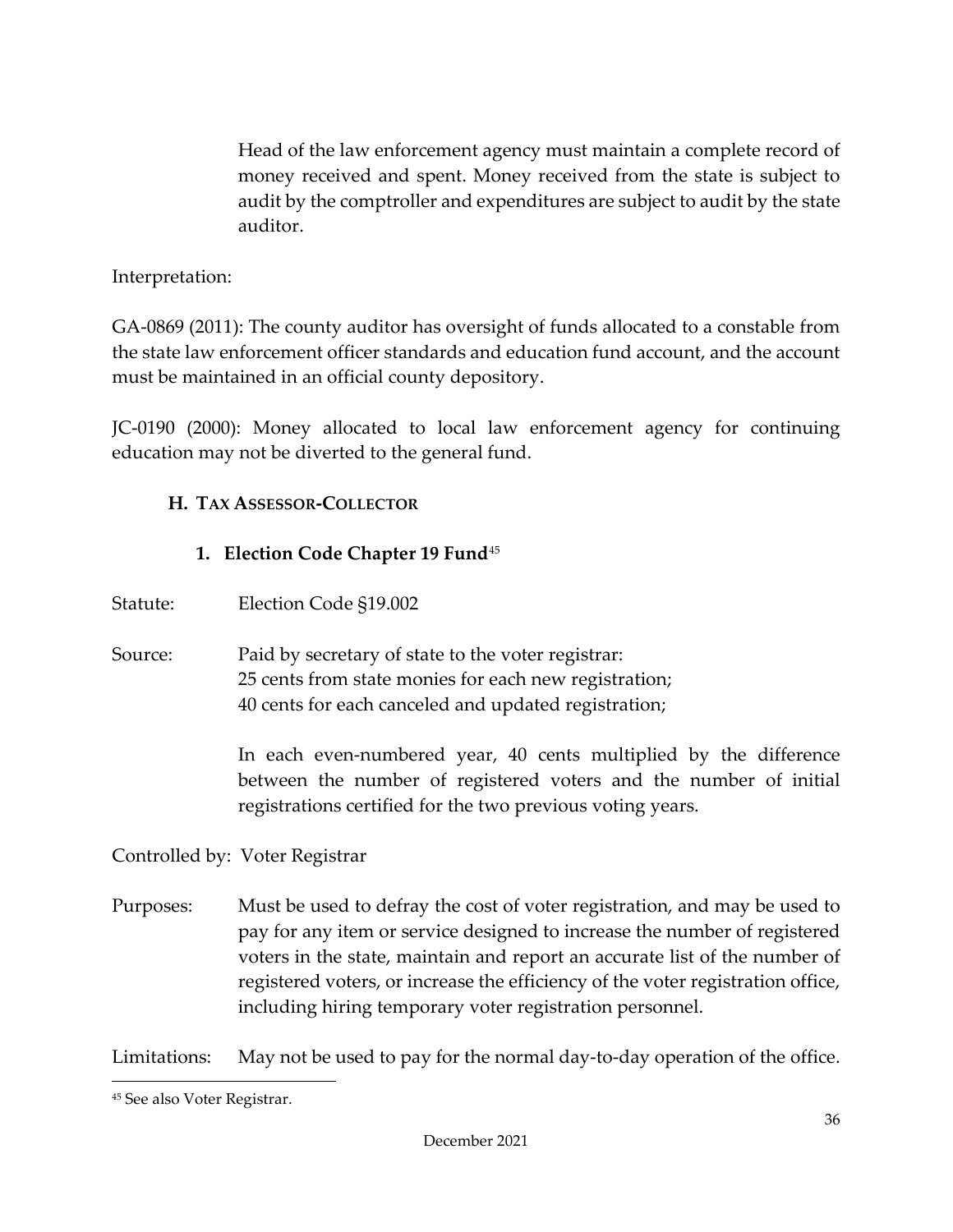The commissioners court may not reduce voter registrar's budget in light of the availability of these monies.

Chapter 19 monies lapse to the state after the expiration of the two-year period in which they may be used. These lapsed monies are placed in a special fund administered by the secretary of state and distributed to counties with limited technological resources to upgrade voter registration technology.

Interpretation:

JC-0038 (1999): The secretary of state has authority to adopt rules prohibiting the use of state monies made available under Election Code Chapter 19 to pay costs associated with the normal operations of the county voter registrar's office. Chapter 19 monies are to be used to enhance the voter registration functions of the voter registrar's office.

1 Tex. Admin. Code §81.13: The secretary of state administrative rule defines allowable uses of Chapter 19 monies and requires expenditures to comply with "reasonable and necessary" criteria established under Uniform Grant Management Standards.

## **2. Motor Vehicle Inventory Tax Fund Interest[46](#page-40-0)**

|  | Statute: | Tax Code §23.122 |
|--|----------|------------------|
|--|----------|------------------|

Source: Interest on prepayment of Motor Vehicle Inventory Tax by automobile dealers.

Controlled by: Tax Assessor-Collector

Purposes: Used to defray the cost of administering the prepayment procedure.

Limitation: The commissioners court may not reduce budget allocation for the assessor-collector based on the availability of the interest earned.

<span id="page-40-0"></span><sup>46</sup> Maintaining a segregated account for interest earned on escrow account set up on behalf of automobile dealers is not statutorily required; however, the assessor-collector retains the interest as his or her 'sole property.' Additionally, penalties collected under Tex. Tax Code §23.122 are the sole property of the assessor-collector, and may not be used to reduce or otherwise affect his or her annual appropriation.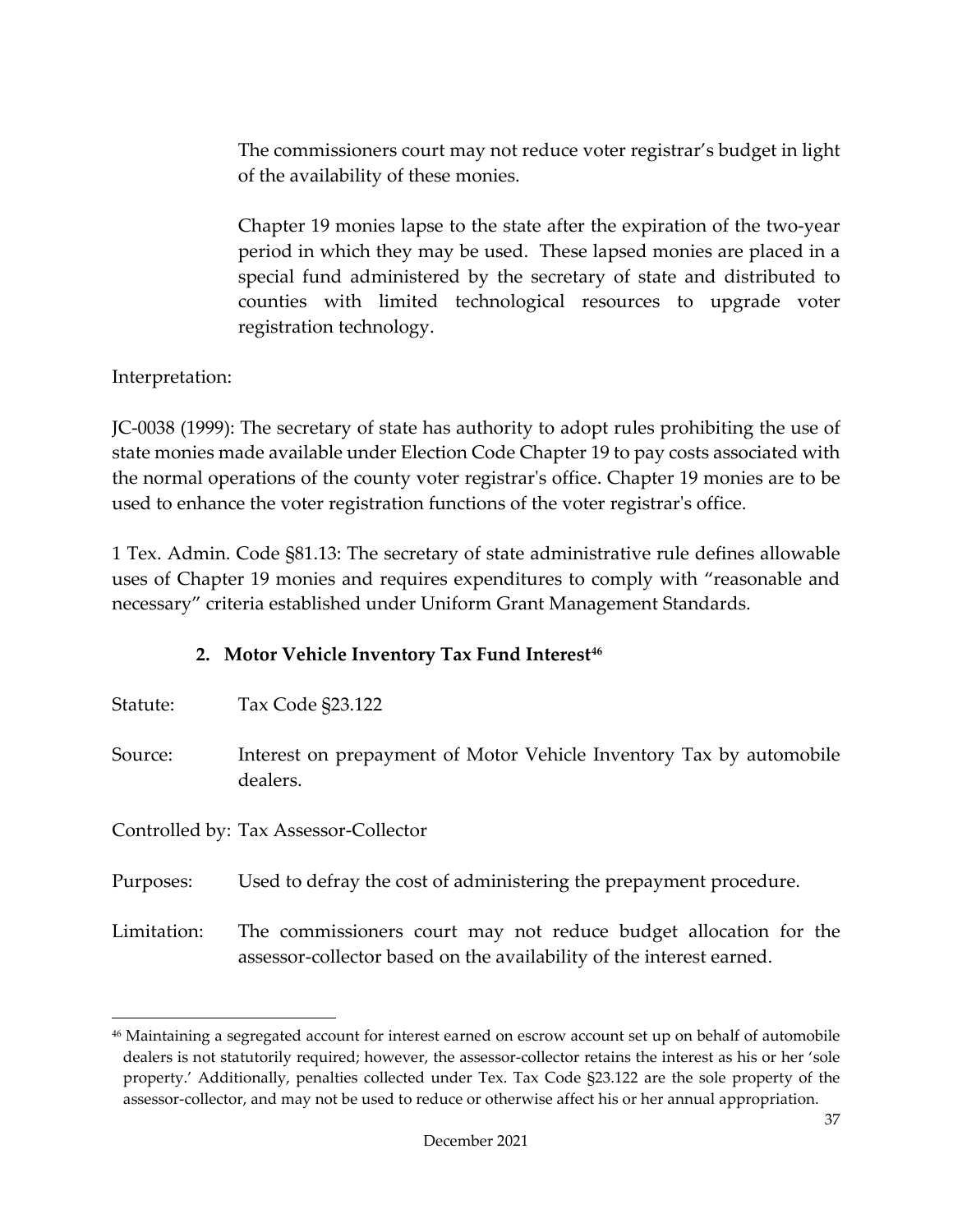Local Gov't Code §111.095 prevents the Tax Assessor-Collector from using the monies to supplement the salary or cover the personal expenses of the tax assessor-collector.<sup>[47](#page-41-0)</sup>

Interpretation:

JC-0348 (2001): The tax assessor-collector must determine that use of the interest is a legitimate cost of administering the motor vehicle inventory tax prepayment program and serves a public purpose as required by Art. 3, §§51 and 52, Texas Constitution, subject to judicial review. The county auditor is authorized to audit the interest monies, to review expenditures from the fund and to make audit reports to the commissioners court.

JC-0149 (1999): If an item will be used both in the administration of the motor vehicle inventory tax prepayment program and in the general administration of the tax office, interest monies may be used to pay for only that portion of the cost of the item allocable to the motor vehicle inventory tax prepayment program. Purchases made with interest monies are not subject to competitive bidding requirements.

JC-0135 (1999): The interest that accrues on the Motor Vehicle Inventory Tax Fund may be used to supplement salaries of employees who administer the prepayment program if the assessor-collector determines that salary supplements are a legitimate cost of administering the prepayment program. A county auditor must audit the Motor Vehicle Inventory Tax Fund, as well as interest earned on that fund. Any equipment that a tax assessor-collector purchases with interest earned on the Motor Vehicle Inventory Tax Fund is under the sole control of the office of the assessor-collector.

DM-0398 (1996): The interest generated by the dealer's motor vehicle escrow account may be used at the discretion of the collector to defray the cost of administration of the prepayment procedure, and the collector does not need the approval of the commissioners court for their disbursement. However, the monies may only be used to defray the cost of administration of the prepayment procedure and not for general office expenses unrelated to administering the prepayment program.

<span id="page-41-0"></span><sup>47</sup> Tex. Local Gov't Code §111.095 overrules JC-0348 (2001) to the extent the opinion concluded that a tax assessor-collector could use interest earned on motor vehicle inventory tax escrow accounts to supplement the collector's own salary.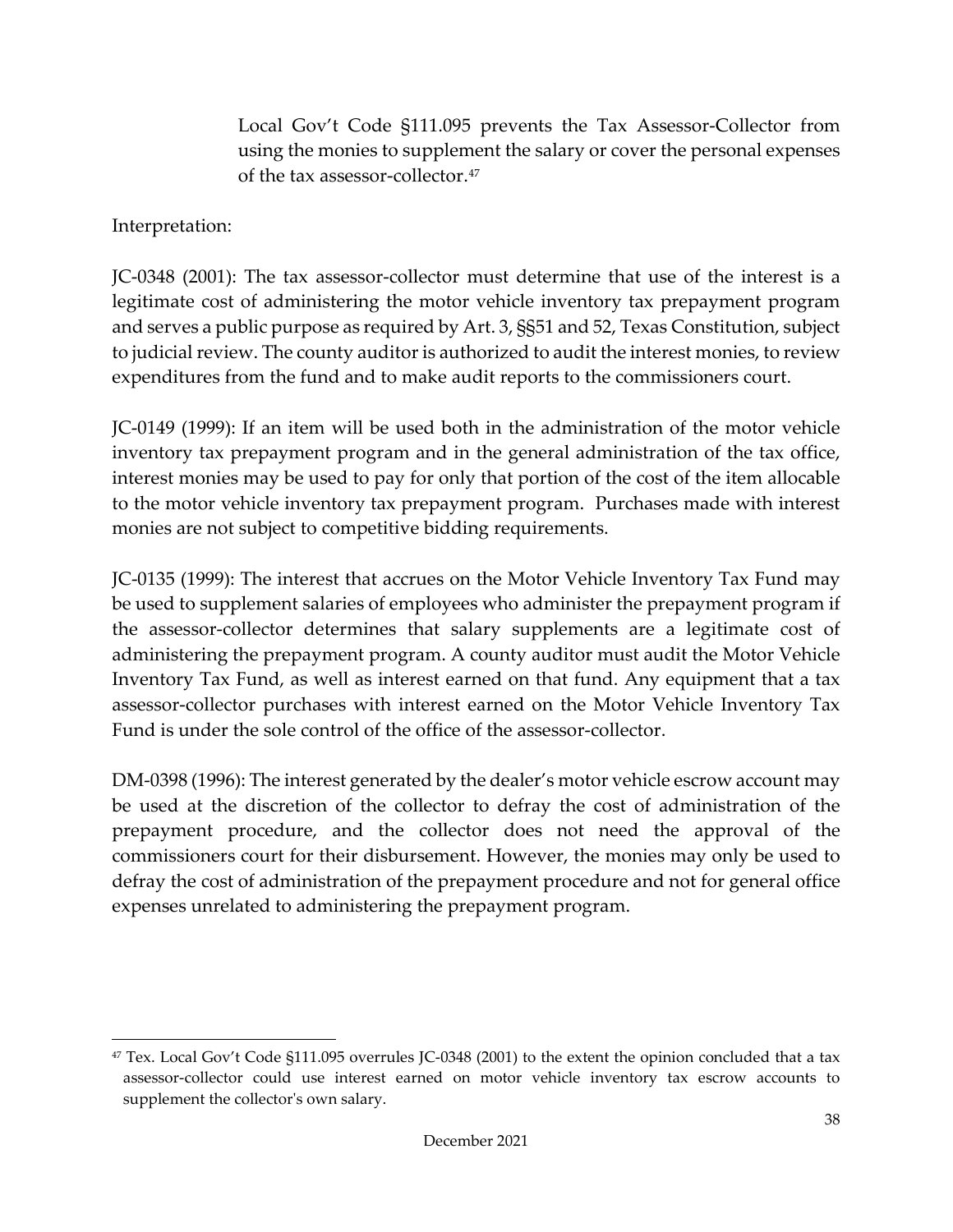## **3. Tax Assessor-Collector Motor Vehicle Registration Fee Account[48](#page-42-0)**

Statute: Transportation Code §520.006

Source: Motor Vehicle Registration Fee: \$2.30 fee determined by Texas Department of Motor Vehicles (DMV); 43 Tex. Admin. Code §217.185

Controlled by: Commissioners Court

Purposes: Fee collected by tax assessor-collector is deposited in general fund as a commission for the assessor-collector for processing a transaction and applied to the expense of issuing registration receipts and license plates.

Interpretation:

DM-0199 (1993): The \$1.90 (now \$2.30) registration fee is dedicated to the Tax Assessor-Collector's Office for the administration of the motor vehicle laws.

**I. VOTER REGISTRAR**

## **1. Election Code Chapter 19 Fund**[49](#page-42-1)

- Statute: Election Code §19.002
- Source: Paid by secretary of state to the voter registrar: 25 cents from state monies for each new registration; 40 cents for each canceled and updated registration;

In each even-numbered year, 40 cents multiplied by the difference between the number of registered voters and the number of initial registrations certified for the two previous voting years.

Controlled by: Voter Registrar

Purposes: Must be used to defray the cost of voter registration, and may be used to pay for any item or service designed to increase the number of registered voters in the state, maintain and report an accurate list of the number of

<span id="page-42-0"></span><sup>48</sup> Amended by SB 876, 87<sup>th</sup> (R) Leg., effective March 1, 2022.

<span id="page-42-1"></span><sup>49</sup> See also Tax Assessor-Collector.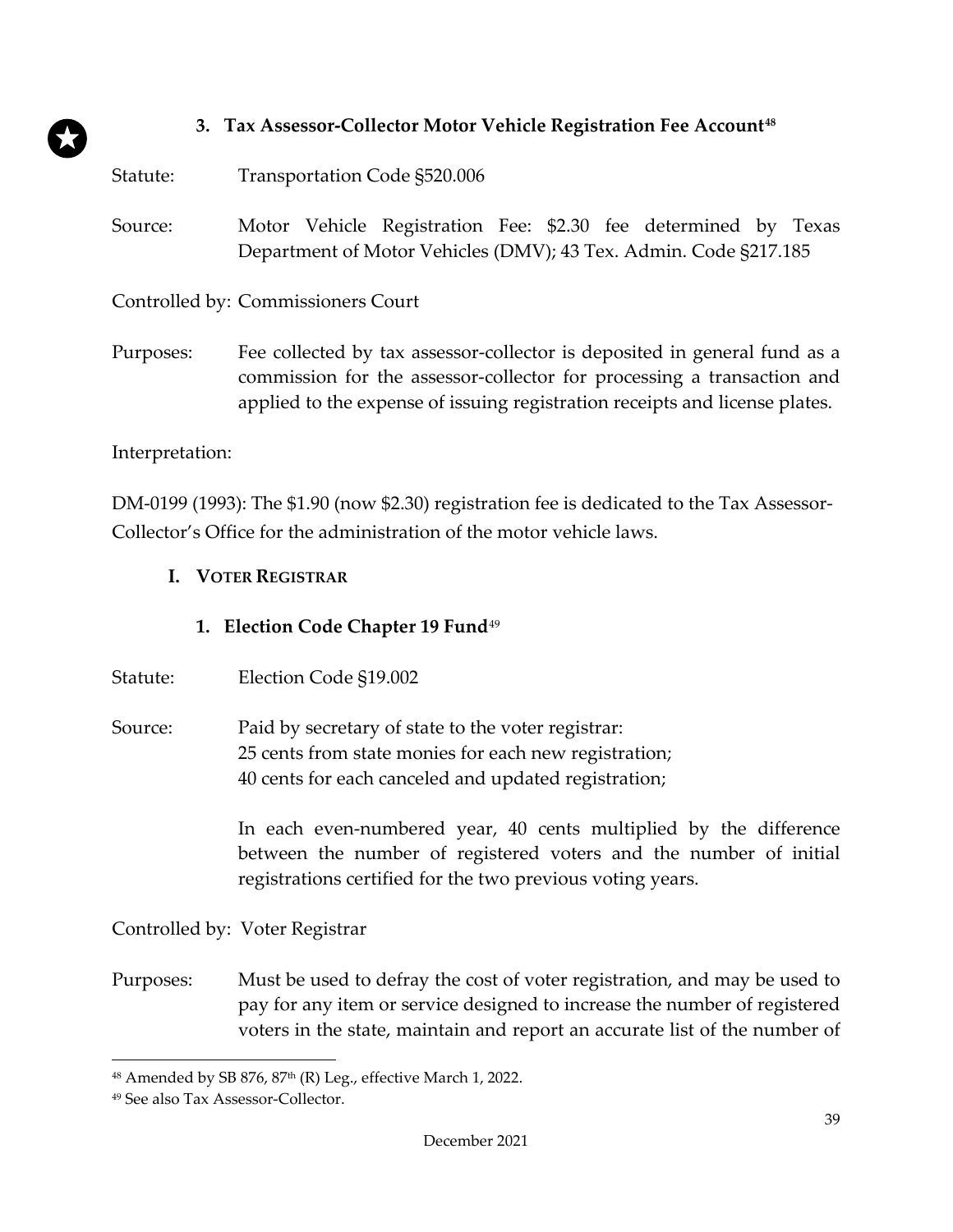registered voters, or increase the efficiency of the voter registration office, including hiring temporary voter registration personnel.

Limitations: May not be used to pay for the normal day-to-day operation of the office.

The commissioners court may not reduce voter registrar's budget in light of the availability of these monies.

Chapter 19 monies lapse to the state after the expiration of the two-year period in which they may be used. These lapsed monies are placed in a special fund administered by the secretary of state and distributed to counties with limited technological resources to upgrade voter registration technology.

Interpretation:

JC-0038 (1999): The secretary of state has authority to adopt rules prohibiting the use of state monies made available under Election Code Chapter 19 to pay costs associated with the normal operations of the county voter registrar's office. Chapter 19 monies are to be used to enhance the voter registration functions of the voter registrar's office.

1 Tex. Admin. Code §81.13: The secretary of state administrative rule defines allowable uses of Chapter 19 monies and requires expenditures to comply with "reasonable and necessary" criteria established under Uniform Grant Management Standards.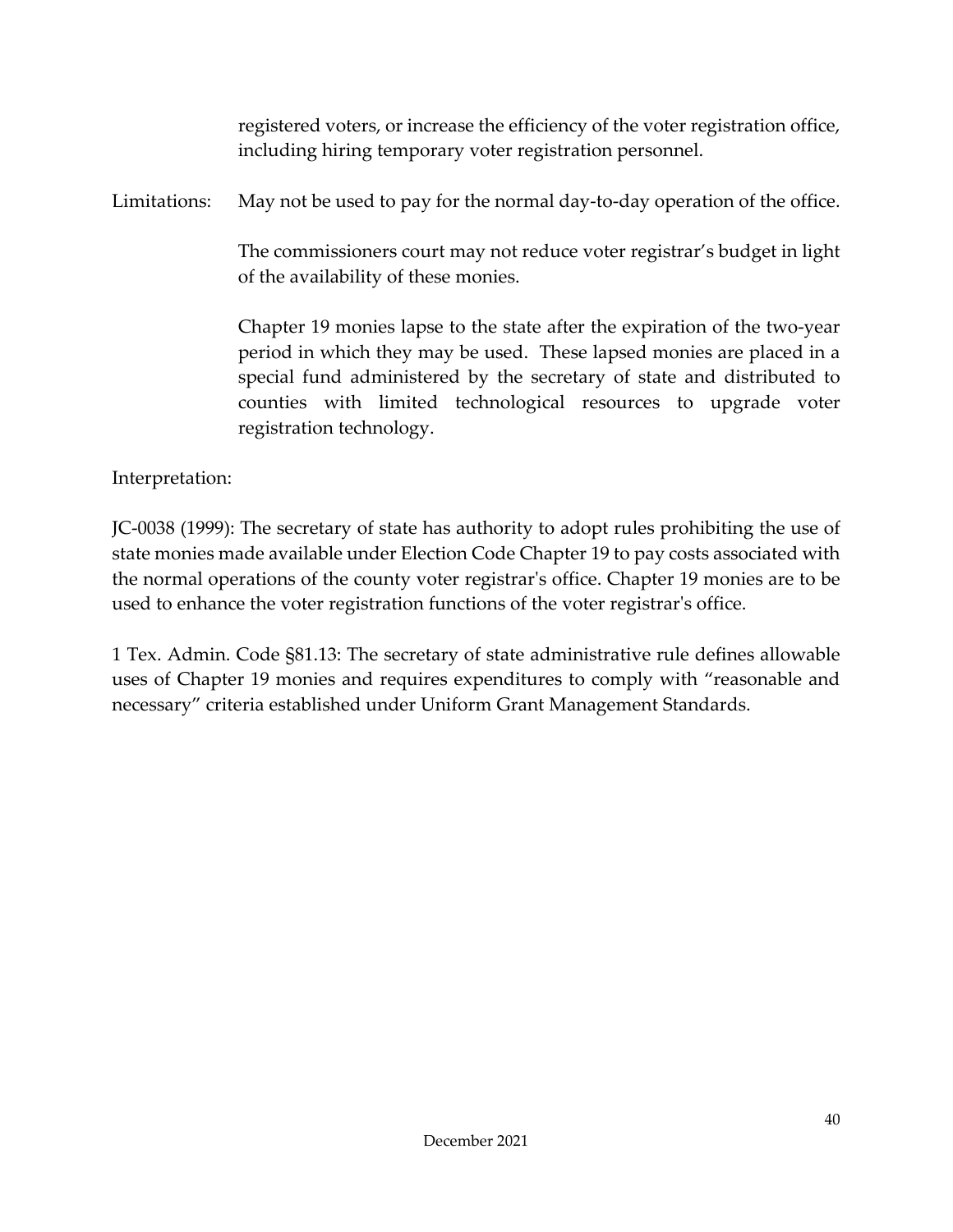#### **II. FUNDS DEDICATED TO CERTAIN PURPOSES**

The funds discussed below are managed by the commissioners court, however, unlike most county monies, the commissioners court does not have the discretion to use the money in these funds as it deems appropriate because the Legislature specifically defines the only purposes for which they may be used.

## **A. ROAD AND BRIDGE FUNDS[50](#page-44-0)**

# **1. County and Road District Highway Fund**

- Statutes: Transportation Code §§256.001, 256.002, 256.003; Local Gov't Code §615.102
- Source: State money allocated to county based on size, rural population, and lateral road mileage; Transportation Code §§623.0172, 623.403 and 623.404.

Controlled by: Commissioners Court

Purposes: Money may only be used for: purchasing right-of-way for lateral roads, farm-to-market roads, or state highways; constructing and maintaining lateral roads, including labor and materials; or paying debt incurred to pay for authorized uses.

# **2. County Special Road and Bridge Tax Fund**

- Statutes: Texas Constitution art. 8, §9(c); Transportation Code §256.052
- Source: Property Tax: \$0.15 on each \$100.00 valuation. Requires voter approval.

Controlled by: Commissioners Court

Purposes: Used to maintain county roads.

<span id="page-44-0"></span><sup>50</sup> County may also levy a tax and issue bonds for the construction, maintenance, and operation of roads under Texas Constitution art. 3,  $\S52(b)(3)\&c)$ . These funds are not required to be held in the Road and Bridge Fund, but their use is limited to the purpose stated in the bond election.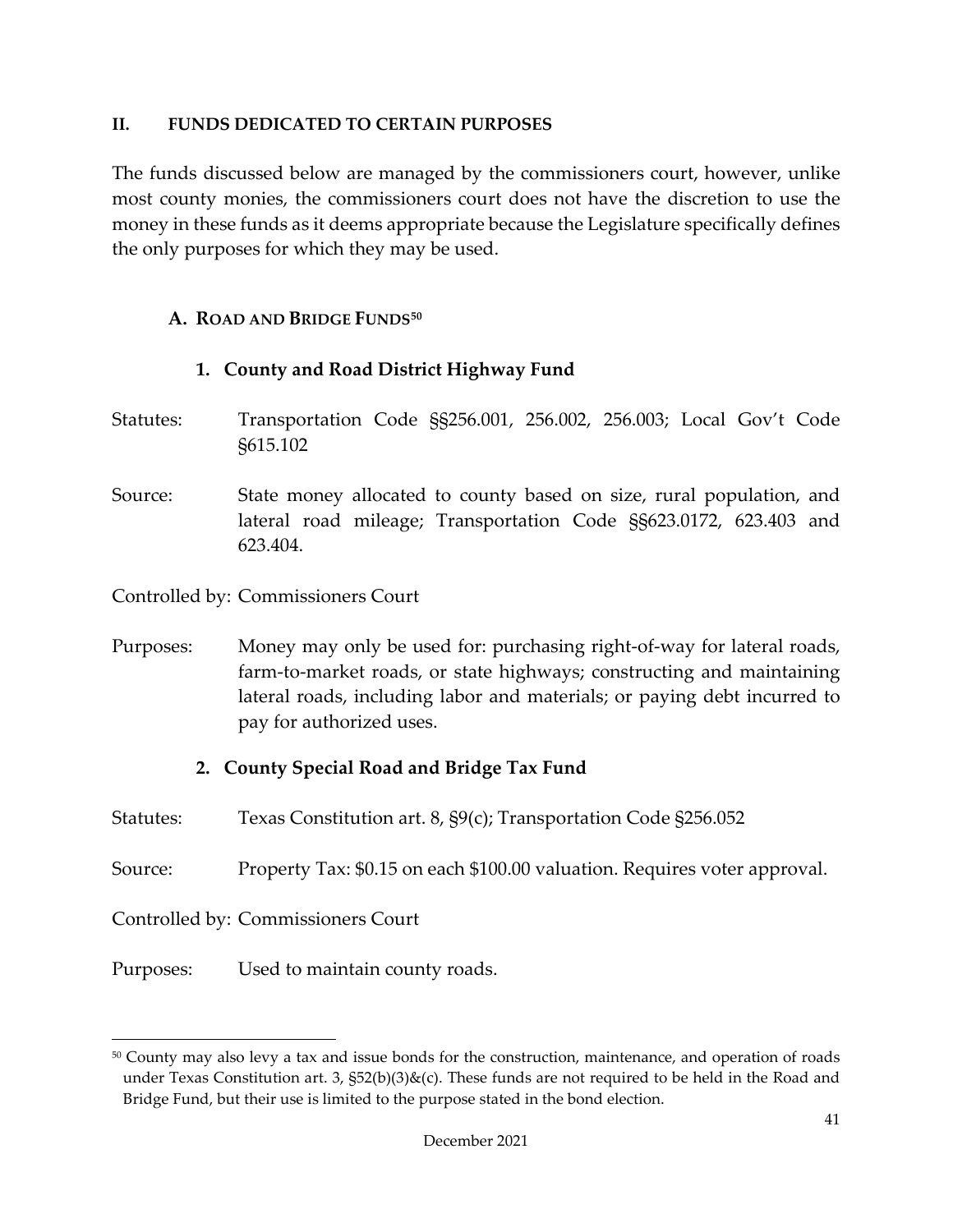Interpretation:

JC-0250 (2000): County that does not impose a constitutional road and bridge tax may transfer surplus motor vehicle registration fee monies from the county road and bridge fund to another fund, including the general fund, but may use the money only for the purposes authorized by the constitution, including acquiring right-of-way, constructing, maintaining, and policing public roadways and administration of traffic and safety laws.

CM-1250 (1972): Special \$0.15 road and bridge tax fund may not be consolidated with general fund and must be used for road maintenance.

PD-1349 (1951): Taxes collected may be expended for construction and maintenance of roads in the county as the commissioners court may determine in its sound discretion, based on consideration of the condition and necessity of roads of county.

# **3. a. Farm-to-Market and Lateral Road Fund; and b. Flood Control Fund**

Statutes: Texas Constitution art. 8, §1-a; Transportation Code §§256.004, 256.005, 256.006, 256.054 Source: Property Tax not to exceed \$0.30 on each \$100.00 valuation, less \$3,000 homestead exemption. Requires voter approval. Controlled by: Commissioners Court Purposes: Money in the farm-to-market and lateral road fund may be used only for the construction and maintenance of farm-to-market and lateral roads; may be used in cooperation with Texas Department of Transportation. Money in flood control fund may only be used for flood control purposes in county and political subdivision of the county, including soil conservation activities and water control or conservation activities; may be used in cooperation with other state and federal programs and local political subdivisions. Limitations: Must be equitably distributed based on taxable value of property in each county precinct.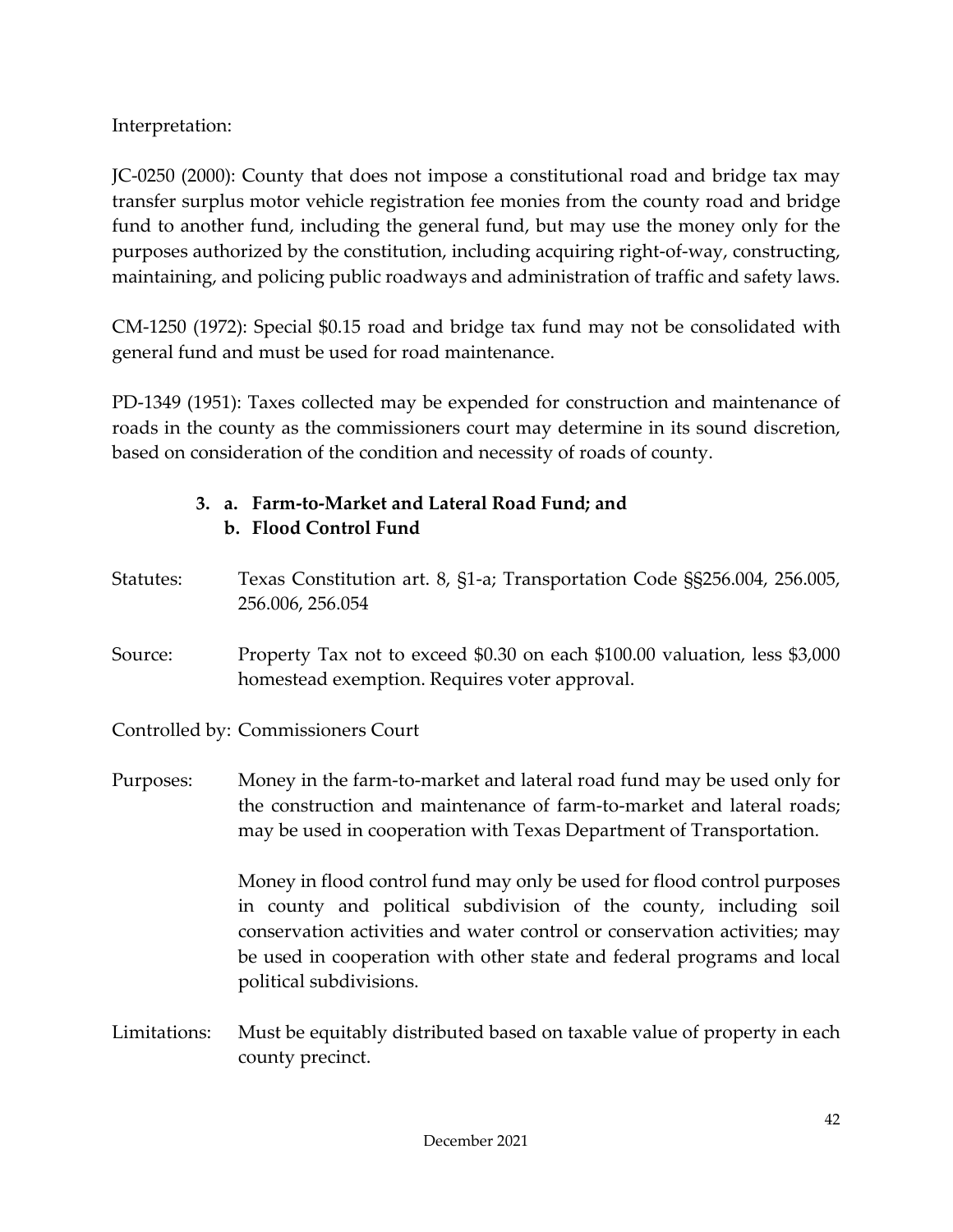Interpretation:

MW-0027 (1979): Farm-to-Market tax revenue may be used to purchase capital road equipment so long as it is used only on farm-to-market roads.

H-0530 (1975): Farm-to-Market tax revenue may not be transferred to the general fund and may only be spent on authorized purposes.

# **4. Motor Vehicle Registration Fees**

- Statutes: Texas Constitution art. 8, §7-a; Transportation Code §§502.192, 502.198, 502.1983, and 502.401
- Source: Motor Vehicle Registration Fees, including optional fee adopted by commissioners court under Transportation Code §502.401, not to exceed \$10.

Controlled by: Commissioners Court

- Purposes: Generally, money collected by a county under Transportation Code Chapter 502 may be used to: pay obligations issued in the construction or improvement of any roads, including state highways in the county; improve roads in the county road system; or construct new county roads.
- Limitations: Money credited under Transportation Code §502.198 may only be used for construction and maintenance of lateral roads in a county, under the supervision of the county engineer or the Texas Department of Motor Vehicles' district engineer or resident engineer. It may not be used to pay the compensation of the county judge or a county commissioner.

Money credited under Transportation Code §502.1981 may only be used for county road construction maintenance, and repair; bridge construction, maintenance, and repair; the purchase of right-of-way for road or highway purposes; or the relocation of utilities for road or highway purposes.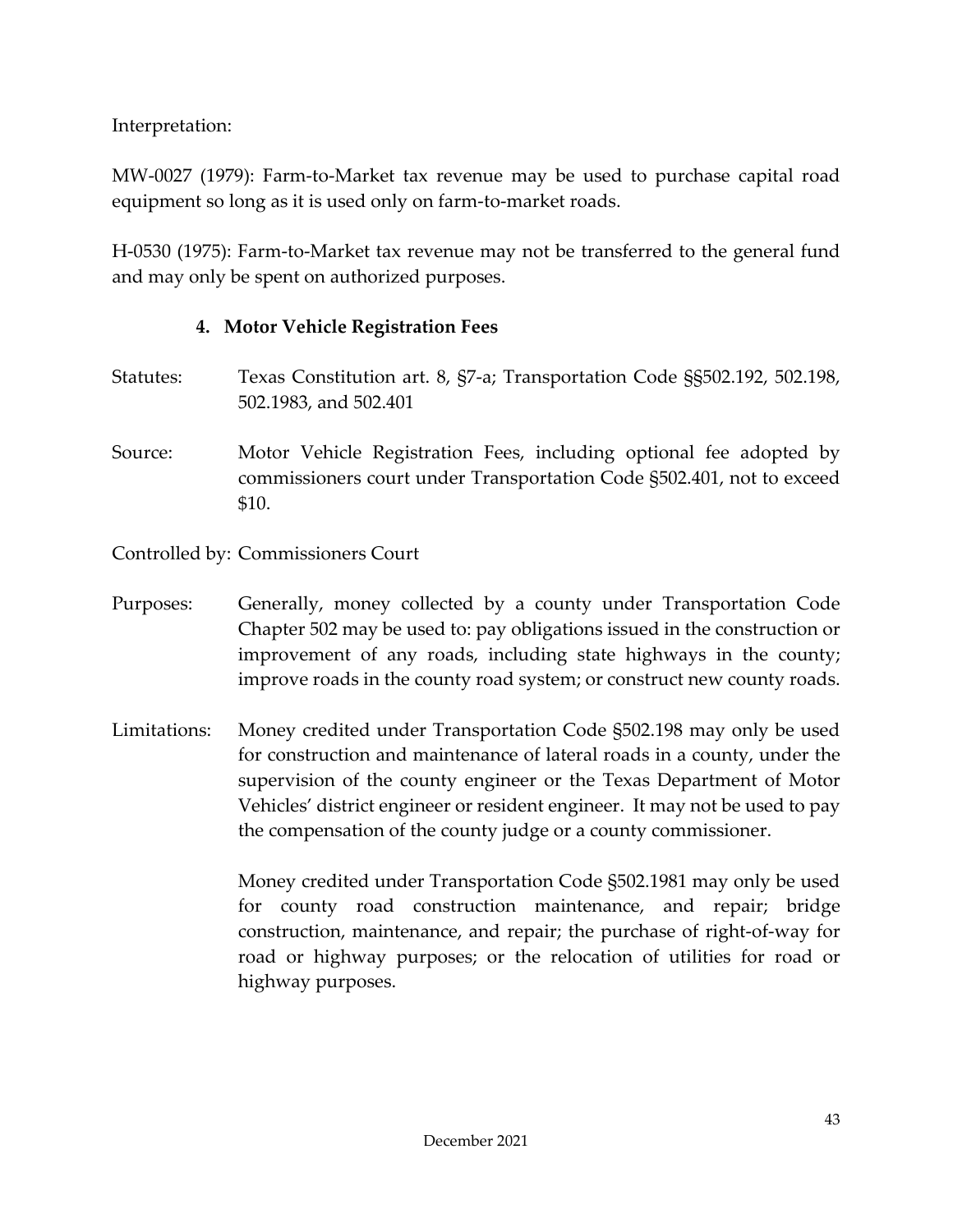Additional requirements:

Fee imposed under Transportation Code §502.401 may only take effect on January 1 and commissioners court must adopt order imposing fee by September 1 of the preceding year. Removal of fee requires rescinding order and notification to Department of Public Safety.

Interpretation:

JM-0250 (2000): Motor vehicle registration fees allocated to a county must be credited to the county road and bridge fund and the county must use the money for road and bridge construction, maintenance and repair.

# **B. RECORDS MANAGEMENT AND PRESERVATION FUNDS**

# **1. County Records Management and Preservation Account[51](#page-47-0)**

Statutes: Local Gov't Code §135.154; see also Local Gov't Code §203.003(6)

Ancillary funding statutes:

Local Gov't Code §§135.101, 135.102

Source: Percentage, not less than: 14.0845% of \$213 local consolidated civil fee on filing of any new civil case, except a probate, guardianship, or mental health case; 57.1429% of \$35 local consolidated civil fee on filing of certain other subsequent civil actions; 6.7265% of \$223 local consolidated civil fee on filing of any new probate, guardianship, or mental health case; 6.6667% of \$75 local consolidated civil fee on filing of certain other subsequent civil actions.

Controlled by: Commissioners Court

Purposes: Records management and preservation services, including automation, performed by the court clerk on approval by the commissioners court of a budget as provided by Chapter 111 of the Local Government Code.

<span id="page-47-0"></span> $51$  Amended by SB 41,  $87<sup>th</sup>$  (R) Leg., effective Jan. 1, 2022.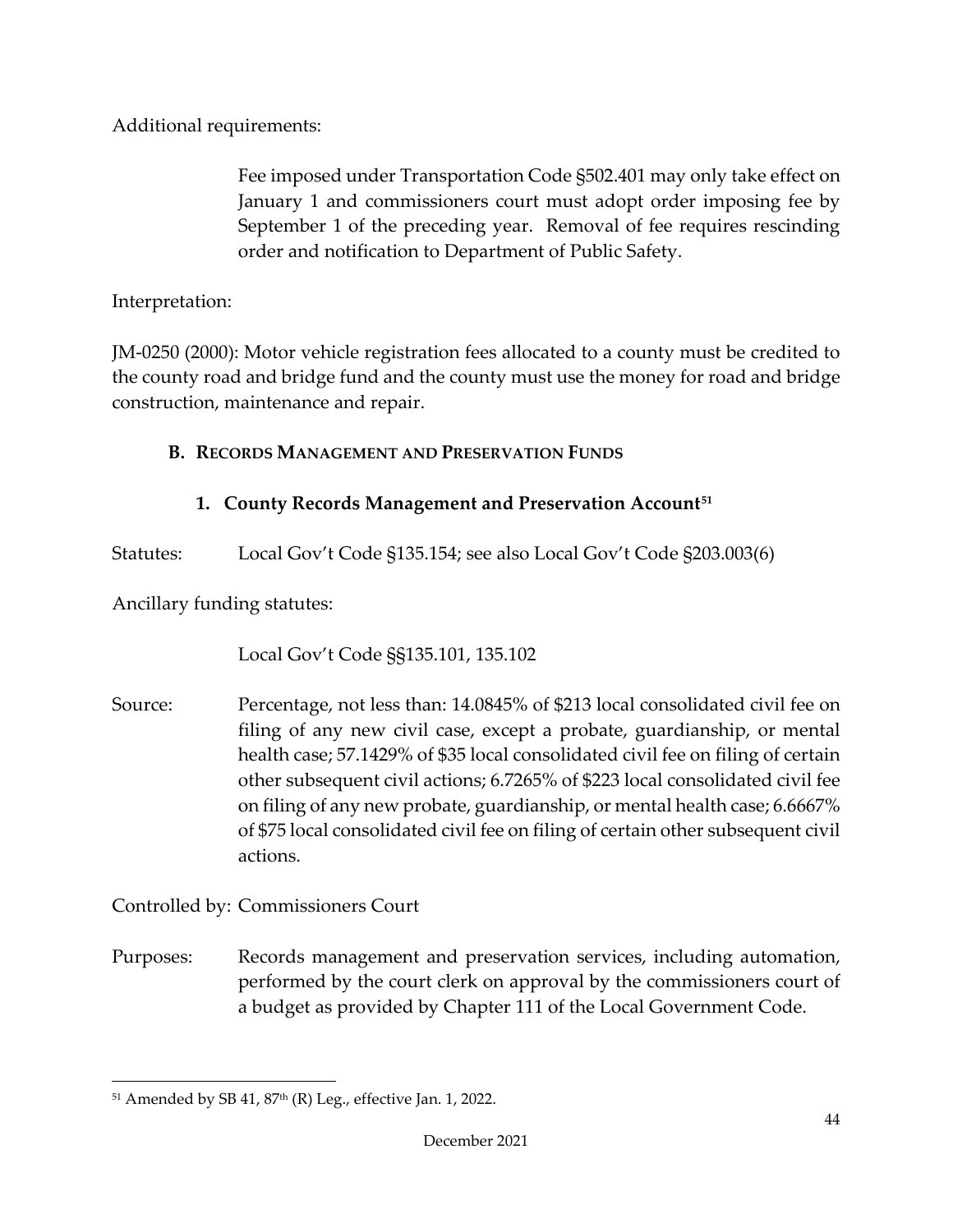Limitations: Expenditures from the fund require prior approval of the commissioner court. An expenditure from the fund must comply with the County Purchasing Act (Subchapter C, Chapter 262, Local Government Code).

Interpretation:

*Donaldson v. Texas Department of Criminal Justice Correctional Institutions Division*, 355 S.W.3d 722 (Tex. App.-Tyler 2011, pet. denied): Court costs may be imposed against inmate whose affidavit of indigency is denied by the court.

## **2. County Records Management and Preservation Fund**

Statutes: Local Gov't Code §134.155

Ancillary funding statutes:

Local Gov't Code §§134.101, 134.102

Source: Percentage, not less than: 23.8095% of \$105 local consolidated fee on conviction of felony; 20.3252% of \$123 local consolidated fee on conviction of Class A or B misdemeanor.

Controlled by: Commissioners Court

Purposes: To fund records management and preservation services performed by the court clerk.

**3. County Records Technology and Infrastructure Fee** Statute: Local Gov't Code §118.026

Source: Fees for filing or recording services for non-court-related documents –

\$2.00

Note: Limited to counties that border the United Mexican States and the Gulf of Mexico.

Controlled by: Commissioners Court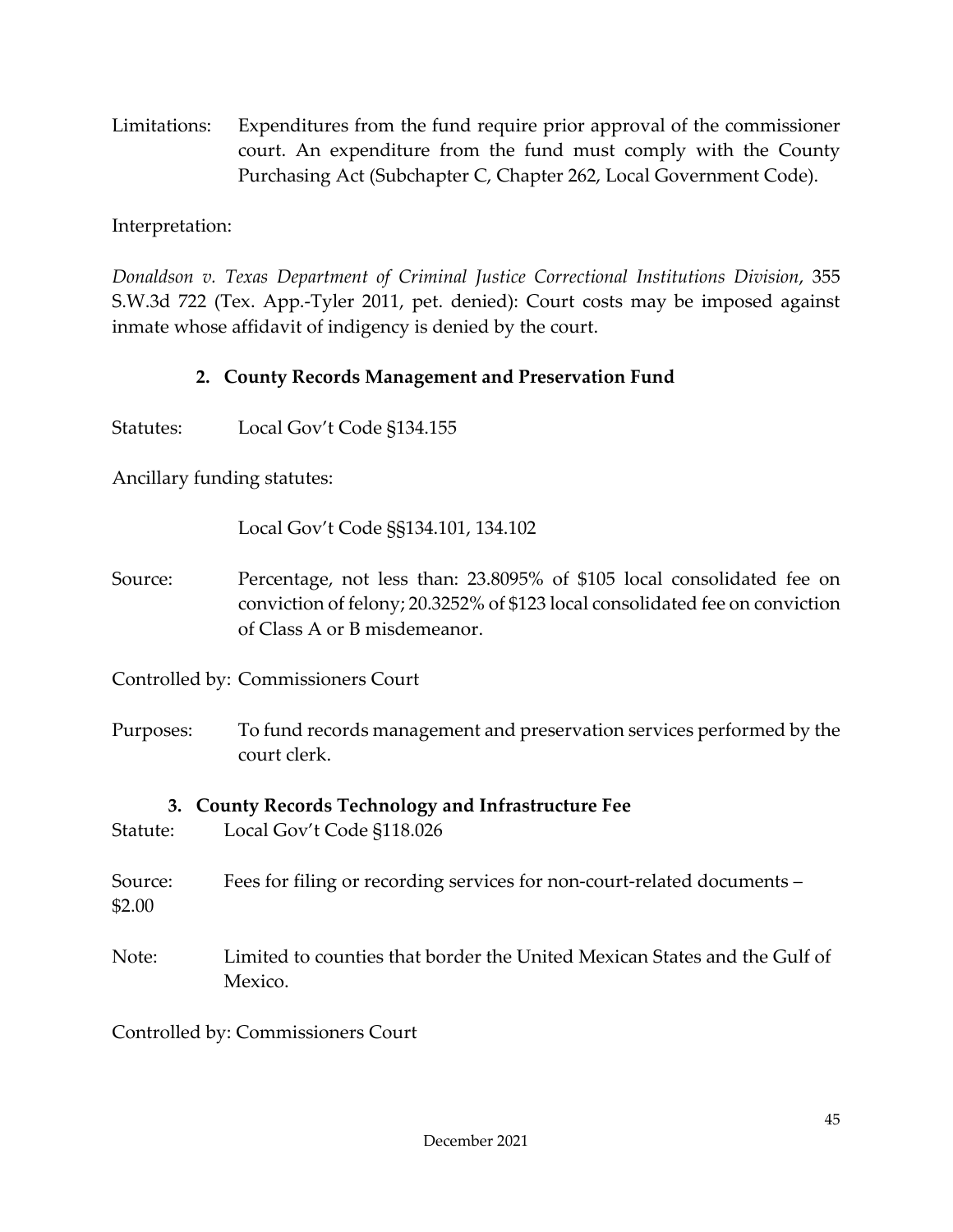Purposes: For technology and infrastructure for the maintenance of county records and the operation of the county records system.

## **C. TAX ASSESSOR-COLLECTOR MOTOR VEHICLE REGISTRATION FEE ACCOUNT[52](#page-49-0)**

| Statute: | Transportation Code \$520.006                                         |
|----------|-----------------------------------------------------------------------|
| Source:  | Motor Vehicle Registration Processing and Handling Fee: Amount of fee |
|          | retained by tax assessor-collector determined by Texas Department of  |

Motor Vehicles (DMV) administrative rule.<sup>[53](#page-49-1)</sup>

Controlled by: Commissioners Court

Purposes: Fee collected by tax assessor-collector is deposited in general fund as a commission for the assessor-collector for processing a transaction and applied to the expense of issuing registration receipts and license plates.

#### Interpretation:

DM-0199 (1993): The \$1.90 (now \$2.30) registration fee is dedicated to the Tax Assessor-Collector's Office for the administration of the motor vehicle laws.

#### **D. SECURITY FUNDS**

## **1. Courthouse Security Fund[54](#page-49-2)**

Statutes: Code Crim. Proc. art. 102.017

Ancillary funding statutes:

Local Gov't Code §§134.101, 134.102, 134.103, 135.101, 135.102.

Source: Percentage, not less than: 9.5238% of the \$105 local consolidated fee on conviction of felony; 8.1301% of the \$123 local consolidated fee on conviction of Class A or B misdemeanor; 35% of the \$14 local consolidated

<span id="page-49-0"></span> $52$  Amended by SB 876, 87<sup>th</sup> (R) Leg., effective March 1, 2022.

<span id="page-49-1"></span><sup>53</sup> 43 Tex. Admin. Code §217.185

<span id="page-49-2"></span> $54$  Amended by SB 41,  $87<sup>th</sup>$  (R) Leg., effective Jan. 1, 2022.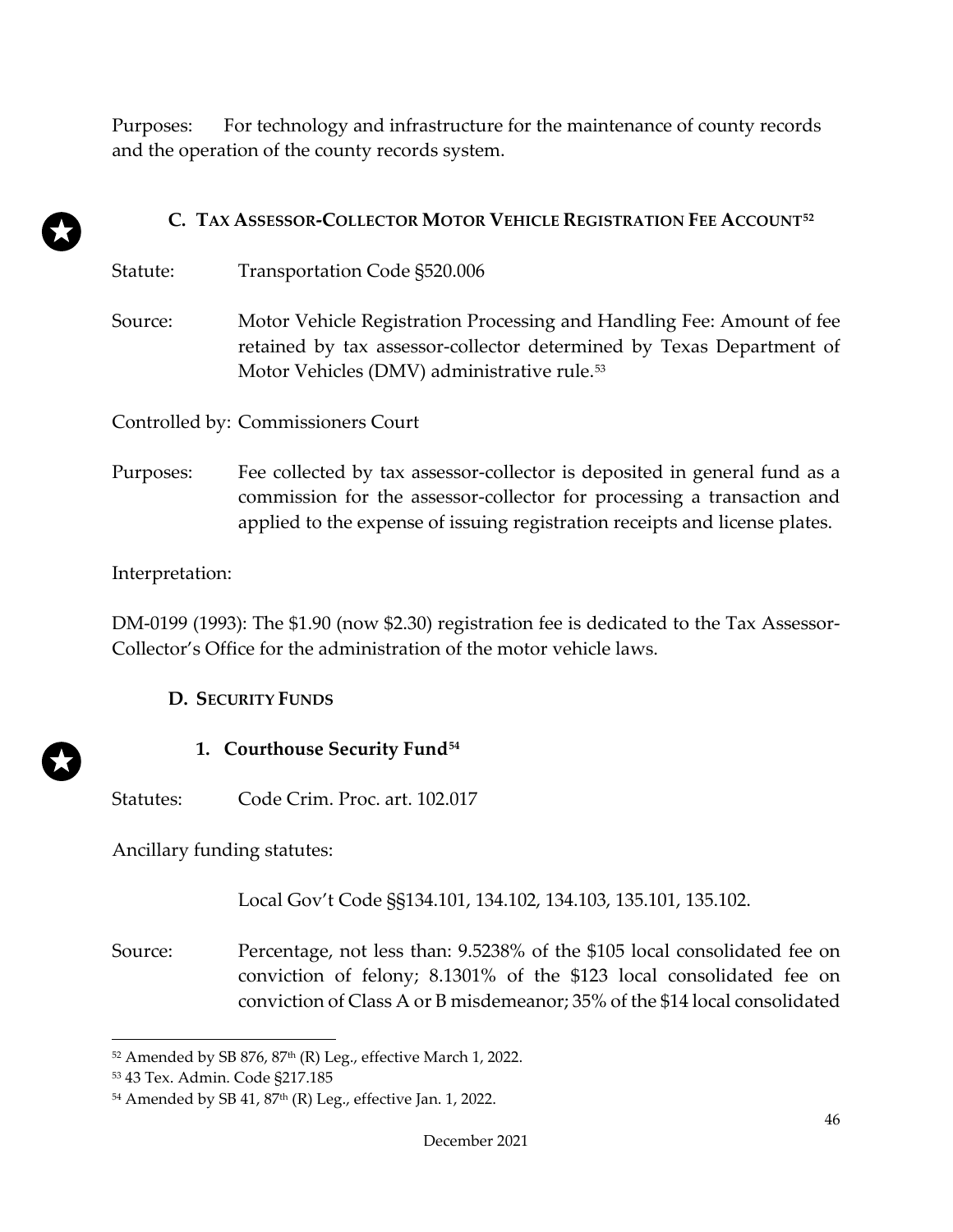fee on conviction of non-jailable misdemeanor; 9.3897% of the \$213 local consolidated civil fee on filing of any new civil case, except a probate, guardianship, or mental health case; 8.9686% of the \$223 local consolidated civil fee on filing of any new probate, guardianship, or mental health case.

Controlled by: Commissioners Court

Purposes: To pay for security personnel, services, and items related to a building housing a court, including: x-ray machine (purchase and repair); handheld and walkthrough metal detectors; identification cards and systems; electronic locking and surveillance equipment; video teleconferencing systems; signage; confiscated weapons inventory and tracking systems; locks, chains, alarms or similar security devices; bulletproof glass (purchase and repair); continuing education on security issues for court and security personnel; and warrant officers and related equipment.

Interpretation:

JC-0476 (2002): Code of Crim. Proc. art. 102.017 authorizes commissioners court to expend monies to provide courthouse security, but it does not, either expressly or by necessary implication, provide authority for the commissioners court to establish a courthouse security force of licensed peace officers.

JC-0014 (1999): Code of Crim. Proc. art. 102.017(d)(9) does not authorize the commissioners court to expend monies from the courthouse security fund to purchase clip-on microphones for deputy sheriffs' portable radios.

DM-0371 (1995): County clerk may collect the \$1 fee authorized under Local Gov't Code §291.008 only on documents filed with the county clerk as county clerk, unless a specific statute prohibits the imposition of such a fee. Fee may not be collected for birth, death, or fetal death records.

DM-0283 (1994): Under Local Gov't Code §291.008, the commissioners court may choose whether to impose a security fee and must set the fee in an amount not to exceed \$5. The commissioners court may not delegate responsibility for setting the amount of the fee to the clerks of the courts.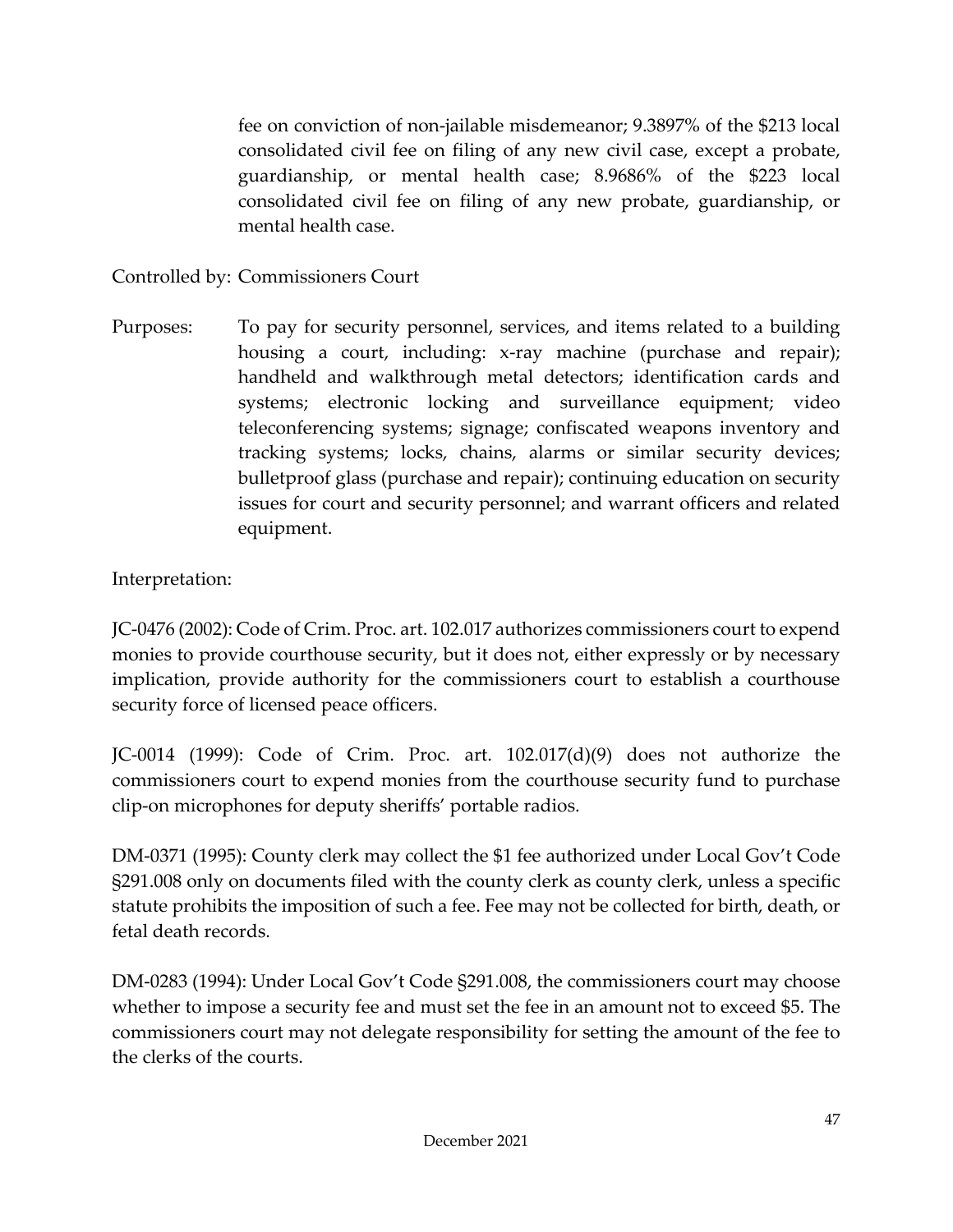*Donaldson v. Texas Department of Criminal Justice Correctional Institutions Division*, 355 S.W.3d 722 (Tex. App.-Tyler 2011, pet. denied): Court costs may be imposed against inmate whose affidavit of indigency is denied by the court.

# **4. Justice Court Building Security Fund**

| Statute: | Code Crim. Proc. art. $102.017(d)$                                                                                 |
|----------|--------------------------------------------------------------------------------------------------------------------|
| Source:  | One-fourth of the money allocated to the courthouse security fund under<br>Section 134.103, Local Government Code. |

Controlled by: Commissioners Court

- Purposes: To pay for security personnel, services, and items related to a building housing a court, including: x-ray machine (purchase and repair); handheld and walkthrough metal detectors; identification cards and systems; electronic locking and surveillance equipment; video teleconferencing systems; signage; confiscated weapons inventory and tracking systems; locks, chains, alarms or similar security devices; bulletproof glass (purchase and repair); continuing education on security issues for court and security personnel; and warrant officers and related equipment.
- Limitations: Applies only to a justice court located in a county in which one or more justice courts are located in a building that is not in the county courthouse.

Interpretation:

JC-0476 (2002): Code Crim. Proc. art. 102.017 authorizes commissioners court to expend monies to provide courthouse security, but it does not, either expressly or by necessary implication, provide authority for the commissioners court to establish a courthouse security force of licensed peace officers.

JC-0014 (1999): Code Crim. Proc. art. 102.017(d)(9) does not authorize the commissioners court to expend monies from the courthouse security fund to purchase clip-on microphones for deputy sheriffs' portable radios.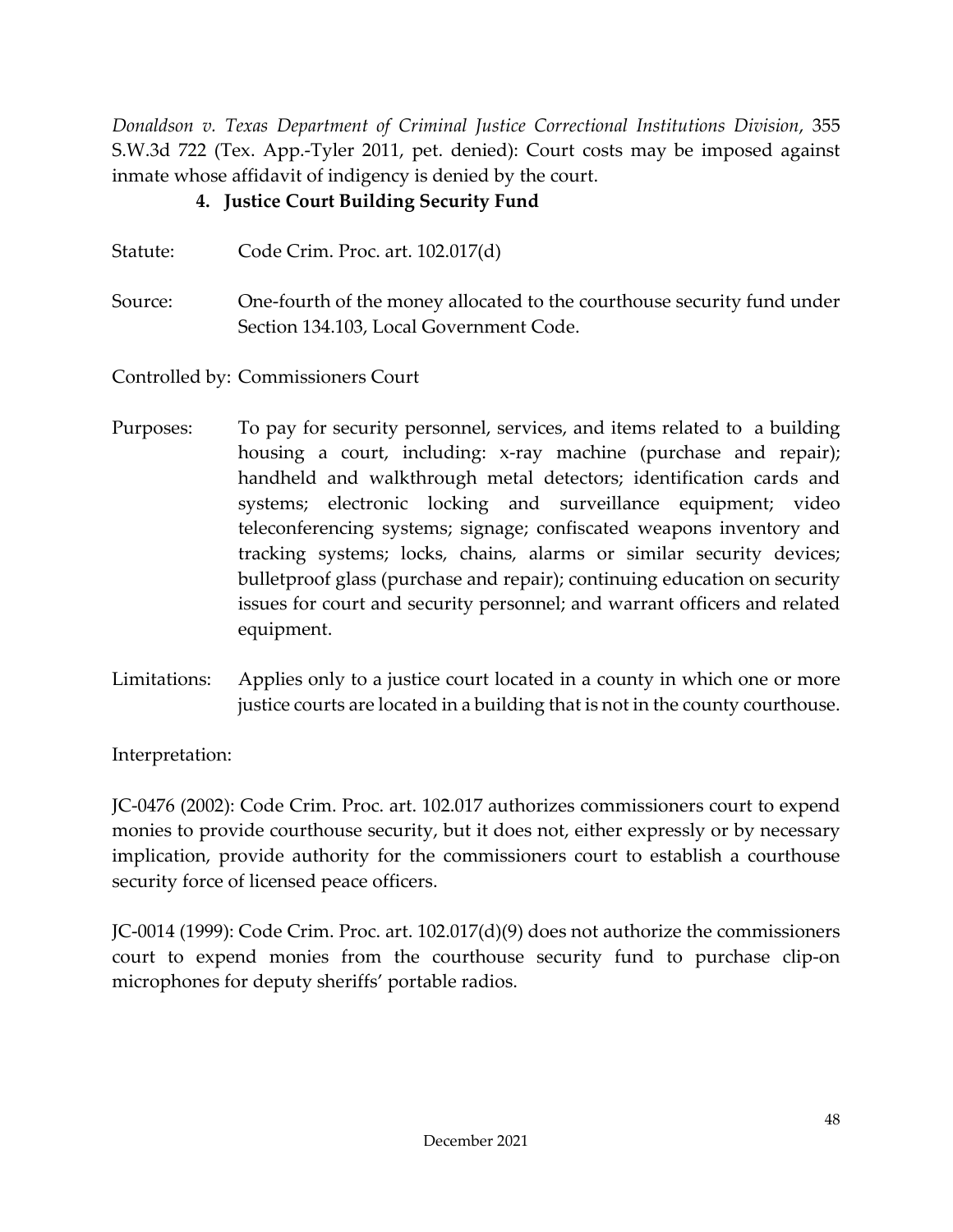#### **E. TECHNOLOGY FUNDS**

## **1. County and District Court Technology Fund**

Statute: Code Crim. Proc. art. 102.0169

Ancillary funding statutes:

Local Gov't Code §§134.101, 134.102.

Source: Percentage, not less than: 38.0953% of \$105 local consolidated fee on conviction of felony; 32.5203% of \$123 local consolidated fee on conviction of Class A or B misdemeanor.

Controlled by: Commissioners Court

Purposes: To pay the cost of continuing education and training for county court, statutory county court, or district court judges and clerks regarding technological enhancements; purchase and maintenance of technological enhancements including: computer systems, networks, hardware and software; imaging systems; electronic kiosks; and docket management systems.

#### **2. Justice Court Assistance and Technology Fund**

Statute: Code Crim. Proc. art. 102.0173

Ancillary funding statute:

Local Gov't Code §134.103

Source: The fund consists of money allocated to the fund under Section 134.103 of the Local Government Code.

Controlled by: Commissioners Court

Purposes: (1) To finance the cost of providing court personnel, including salaries and benefits for the court personnel; (2) pay for the cost of continuing education for justice court judges and court personnel; and (3) purchase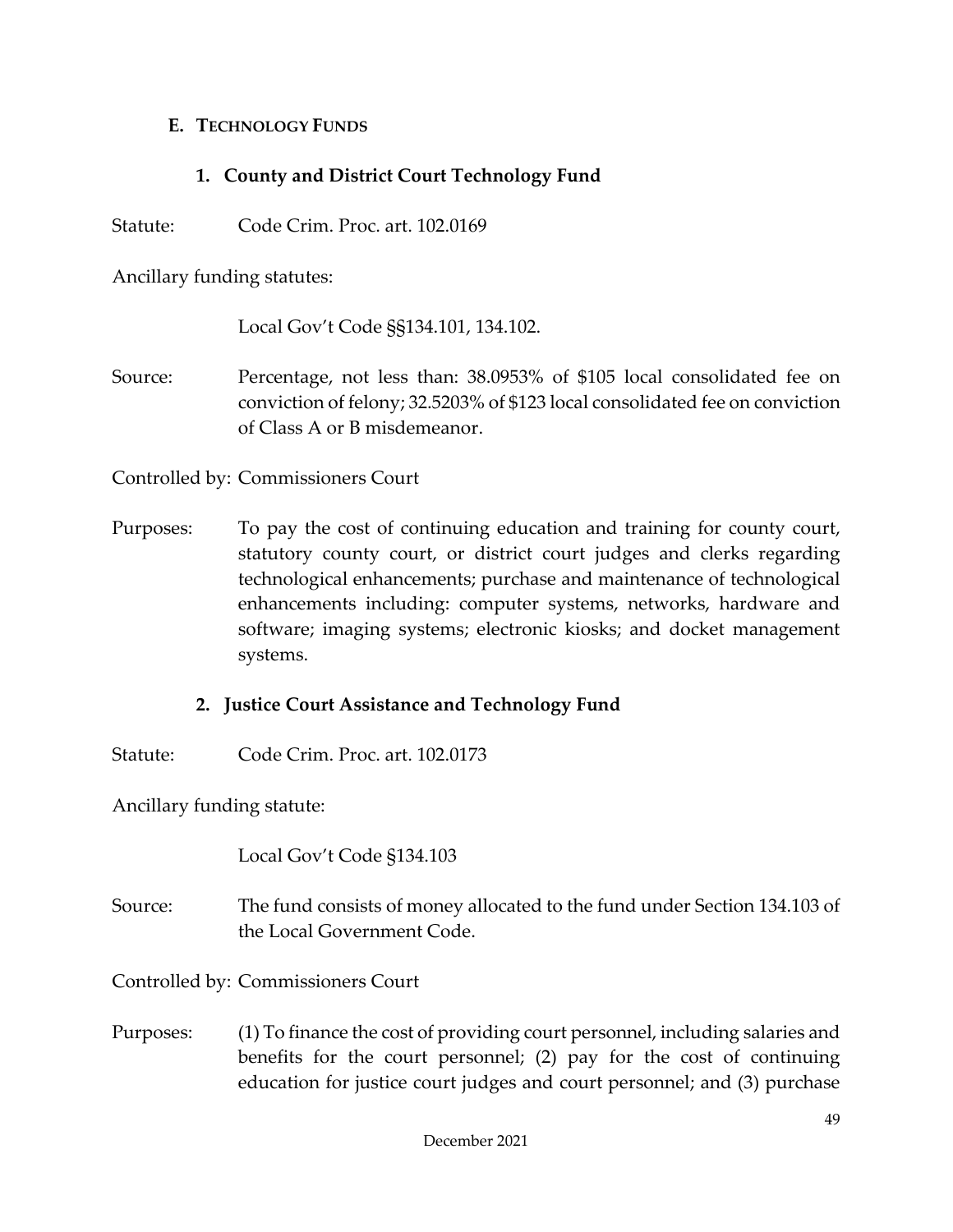and maintenance of technological enhancements for a justice court, including: computer systems, networks, hardware, and software; imaging systems; electronic kiosks and ticket writers; and docket management systems.

A justice court may also, subject to commissioners court approval, use the fund to assist a constable's office or other county department with a technological enhancement as described by Art. 102.0173(b)(3) if the enhancement directly relates to the operation or efficiency of the justice court.

## Interpretation:

GA-0560 (2007): The Justice Court Technology Fund may be used only for technological enhancements for the justice court and continuing education and training for justice court judges and clerks regarding technological enhancements. Whether the purchase of a computer for a constable serves as a technological enhancement for the justice court is a fact question to be determined by the commissioners court in the first instance. The fund may not, however, be used to pay for continuing education and training for a constable.

## **F. COURT-RELATED FUNDS**

## **1. County Child Abuse Prevention Fund**

- Statute: Code Crim. Proc. art. 102.0186.
- Source: Fine paid by defendant convicted of certain sexual offenses against a child - \$100.

Controlled by: Commissioners Court

Purpose: Used to pay for child abuse prevention programs in the county where the court is located.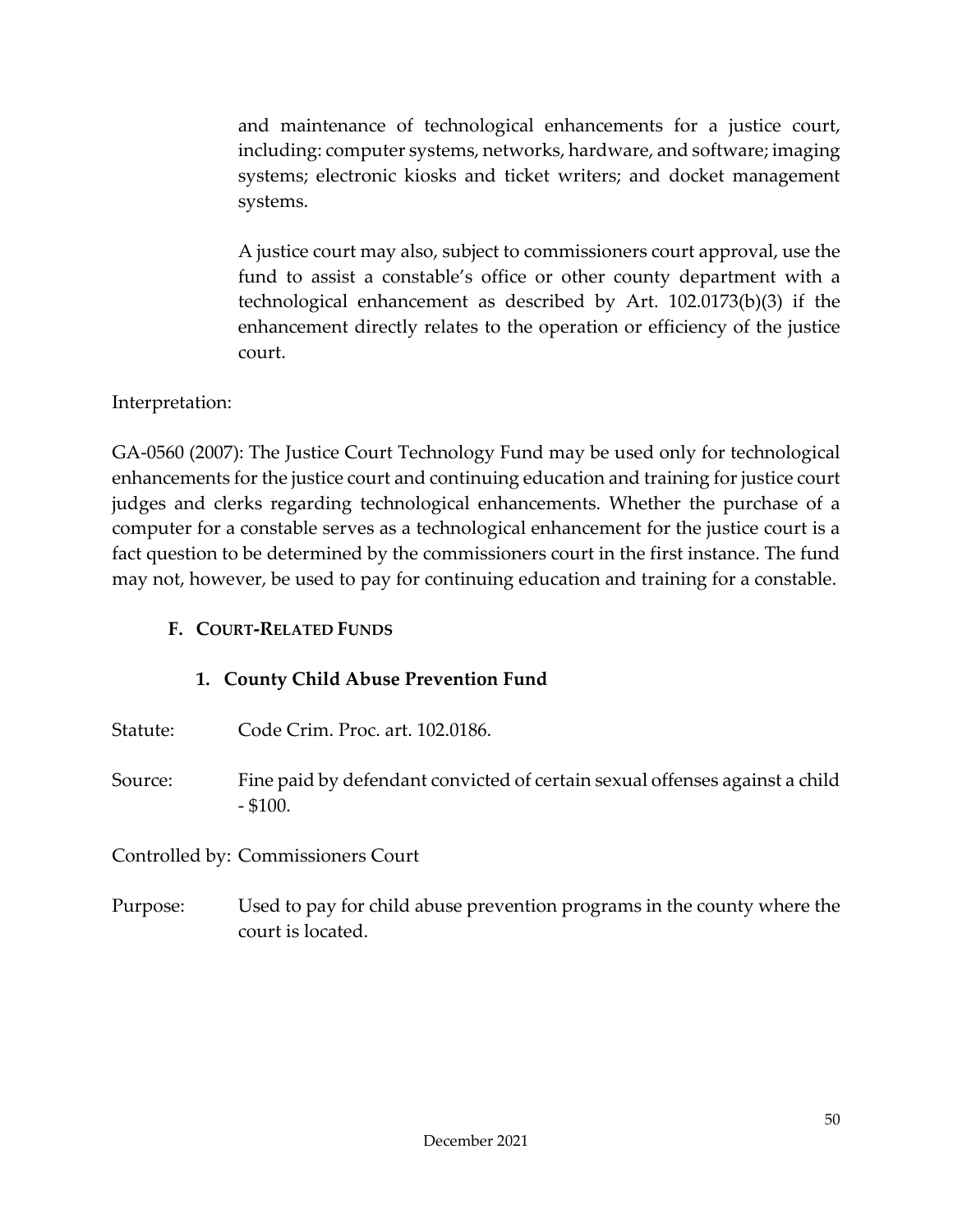## **2. Local Truancy Prevention and Diversion Fund**

Statute: Local Gov't Code §134.156

Ancillary funding statutes:

Local Gov't Code §§134.103 (local consolidated fee on conviction of nonjailable misdemeanor); 134.151 (maintenance of funds and accounts)

Source: Percentage, not less than: 35.7143% of \$14 local consolidated fee on conviction of non-jailable misdemeanor.

Controlled by: Commissioners Court

- Purpose: Used to pay for the salary, benefits, training, travel expenses, office supplies, and other necessary expenses relating to the position of a juvenile case manager. If there is money in the fund after these costs are paid, subject to the direction of the commissioners court, the remaining money may be used to implement programs directly related to the duties of the juvenile case manager, which may include juvenile alcohol and substance abuse programs, educational and leadership programs, and other projects designed to prevent or reduce the number of juvenile referrals to the court.
- Limitations: May not be used to supplement the income of a person whose primary role is not that of juvenile case manager.

Only applies in county that employs a juvenile case manager.

## **3. Juvenile Delinquency Prevention Fund[55](#page-54-0)**

- Statute: Code Crim. Proc. art. 102.0171
- Source: \$50 fine paid by defendant convicted in county court, county court at law or district court of a graffiti offense under Penal Code §28.08.

Controlled by: Commissioners Court

<span id="page-54-0"></span> $55$  Amended by SB 41,  $87<sup>th</sup>$  (R) Leg., effective Jan. 1, 2022.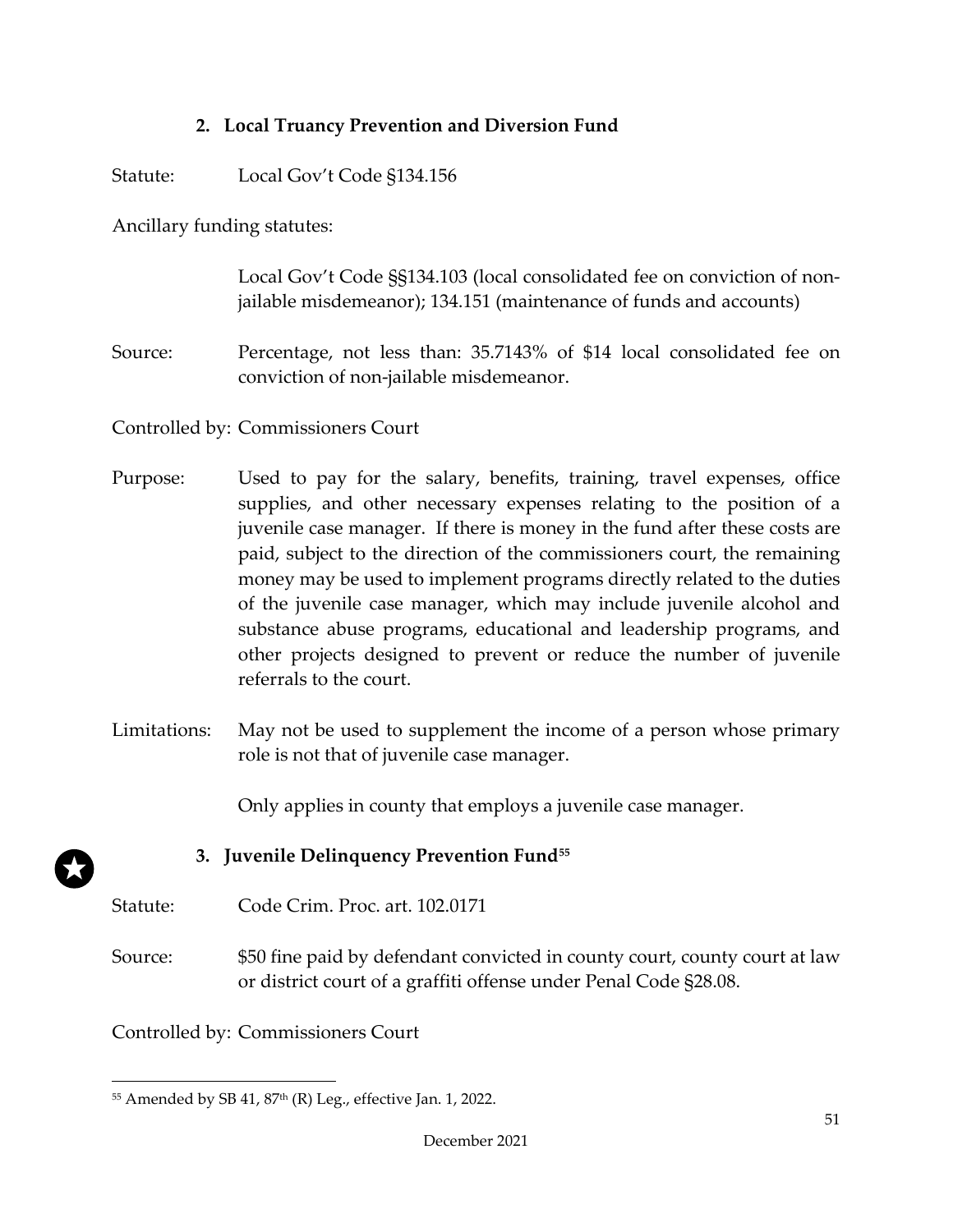Purpose: Used only to repair damage cause by graffiti; provide educational materials to prevent graffiti attacks; provide money for rewards; teen recognition and recreation programs; pay for teen courts; pay for juvenile probation department; educational and intervention programs designed to prevent juveniles from damaging property with graffiti.

## **4. Court-Initiated Guardianship Fund[56](#page-55-0)**

Statute: Local Gov't Code §135.158

Ancillary funding statute:

Local Gov't Code §135.102

Source: Percentage, not less than: 8.9686% of \$223 local consolidated civil fee on filing of any new probate, guardianship, or mental health case; 26.6667% of \$75 local consolidated civil fee on filing of certain other subsequent civil actions.

Controlled by: Commissioners Court

Purposes: To supplement other available funds to pay a guardian ad litem appointed under Section 1102.001 of the Estates Code; pay an attorney ad litem appointed in a guardianship proceeding initiated under Chapter 1102 of the Estates Code; and pay for guardianship programs for indigent incapacitated persons without family members suitable and willing to serve as guardians.

# **5. Public Probate Administrator Fund[57](#page-55-1)**

Statute: Local Gov't Code §135.160; Estates Code Chapter 455; Gov't Code §25.00251

Ancillary funding statute:

Local Gov't Code §135.102

<span id="page-55-0"></span><sup>&</sup>lt;sup>56</sup> Amended by SB 41, 87<sup>th</sup> (R) Leg., effective Jan. 1, 2022.

<span id="page-55-1"></span> $57$  Amended by SB 41,  $87<sup>th</sup>$  (R) Leg., effective Jan. 1, 2022.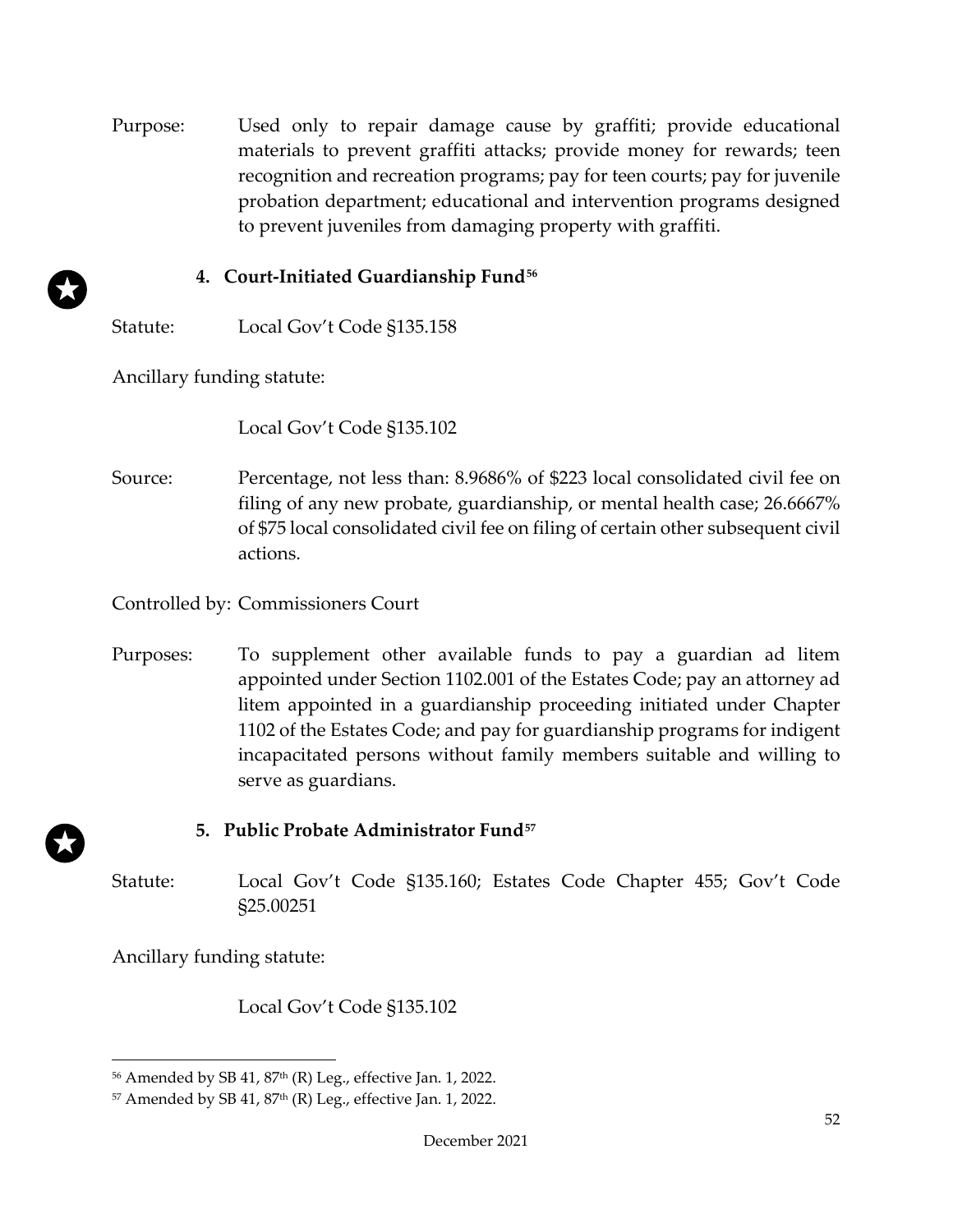- Source: Percentage, not less than: 4.4853% of \$223 local consolidated civil fee on filing of any new probate, guardianship, or mental health case; 13.3333% of \$75 local consolidated civil fee on filing of certain other subsequent civil actions.
- Controlled by: Commissioners Court
- Purposes: To support the office of public probate administrator established under Chapter 455 of the Estates Code. A county that does not appoint a public probate administrator shall deposit the money to the Court-Initiated Guardianship Fund.

## **6. Judicial Donation Trust Fund**

- Statutes: Gov't Code §§38.001, 38.003
- Source: Gifts, grants, donation, or other consideration from public or private sources designated for the fund.
- Controlled by: The fund and terms of its use are created by the commissioners court. Individual disbursements from the fund are made by the judge before which an eligible child or family appears.
- Purpose: To assist needy children or families that appear before a county or justice court for truancy or a criminal offense by providing money for resources and services that eliminate barriers to school attendance or seek to prevent criminal behavior.
- Note: The fund is established as a separate account held outside the county treasury

#### **7. Truancy Court Costs Fund**

- Statute: Family Code §65.107
- Source: \$50 court cost collected by truancy court from child, parent, or other person responsible for child's support after child is found to have engaged in truant conduct.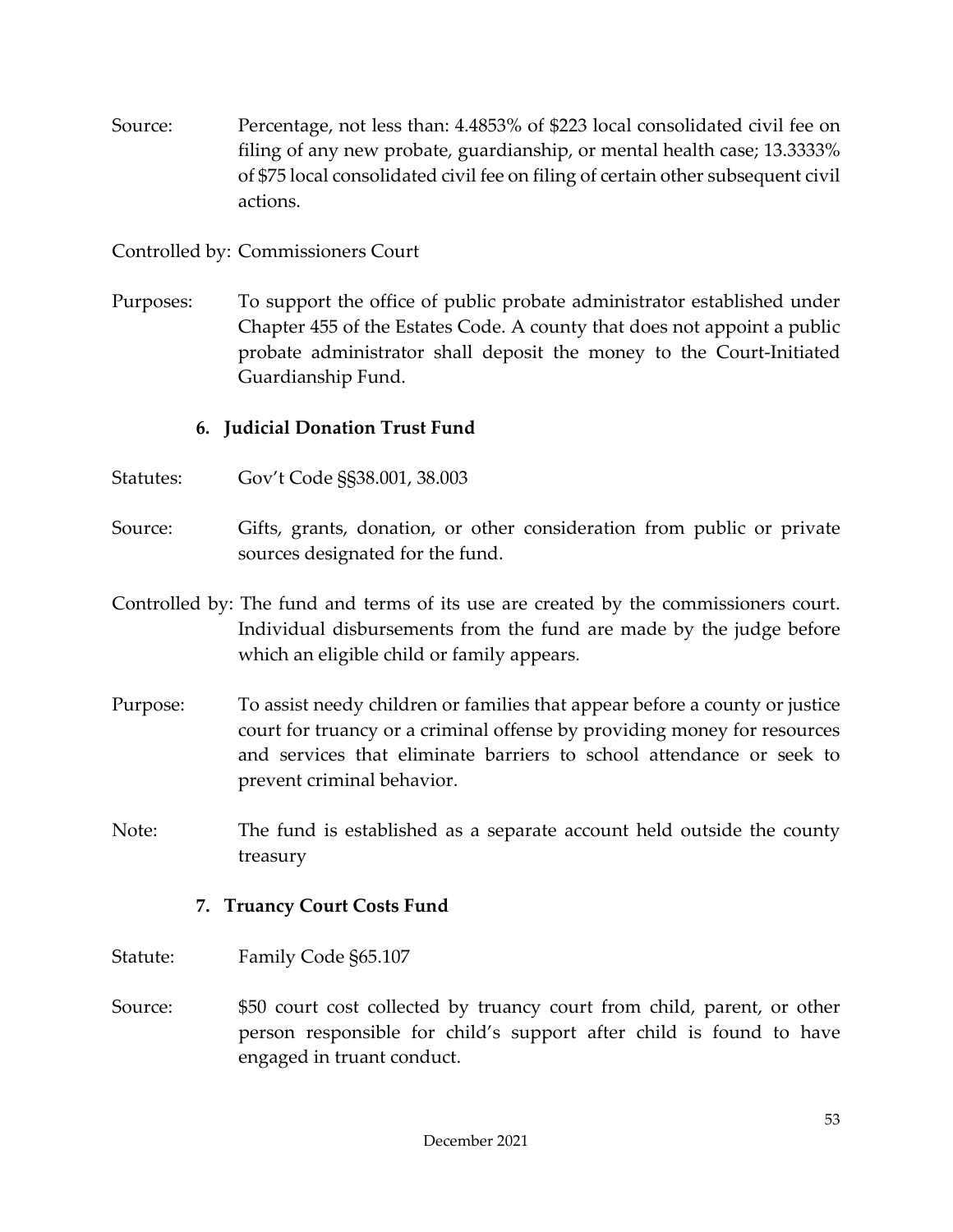Controlled by: Commissioners Court

Purpose: To offset cost of truancy court operations

# **8. Personal Bond Office Fund**

- Statute: Code Crim. Proc. art. 17.42
- Source: Personal bond reimbursement fee of \$20 or three percent of amount of bail, whichever is greater.

Controlled by: Commissioners Court

Purpose: To defray expenses of personal bond office, including extradition expenses.

# **9. Court Facility Fee Fund[58](#page-57-0)**

Statute: Local Gov't Code §135.152

Ancillary funding statute:

Local Gov't Code §§135.101, 135.102

Source: Percentage, not less than: 9.3897% of \$213 local consolidated civil fee on filing of any new civil case, except a probate, guardianship, or mental health case; 8.9686% of \$223 local consolidated civil fee on filing of any new probate, guardianship, or mental health case.

Controlled by: Commissioners Court

Purpose: Fund the construction, renovation, or improvement of facilities that house the courts or pay the principal of, interest on, and costs of issuance of bonds issued for the construction, renovation, or improvement of the facilities.

<span id="page-57-0"></span><sup>58</sup> Added by SB 41, 87<sup>th</sup> (R) Leg., effective Jan. 1, 2022.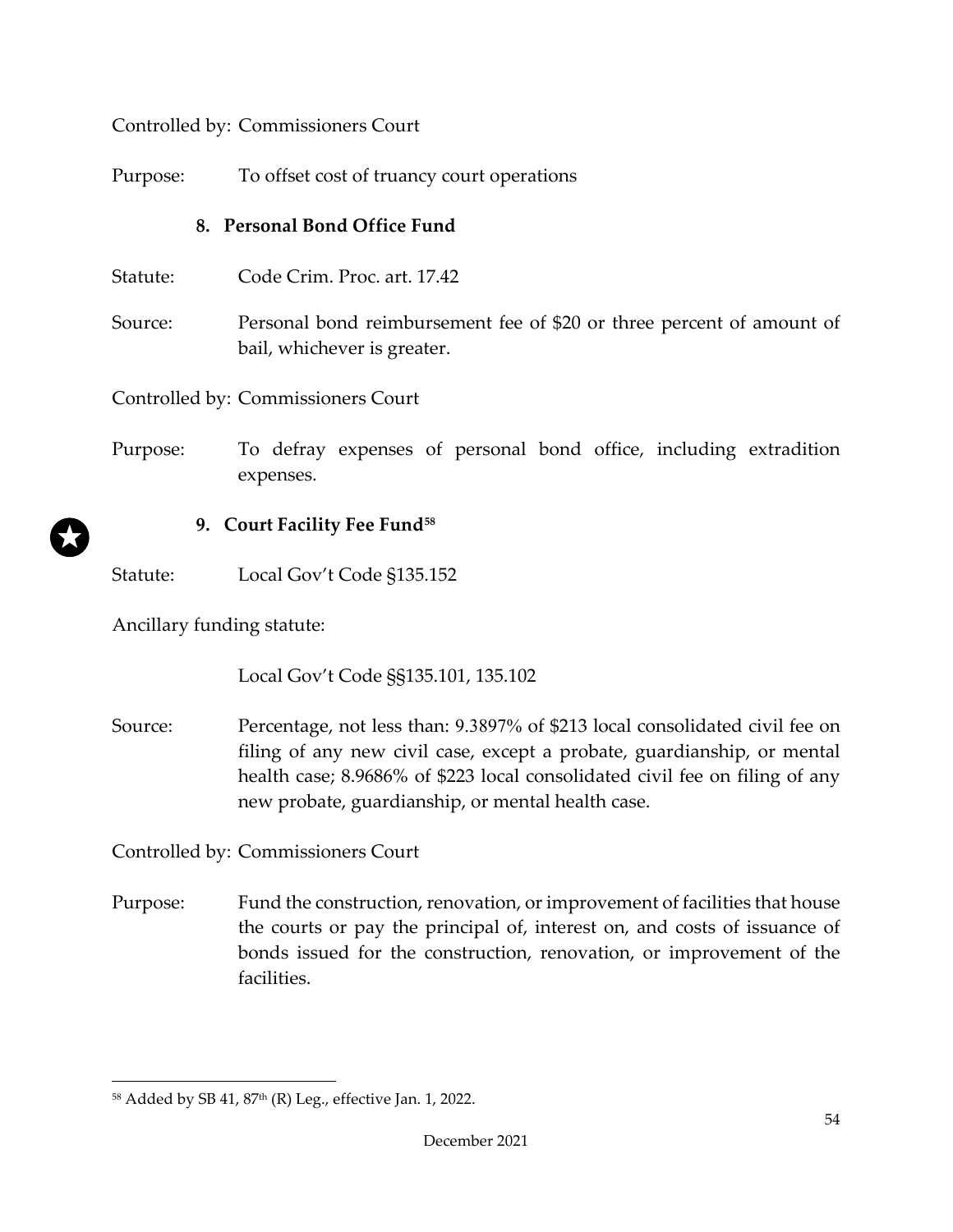#### **10. Clerk of the Court Account[59](#page-58-0)**

Statute: Local Gov't Code §§134.152, 135.153

Ancillary funding statute:

Local Gov't Code §§134.101, 134.102, 135.101, 135.102

Source: Percentage, not less than: 38.9053% of \$105 local consolidated fee on conviction of felony; 32.5203% of \$123 local consolidated fee on conviction of Class A or B misdemeanor; 23.4742% of \$213 local consolidated civil fee on filing of any new civil case, except a probate, guardianship, or mental health case; 42.8571% of \$35 local consolidated civil fee on filing of certain other subsequent civil actions; 17.9372% of \$223 local consolidated civil fee on filing of any new probate, guardianship, or mental health case; 53.3333% of \$75 local consolidated civil fee on filing of certain other subsequent civil actions.

Controlled by: Commissioners Court

Purpose: To defray costs of services provided by a county or district clerk.

#### **11. Language Access Fund[60](#page-58-1)**

Statute: Local Gov't Code §135.155

Ancillary funding statute:

Local Gov't Code §§135.101, 135.102, 135.103

Source: Percentage, not less than: 1.4085% of \$213 local consolidated civil fee on filing of any new civil case, except a probate, guardianship, or mental health case; 1.3453% of \$223 local consolidated civil fee on filing of any new probate, guardianship, or mental health case; 9.0909% of \$33 local consolidated civil filing fee for justice court.

<span id="page-58-0"></span> $59$  Amended by SB 41,  $87<sup>th</sup>$  (R) Leg., effective Jan. 1, 2022.

<span id="page-58-1"></span> $60$  Added by SB 41, 87<sup>th</sup> (R) Leg., effective Jan. 1, 2022.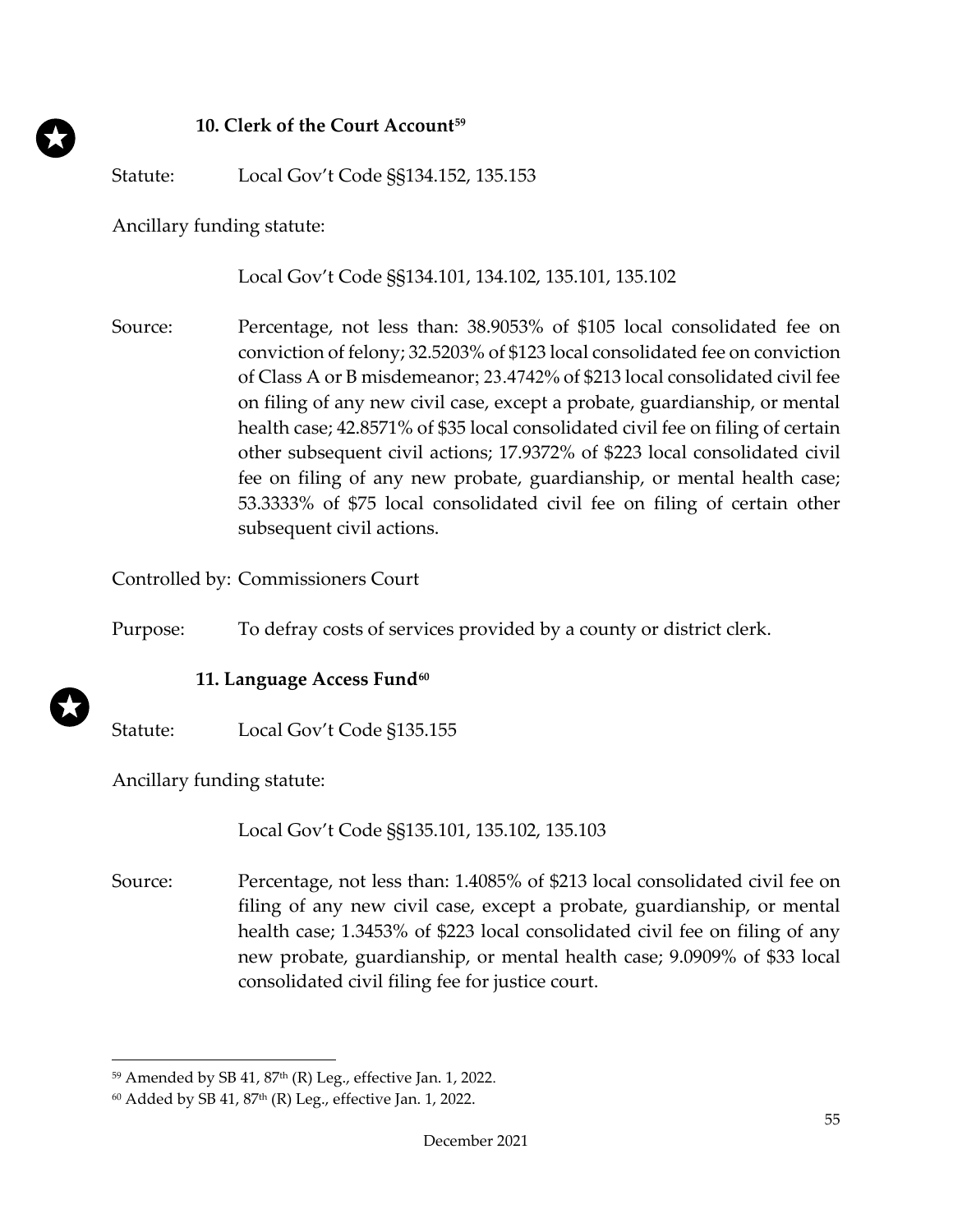Controlled by: Commissioners Court

Purpose: To provide language access services for individuals appearing before the court or receiving court services.

#### **12. County Jury Fund[61](#page-59-0)**

Statute: Local Gov't Code §§134.154,135.156

Ancillary funding statute:

Local Gov't Code §§134.101, 134.102, 134.103, 135.101, 135.102

Source: Percentage, not less than: 0.9524% of \$105 local consolidated fee on conviction of felony; 0.8130% of \$123 local consolidated fee on conviction of Class A or B misdemeanor; 0.7143% of \$14 local consolidated fee on conviction of non-jailable misdemeanor; 4.6948% of \$213 local consolidated civil fee on filing of any new civil case, except a probate, guardianship, or mental health case; 4.4841% of \$223 local consolidated civil fee on filing of any new probate, guardianship, or mental health case.

Controlled by: Commissioners Court

Purpose: To fund juror reimbursements and otherwise finance jury services.

## **13. County Dispute Resolution Fund[62](#page-59-1)**

Statute: Local Gov't Code §135.157

Ancillary funding statute:

## Local Gov't Code §§135.101, 135.102, 135.103

Source: Percentage, not less than: 7.0423% of \$213 local consolidated civil fee on filing of any new civil case, except a probate, guardianship, or mental health case; 6.7265% of \$223 local consolidated civil fee on filing of any

<span id="page-59-0"></span> $61$  Added by SB 41, 87<sup>th</sup> (R) Leg., effective Jan. 1, 2022.

<span id="page-59-1"></span> $62$  Added by SB 41, 87<sup>th</sup> (R) Leg., effective Jan. 1, 2022.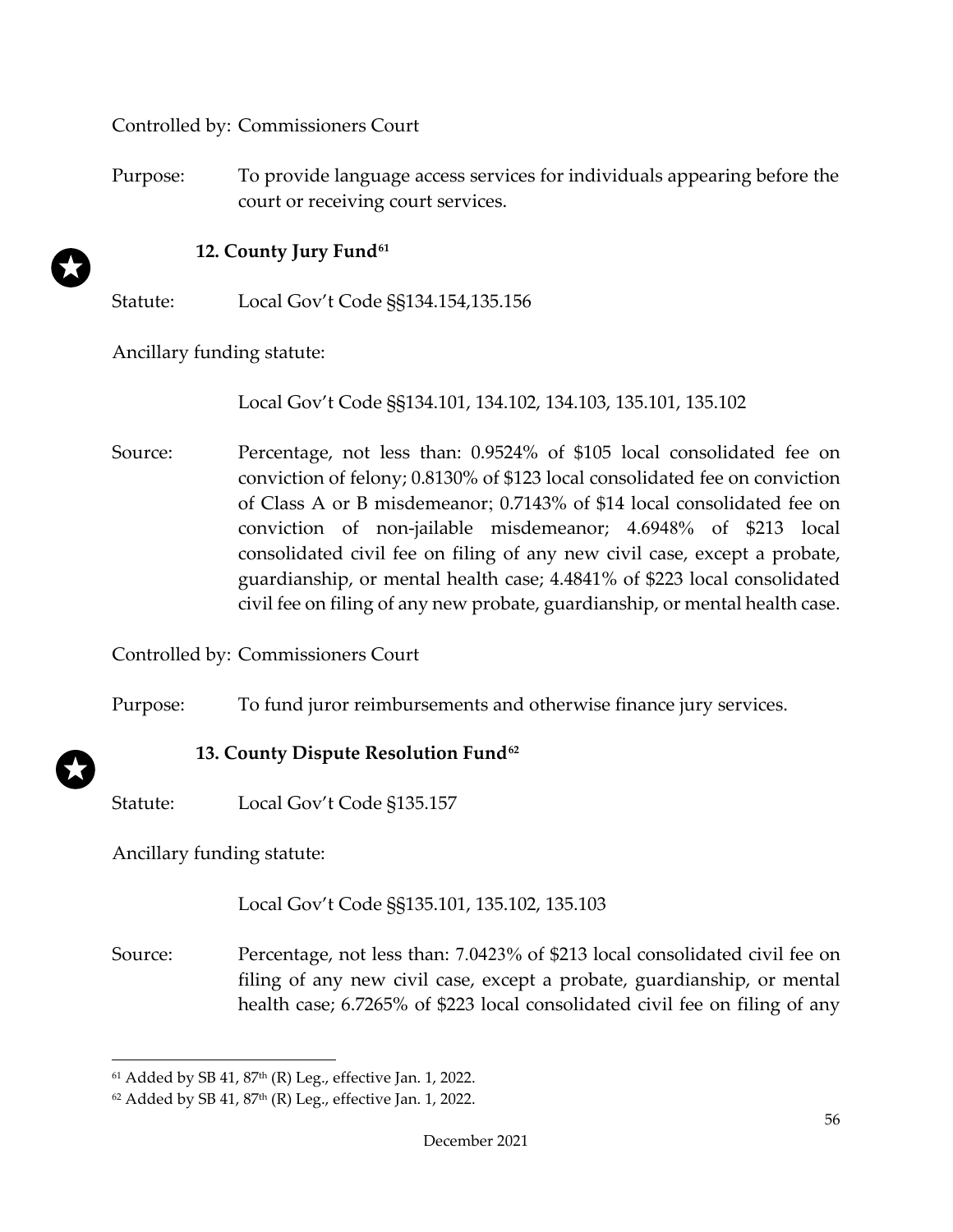new probate, guardianship, or mental health case; 15.1515% of \$33 local consolidated civil filing fee for justice court.

Controlled by: Commissioners Court

- Purpose: To establish and maintain an alternative dispute resolution system in accordance with Chapter 152 of the Civil Practice and Remedies Code.
- Limitations: The fund is administered by the commissioners court and may only be used to establish and maintain the alternative dispute resolution system, which shall be operated at one or more convenient places in the county.

A county that has not established an alternative dispute resolution system under Chapter 152 of the Civil Practice and Remedies Code must remit the funds to the comptroller for allocation to the statewide electronic filing system fund.

#### **14. Judicial Education and Support Fund[63](#page-60-0)**

Statute: Local Gov't Code §135.159

Ancillary funding statute:

Local Gov't Code §135.102

Source: Percentage, not less than: 2.2422% of \$223 local consolidated civil fee on filing of any new probate, guardianship, or mental health case.

Controlled by: Commissioners Court

Purpose: To pay the continuing education of the judge and staff of the probate court, including the payment of travel and related expenses in attending a continuing judicial education activity of an organization accredited by the supreme court for continuing judicial education; or the county's contribution to fund the compensation required by Section 25.0022 of the Government Code for the presiding judge of the statutory probate court.

<span id="page-60-0"></span> $63$  Added by SB 41,  $87<sup>th</sup>$  (R) Leg., effective Jan. 1, 2022.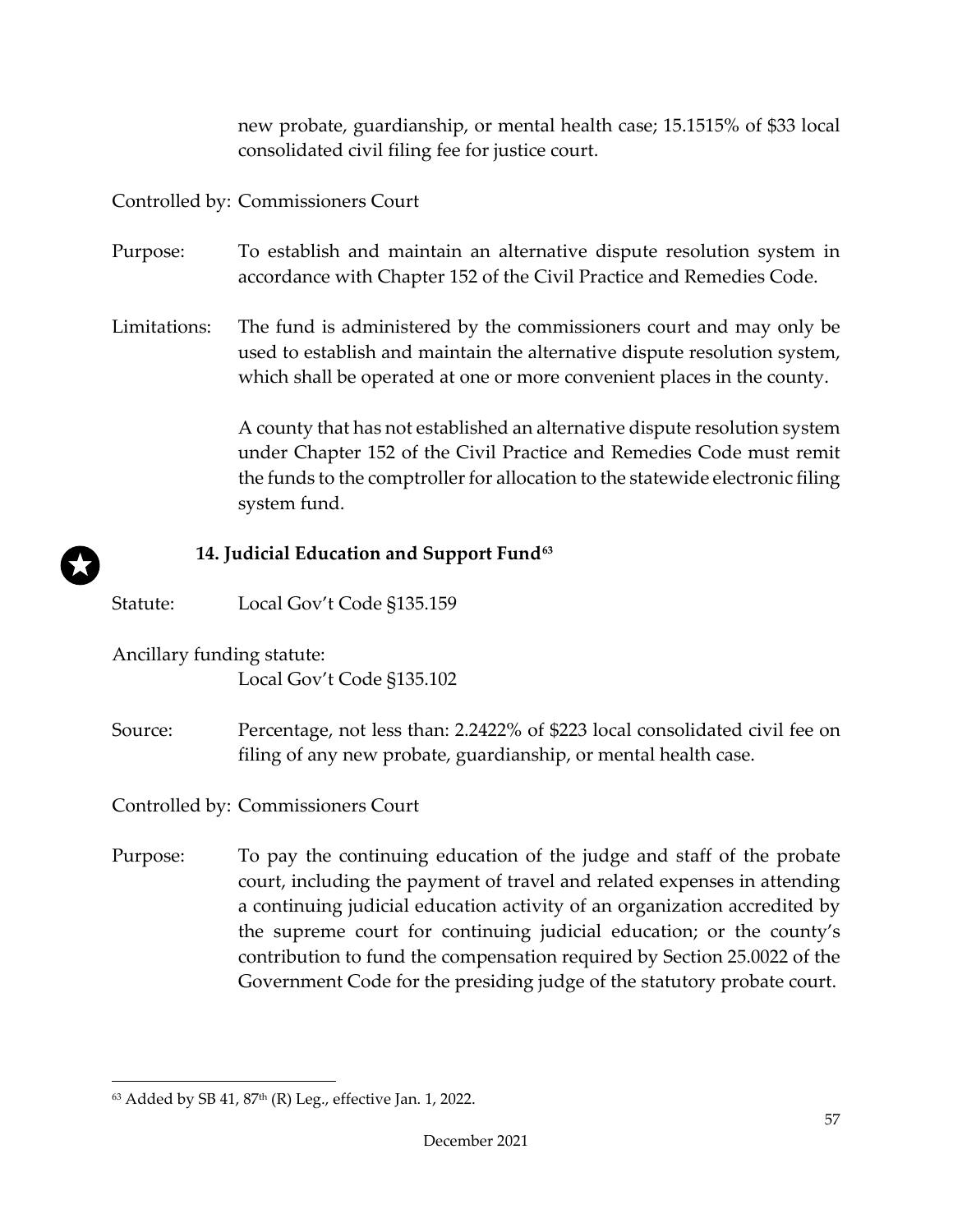#### **15. Justice Court Support Fund[64](#page-61-0)**

Statute: Local Gov't Code §135.161

Ancillary funding statute:

Local Gov't Code §135.103

Source: Percentage, not less than: 75.7576% of \$33 local consolidated civil filing fee for justice court.

Controlled by: Commissioners Court

Purpose: To defray the costs of services provided by a justice court.

#### **16. County Specialty Court Account**

Statute: Local Gov't Code §134.153

Ancillary funding statute: Local Gov't Code §§134.101, 134.102

Source: Percentage, not less than: 23.8095% of \$105 local consolidated fee on conviction of felony; 16.2602% of \$123 local consolidated fee on conviction of Class A or B misdemeanor.

Controlled by: Commissioners Court

Purpose: To fund specialty court programs established under Subtitle K, Title 2 of the Government Code.

#### **G. LIBRARY FUNDS**

#### **1. County Free Library Fund**

Statute: Local Gov't Code §323.007

Ancillary funding statutes:

<span id="page-61-0"></span><sup>&</sup>lt;sup>64</sup> Added by SB 41, 87<sup>th</sup> (R) Leg., effective Jan. 1, 2022.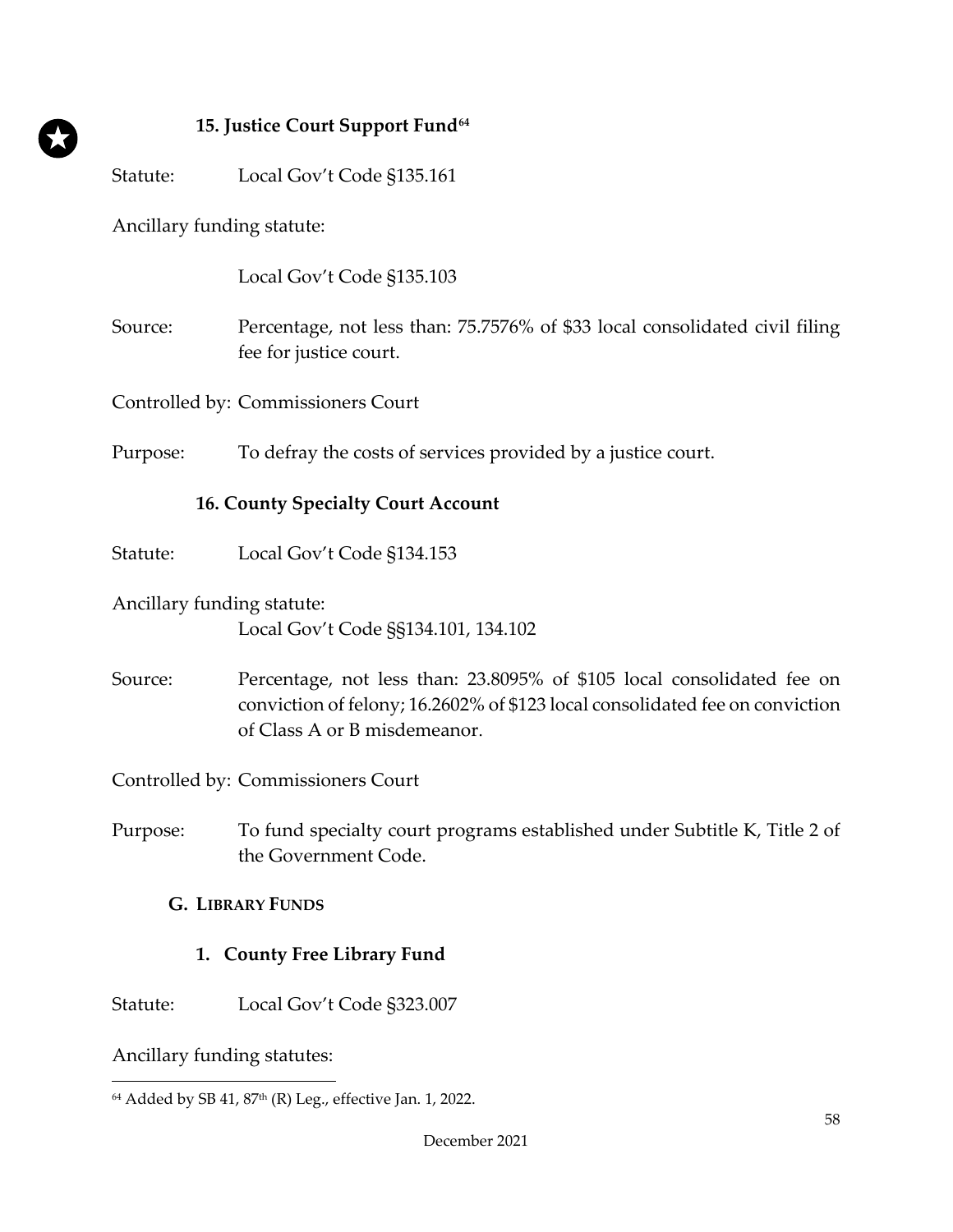Local Gov't Code §§323.002, 323.008(b), 323.009(a)

Sources: Monies from the general fund or the permanent improvement fund, not to exceed 12 cents on the \$100 valuation of all property located in the county that is outside of a municipality that supports its own free public library and in a municipality that is in the county library system; Money paid by a municipality that joins the county system; Money paid by another county to extend library privileges to its residents.

Controlled by: Commissioners Court

Purposes: Library purposes.

Limitations: Library must be located in the county seat. Money set aside under Local Gov't Code §323.002 must be used to maintain, make permanent improvements, or acquire land for the county library.

Interpretation:

GM-3055 (1941): Commissioners court may spend library funds to establish, maintain, and operate a bookmobile library as a branch of the county library.

# **2. County Law Library Fund[65](#page-62-0)**

Statute: Local Gov't Code §323.023

Ancillary funding statutes:

Local Gov't Code §§135.101, 135.102

Source: Percentage, not less than: 16.4319% of \$213 local consolidated civil fee on filing of any new civil case, except a probate, guardianship, or mental health case; 15.6951% of \$223 local consolidated civil fee on filing of any new probate, guardianship, or mental health case.

Controlled by: Commissioners Court

<span id="page-62-0"></span> $65$  Amended by SB 41,  $87<sup>th</sup>$  (R) Leg., effective Jan. 1, 2022.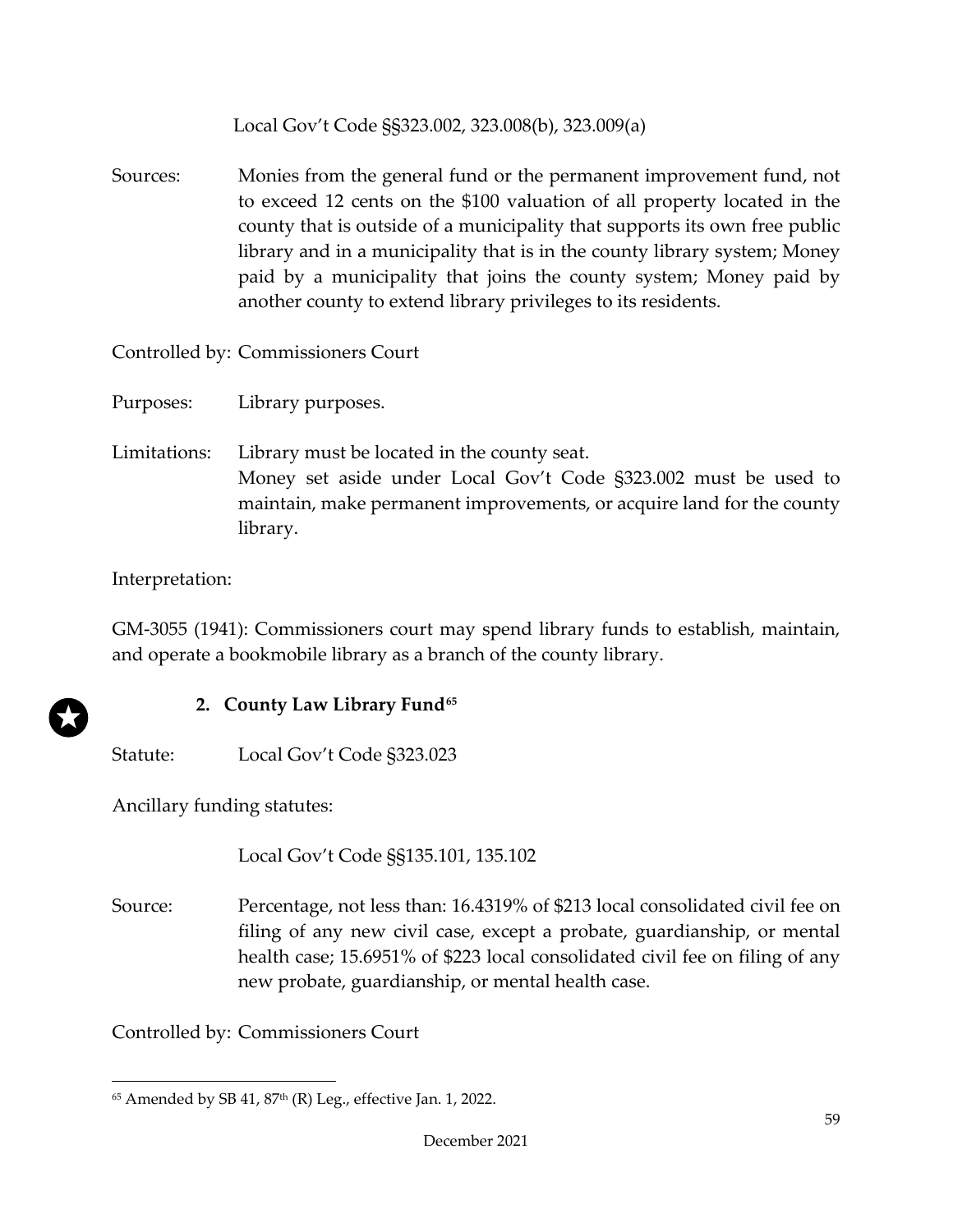- Purposes: Establishing law library, purchasing or leasing library materials, maintaining the library, acquiring library furniture, shelving, equipment, or computers, software, or subscriptions to electronic research networks for judicial research, or establishing and maintaining a self-help center to provide resources to pro se county residents. [66](#page-63-0)
- Limitations: Expenditures for library equipment for use by judges in the county, including computers, software, and subscriptions to obtain access to electronic research networks, may not exceed \$175,000 each year and require consultation and authorization from the county's law librarian or, if none, the county auditor.

# Interpretation:

GA-0078 (2003): A commissioners court may use fee collected under this section to provide online legal research services for the general public, judges, and attorneys, and incidental benefit to private attorneys would not render the expenditure unconstitutional under Texas Constitution art. 3, §52(a).

MW-0009 (1979): County Law Library Fund may be expended only for library purposes and for the needs of judges and litigants; the fund may not be used to buy books owned by the county that are transferred to the County Law Library.

*Donaldson v. Texas Department of Criminal Justice Correctional Institutions Division*, 355 S.W.3d 722 (Tex. App.-Tyler 2011, pet. denied): Court costs may be imposed against inmate whose affidavit of indigency is denied by the court.

# **H. HEALTH AND SAFETY FUNDS**

# **1. County and Public Health District Fund**

- Statute: Health and Safety Code §437.012
- Source: Fee not to exceed the amount necessary to recover the county or districts' costs for conducting inspections required by Chapter 437 and issuing permits. The county or district may adopt a variable scale to determine the fee for issuing or renewing permit to food service establishment, retail

<span id="page-63-0"></span><sup>66</sup> Gov't Code §323.023.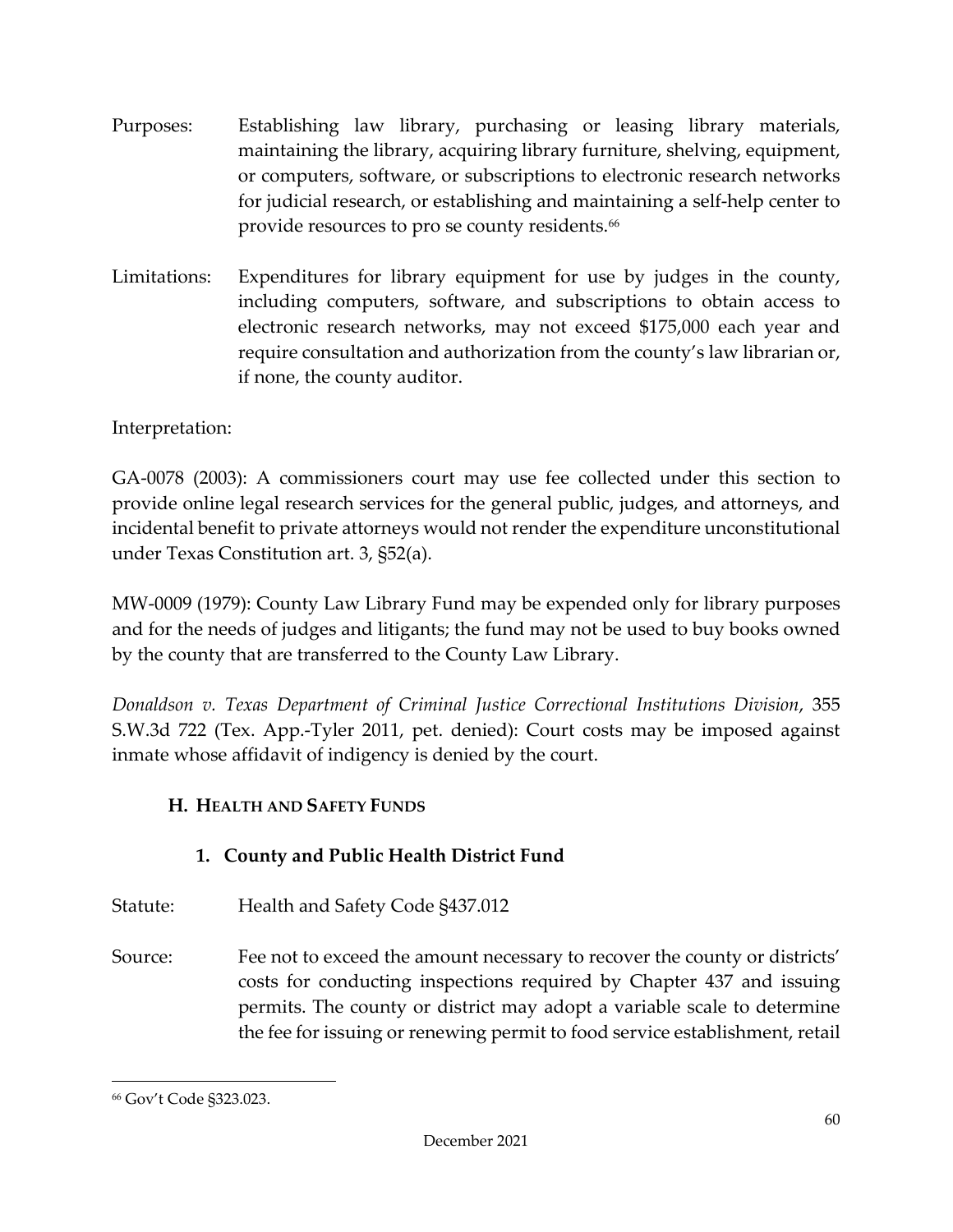food store, mobile food unit or roadside food vendor. Optional, set by commissioners court.

Controlled by: Commissioners Court

Purposes: Conduct inspections of and issuing permits to food service establishment, retail food store, mobile food unit or roadside food vendor.

Limitations: Does not apply to county with a population of at least 2.8 million.<sup>[67](#page-64-0)</sup>

# **2. Dog Registration Fund**

- Statutes: Health and Safety Code §§822.028, 822.029
- Source: \$1 registration fee for dog. The commissioners court has the option to set the fee in an amount of more than \$1 but not more than \$5.

Controlled by: Commissioners Court

- Purposes: Defray the cost of administering state law on animal registration; reimbursement of owner of animal killed by a dog not owned by the person seeking reimbursement.
- Limitation: Only applies to a county that adopts registration of and registration fee for dogs. Requires voter approval.

Does not apply to a county that enacts or has enacted regulation or restraint laws under the Rabies Control Act.

## **3. Fire Code Inspection and Permit Fund**

- Statute: Local Gov't Code §233.065
- Source: Fee for inspection and issuance of building permit and certificate of compliance with county fire code to a commercial establishment, a public building or a multifamily residential dwelling of four or more units. Optional, set by commissioners court.

<span id="page-64-0"></span><sup>67</sup> Currently, Harris County falls within this bracket.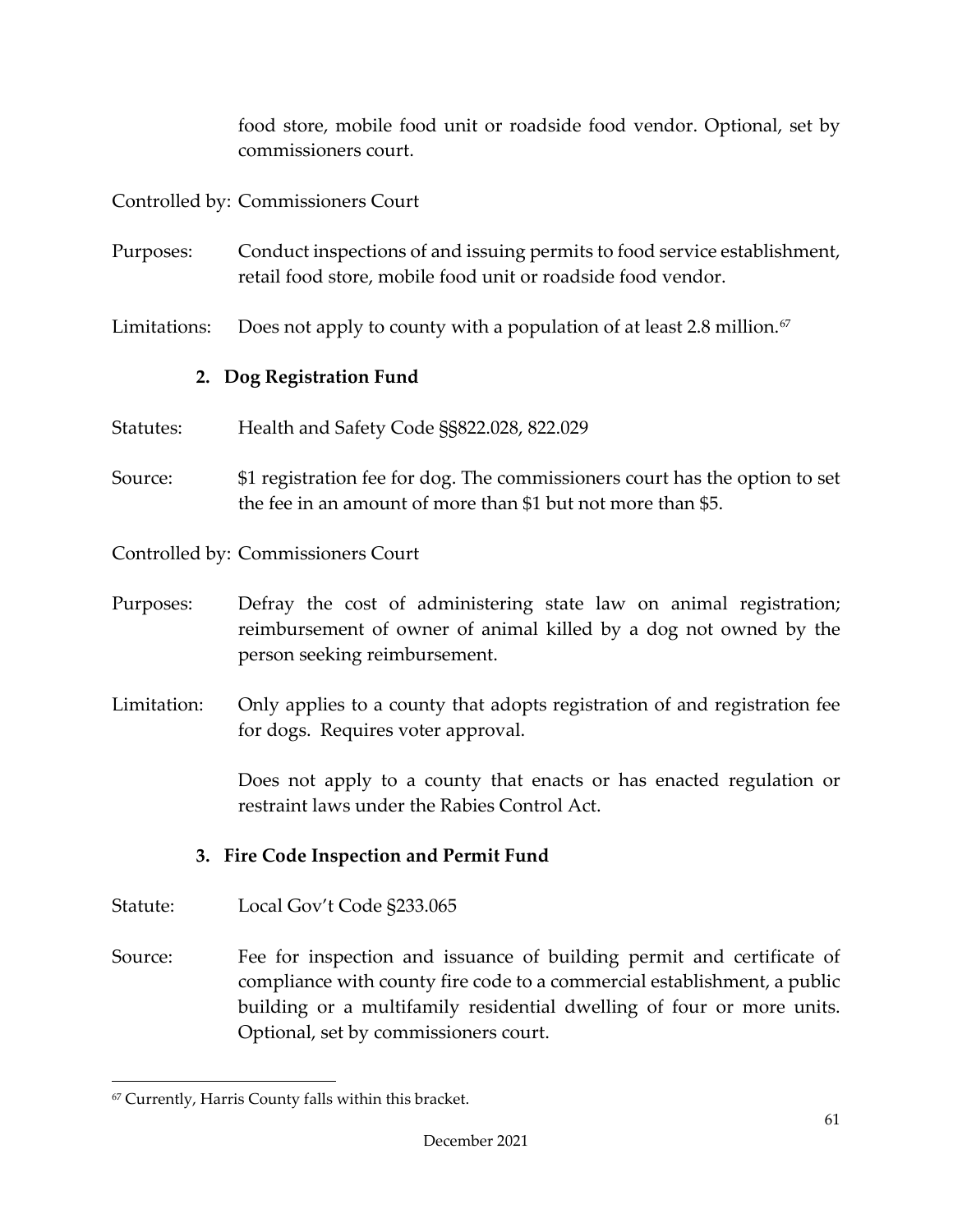#### Controlled by: Commissioners Court

Purposes: Costs of administration and enforcement of county fire code.

Limitations: Only applies in unincorporated areas of a county with a population of over 250,000 or adjacent to a county with a population of over 250,000.

> Fire code does not apply to industrial facility having a fire brigade that conforms to OSHA requirements.

#### **4. County Health Care Provider Participation Fund in Certain Counties**

- Statutes: Health and Safety Code §§291.003, 291.103, 291A.003, 291A.103, 292.003, 292.103, 292A.003, 292A.103, 292B.003, 291B.103, 293.003, 293.103, 293A.003, 293A.103, 294.003, 294.103, 296.003, 296.103, 297.003, and 297.103
- Source: Mandatory payment collected from each institutional health care provider in the county. Optional, set by commissioners court.

Controlled by: Commissioners Court, subject to annual public hearing.

Purposes: Money collected under any of the authorized County Health Care Provider Participation Programs may be used to: subsidize indigent programs; refund to paying hospitals the proportional share of money received by the county from Health and Human Services Commission that is not used to fund the non-federal share of Medicaid supplemental payment program payments; refund a portion of a mandatory payment collected in error; pay administrative expenses of the county for activities under the program; and fund intergovernmental transfers from the county to the state to provide the non-federal share of a Medicaid supplemental payment program authorized under the state Medicaid plan, Texas Healthcare Transformation and Quality Improvement Program waiver or a successor waiver program authorizing similar Medicaid supplemental payment programs, or payment to a Medicaid managed care organization that is dedicated to payment to hospitals.

> Additionally, money collected under Chapters 291, 292, 293, 294, 296, or 297 may be used to refund a paying hospital the proportionate share of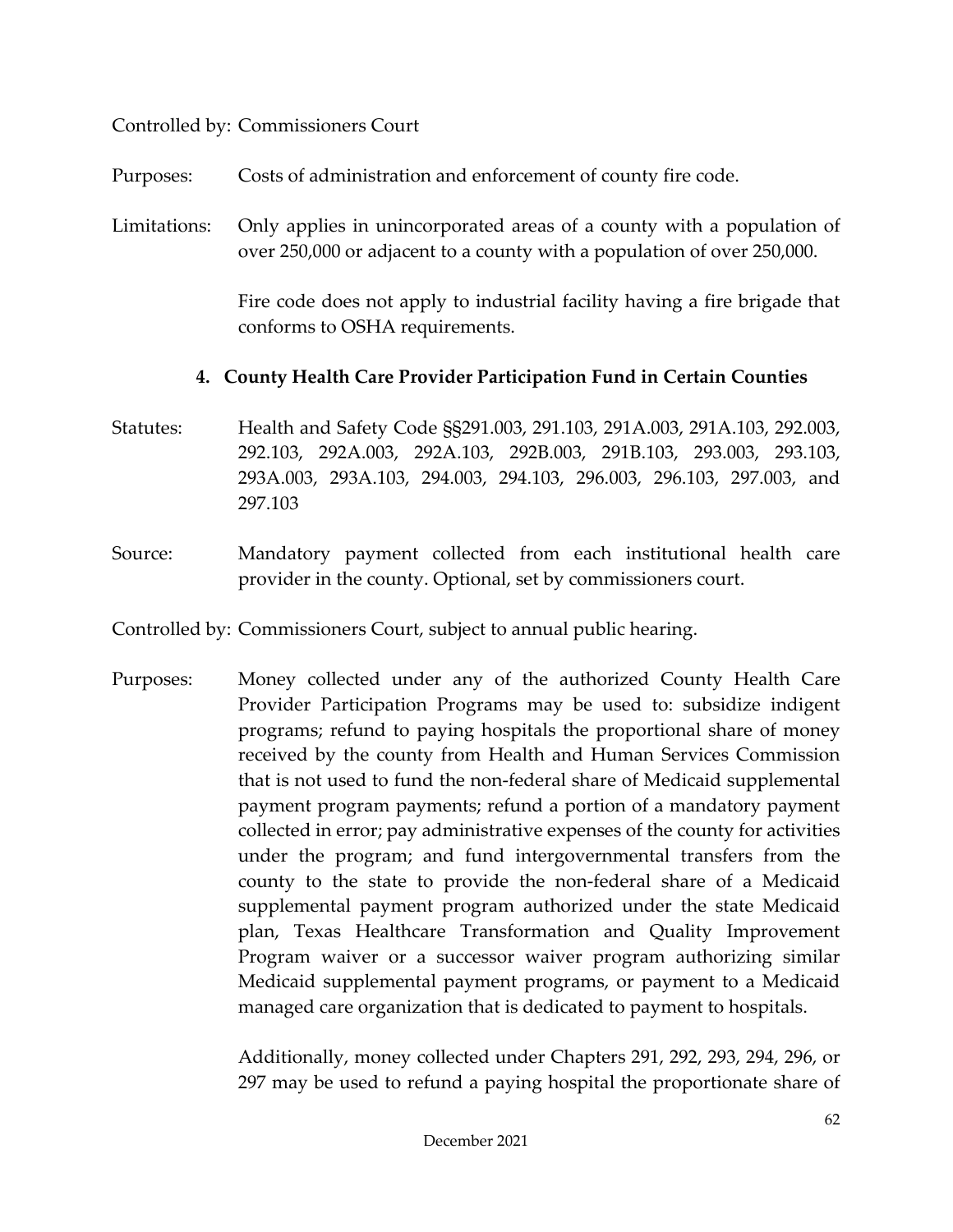money that the county determines cannot be used to fund the non-federal share of Medicaid supplement payment program payments.

Limitations: Chapter 291, Health and Safety Code, only applies to a county not served by a hospital district or a public hospital, located in the Texas-Louisiana border region as defined by Gov't Code §2056.002, with a population of more than 50,000 but less than 65,000.<sup>[68](#page-66-0)</sup>

> Chapter 291A, Health and Safety Code, only applies to a county not served by a hospital district or public hospital that boarders or includes a portion of the Sam Rayburn Reservoir with a population of more than 75,000, and a county that has a population of more than 200,000 and less than 220,000.<sup>[69](#page-66-1)</sup>

> Chapter 292, Health and Safety Code only applies to a county not served by a hospital district, located in the Texas-Louisiana border region as defined by Gov't Code §2056.002, with a population of more than 90,000 but less than 200,000, or a county not served by a hospital district with a population less than 51,000 and adjacent to a county with a population of more than 200,000 but less than 220,000.[70](#page-66-2)

> Chapter 292A, Health and Safety Code, only applies to a county not served by a hospital district or public hospital with a population of more than 100,000, containing at least two municipalities, each of which has a population of more than 15,000.[71](#page-66-3)

> Chapter 292B, Health and Safety Code, only applies to a county not served by a hospital district or a public hospital with a population of more than 400,000 adjacent to Travis County.[72](#page-66-4)

> Chapter 293, Health and Safety Code, only applies to a county not served by a hospital district or public hospital with a population of more than 100,000 but less than 300,000 adjacent to Travis County.[73](#page-66-5)

<span id="page-66-0"></span><sup>68</sup> Currently Rusk County falls within this bracket.

<span id="page-66-1"></span><sup>69</sup> Currently Angelina and Smith counties fall within this bracket.

<span id="page-66-2"></span><sup>70</sup> Currently Bowie, Cherokee and Gregg counties fall within this bracket.

<span id="page-66-3"></span><sup>71</sup> Currently Grayson County falls within this bracket.

<span id="page-66-4"></span><sup>72</sup> Currently Williamson County falls within this bracket.

<span id="page-66-5"></span><sup>73</sup> Currently Hays County falls within this bracket.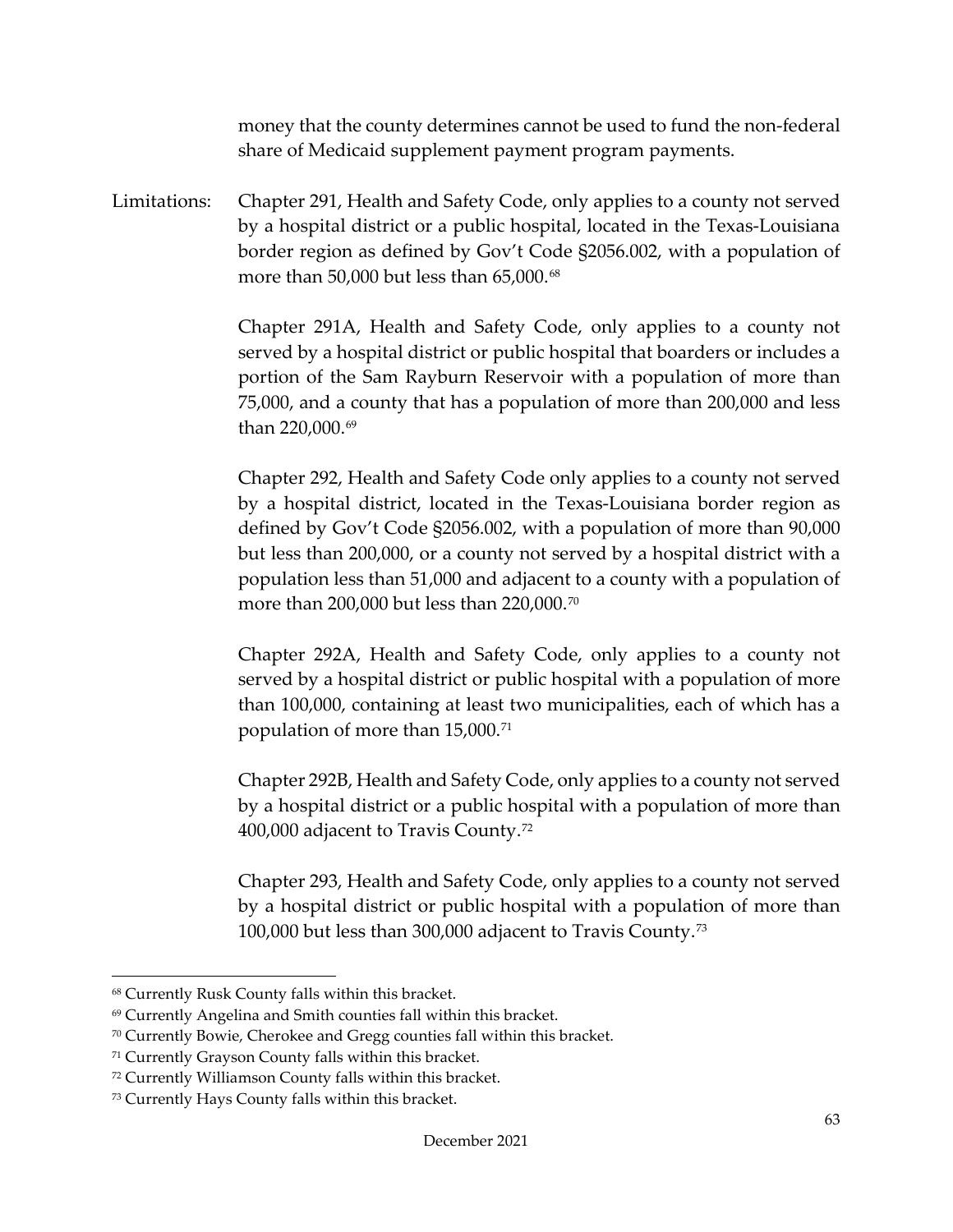Chapter 293A, Health and Safety Code, only applies to a county not served by a hospital district or a public hospital with a population of more than 1000,000 and that includes a portion of the Concho River.<sup>[74](#page-67-0)</sup>

Chapter 294, Health and Safety Code, only applies to a county not served by a hospital district or a public hospital, containing a private institution of higher learning with a student enrollment of more than 12,000, with a population of less than 250,000.[75](#page-67-1) 

Chapter 296, Health and Safety Code, only applies to a county not served by a hospital district or a public hospital, with a population of less than 200,000 containing two municipalities both with populations of 75,000 or more.<sup>[76](#page-67-2)</sup>

Chapter 297, Health and Safety Code, only applies to a county not served by a hospital district or a public hospital with a population of more than 300,000 and on which a military base with more than 30,000 military personnel is partially located.[77](#page-67-3)

Maximum amount required of each paying hospital may not exceed amount that totals six percent of aggregate net patient revenue of all paying hospitals in the county.

## **5. Optional County Fee For Child Safety**

- Statute: Transportation Code §502.403
- Source: Additional fee for registering vehicle. Optional, set by commissioners court within statutory limit. In a county with population greater than 1.3 million in which a municipality with a population over 1 million is primarily located, the additional fee may be between 50 cents and \$1.50.[78](#page-67-4) In any other county, the commissioners court may impose additional fee of not more than \$1.50.

<span id="page-67-0"></span><sup>74</sup> Currently Tom Green County falls within this bracket.

<span id="page-67-1"></span><sup>75</sup> Currently McClennan County falls within this bracket.

<span id="page-67-2"></span><sup>76</sup> Currently Brazos County falls within this bracket.

<span id="page-67-3"></span><sup>77</sup> Currently Bell County falls within this bracket.

<span id="page-67-4"></span><sup>78</sup> Currently, Harris, Dallas, and Bexar counties fall within this bracket.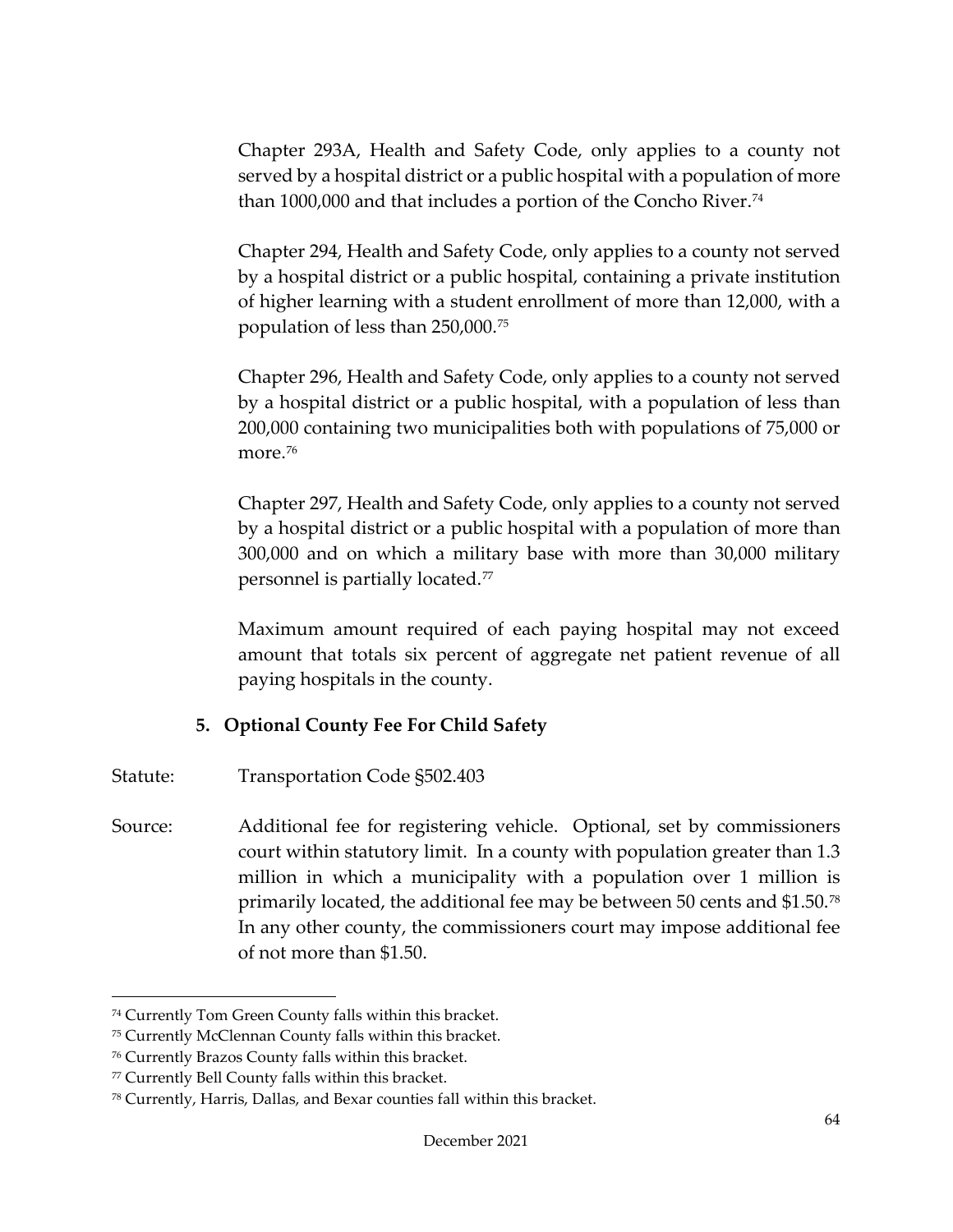Controlled by: Commissioners Court

- Purposes: To fund programs designed to enhance child safety, health, or nutrition, including child abuse prevention and intervention and drug and alcohol abuse prevention or programs designed to enhance public safety and security.
- Limitations: A county imposing the fee may deduct not more than 10% of the revenue as an administrative fee. The county may also deduct from fee revenue an amount proportional to the percentage of county residents living in unincorporated areas of the county. After the deductions, the county sends the remainder of the revenue to municipalities in the county according to their population.

# Interpretation:

KP-0068 (2016): Transportation Code §502.403(e) imposes a duty on the county to send proportional fee revenue from the optional county fee for child safety to each municipality within the county according to their population.

# **6. Auction Proceeds from Sale of Abandoned Motor Vehicles**

- Statute: Transportation Code §683.015
- Source: Proceeds from the sale of an abandoned motor vehicle, aircraft, watercraft, or outboard motor at a public auction conducted by a law enforcement agency pursuant to Transportation Code, Chapter 383.
- Controlled by: Law enforcement or the attorney for the state subject to approval by the commissioners court
- Purposes: A law enforcement agency, which includes a sheriff or constable, is entitled to reimbursement from the proceeds of the sale of an abandoned motor vehicle, aircraft, watercraft, or outboard motor for: the cost of the auction; towing, preservation, and storage fees resulting from the taking into custody; the cost of notice or publication; and any compensation made by the agency to property owners whose property was damaged as a result of a pursuit involving the motor vehicle.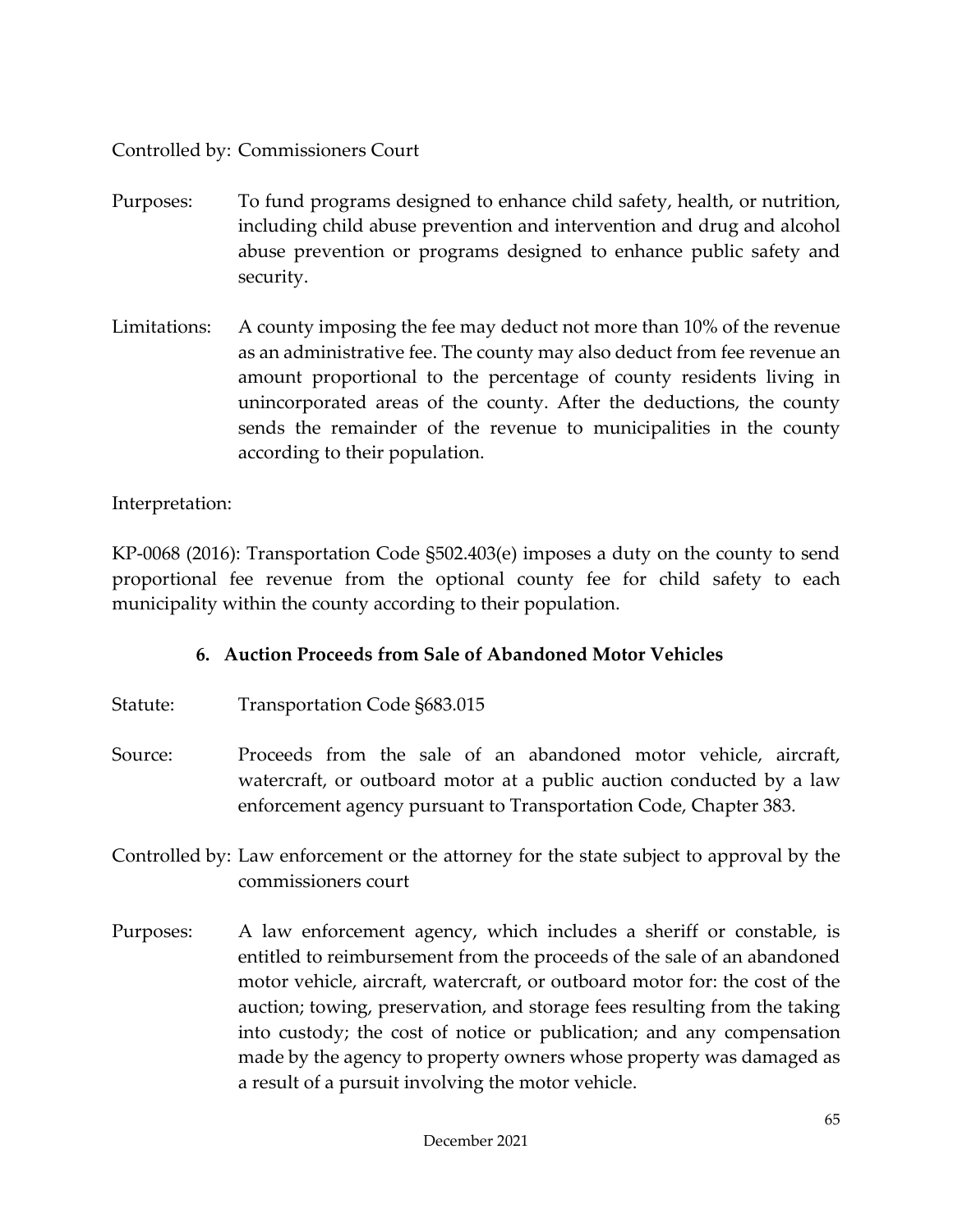Unclaimed proceeds shall be deposited in an account that may be used for the payment of auction, towing, preservation, storage, and notice and publication fees resulting from taking other vehicles, aircraft, watercraft, or outboard motors into custody if the proceeds from the sale of the other items are insufficient to meet those fees.

 A county may transfer funds in excess of \$1,000 from the account to the county's general revenue account to be used by the law enforcement agency or, if the vehicle, aircraft, watercraft, or outboard motor was located in a county with a population of less than 150,000, by the attorney representing the state (district attorney, criminal district attorney, or county attorney performing the duties of a district attorney).

A law enforcement agency or attorney representing the state may use these transferred funds to compensate property owners whose property was damaged as a result of a pursuit involving a law enforcement agency or a federal law enforcement agency; before such compensation, the sheriff, constable, or attorney representing the state must submit the proposed payment for compensation for consideration by the commissioners court, which shall consider it at its next regularly scheduled meeting.

#### **I. DEVELOPMENT FUNDS**

#### **1. County Airport Fund**

- Statute: Transportation Code Chapter 22.054
- Source: Revenue received from the ownership, control, or operation of an airport or air navigation facility, including proceeds from sale of property.

Controlled by: Commissioners Court

Purposes: Acquisition, operation and maintenance of county airport.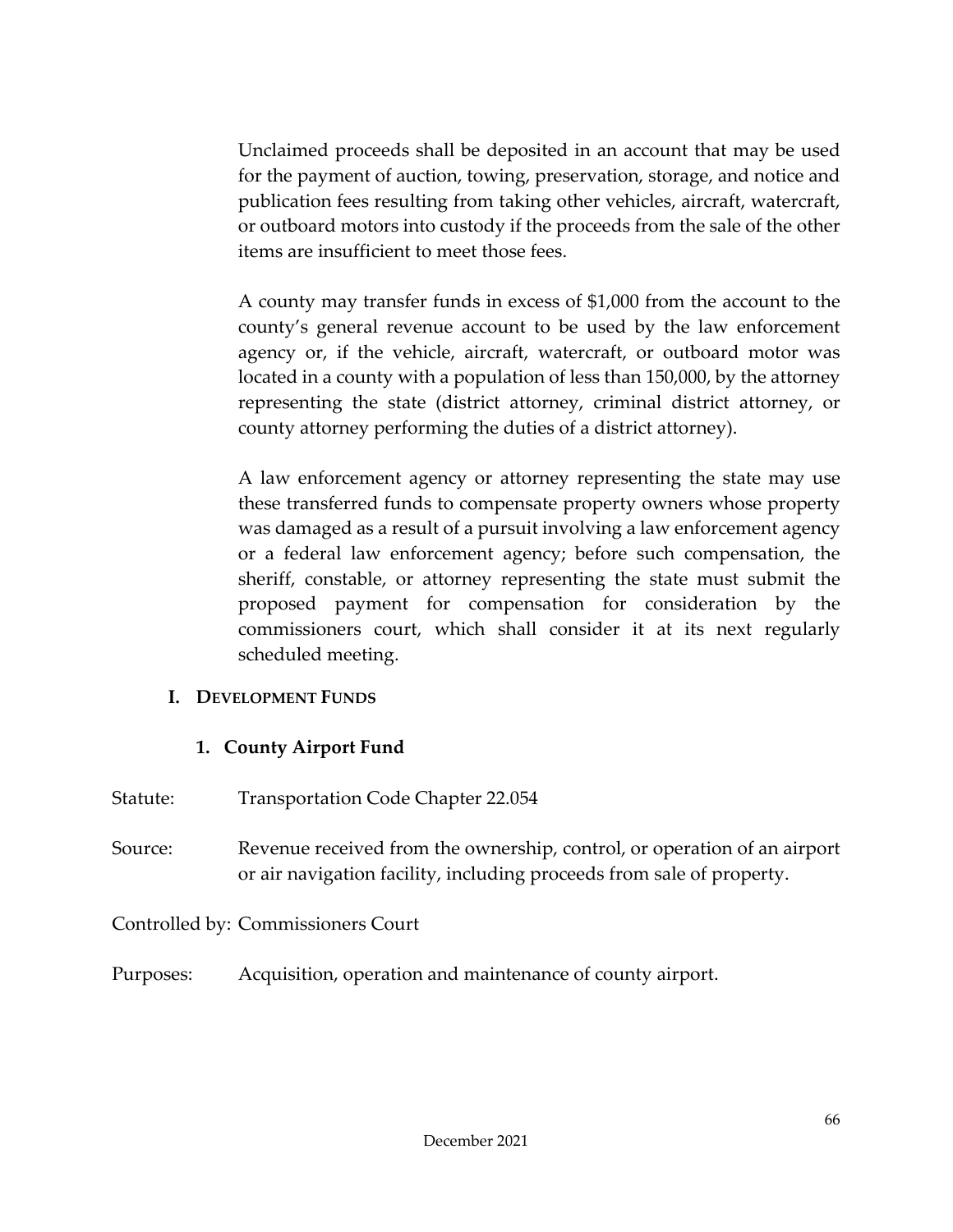#### **2. Land Use Restriction Fund**

| Statute:                             | Property Code §203.004                                                                                                  |  |
|--------------------------------------|-------------------------------------------------------------------------------------------------------------------------|--|
| Source:                              | Administrative fee, not to exceed the costs incurred by county to enjoin or<br>abate violation of land use restriction. |  |
|                                      | Controlled by: Commissioners Court                                                                                      |  |
| Purposes:                            | Offset cost of litigation to enjoin or abate violation of land use restriction.                                         |  |
| Limitation:                          | Applies only in a county with a population of more than 200,000.                                                        |  |
| 3. Special Improvement District Fund |                                                                                                                         |  |

- Statutes: Local Gov't Code §§372.021, 372.022
- Source: Tax, levied annually on property in district sufficient to meet annual cost of improvements, or bonds. Optional, set by commissioners court.
- Controlled by: Commissioners Court
- Purposes: To pay for costs of planning, administration and construction of authorized improvement; preparation of preliminary plans, studies, and engineering reports to determine feasibility of improvement; and initial costs of improvement until other financing source issued and sold.

#### **J. MOTOR VEHICLE SAFETY RESPONSIBILITY FUND**

- **1. Motor Vehicle Safety and Responsibility Fund**
- Statute: Transportation Code §601.123
- Source: Owner of a vehicle registered in the county \$55,000 for each vehicle.

#### Controlled by: County Judge

Purpose: To establish financial responsibility for a motor vehicle registered in the county.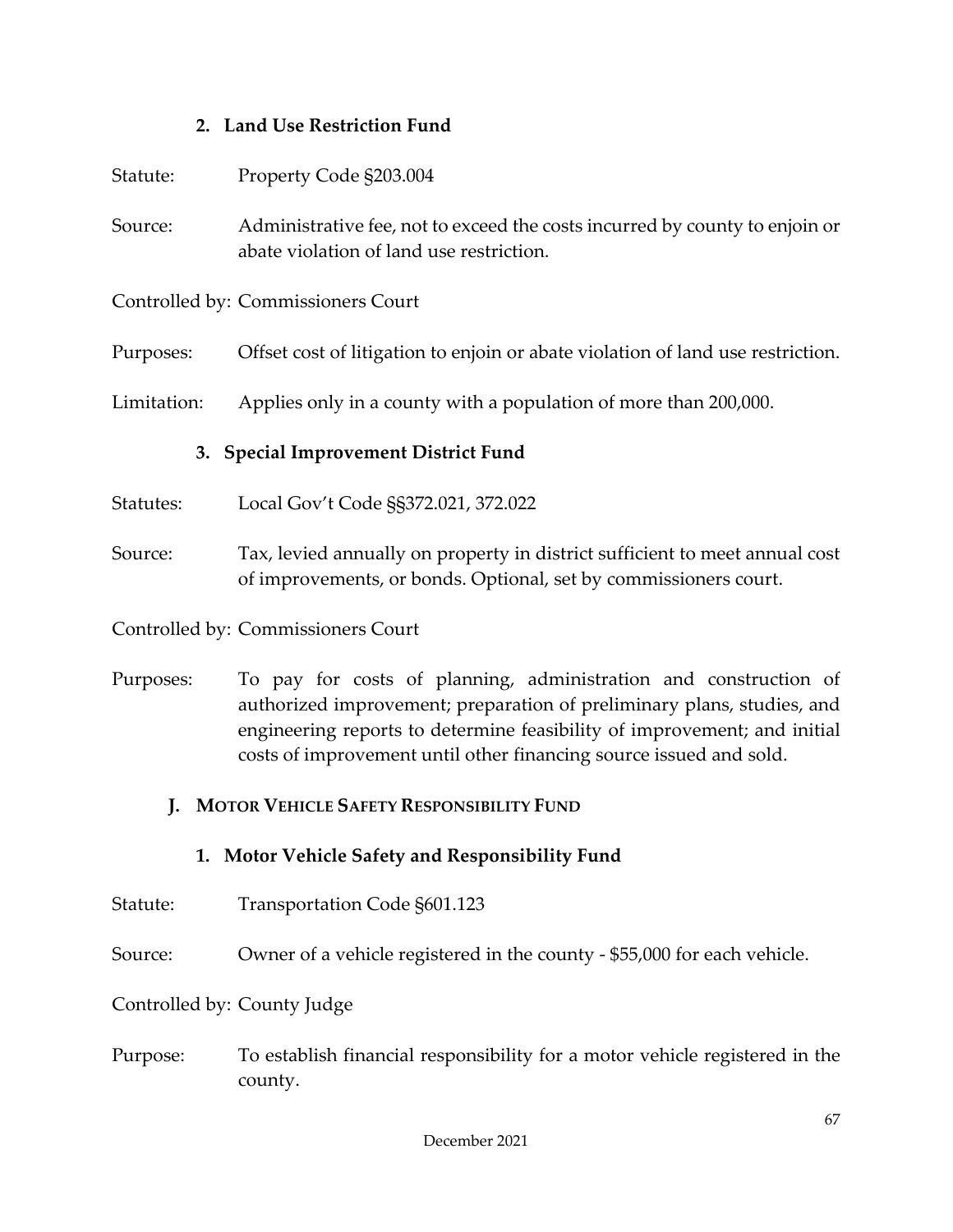Interpretation:

GA-1068 (2014): In the absence of any other statutory or regulatory guidance, a court could conclude that a county judge may deposit funds received pursuant to Transportation Code §601.123 into a separate account in the county depository and use his or her discretion to decide whether that account should be interest-bearing. Interest earned on funds deposited under Transportation Code §601.123 belong to the person making the deposit; and the county may not collect an administrative fee in connection with the deposit of funds under this section.

# **K. ELECTION FUNDS**

# **1. Election Code Chapter 19 Fund**[79](#page-71-0)

Statute: Election Code §19.002

Source: Paid by secretary of state to the voter registrar: 25 cents from state monies for each new registration; 40 cents for each canceled and updated registration;

> In each even-numbered year, 40 cents multiplied by the difference between the number of registered voters and the number of initial registrations certified for the two previous voting years.

Controlled by: Voter Registrar

- Purposes: Must be used to defray the cost of voter registration, and may be used to pay for any item or service designed to increase the number of registered voters in the state, maintain and report an accurate list of the number of registered voters, or increase the efficiency of the voter registration office, including hiring temporary voter registration personnel.
- Limitations: May not be used to pay for the normal day-to-day operation of the office.

The commissioners court may not reduce voter registrar's budget in light of the availability of these monies.

<span id="page-71-0"></span><sup>79</sup> See also Tax Assessor-Collector.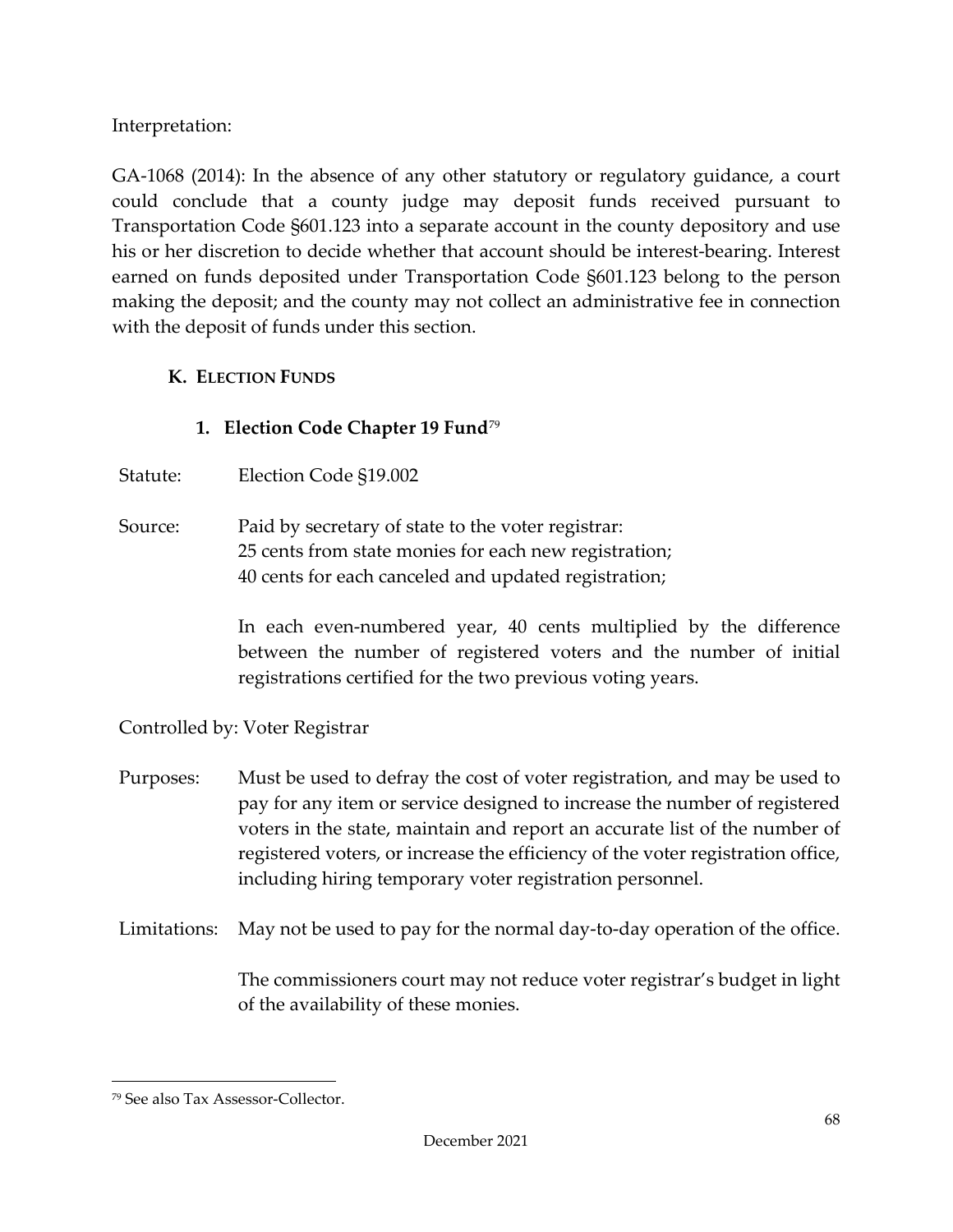Chapter 19 monies lapse to the state after the expiration of the two-year period in which they may be used. These lapsed monies are placed in a special fund administered by the secretary of state and distributed to counties with limited technological resources to upgrade voter registration technology.

## Interpretation:

JC-0038 (1999): The secretary of state has authority to adopt rules prohibiting the use of state monies made available under Election Code Chapter 19 to pay costs associated with the normal operations of the county voter registrar's office. Chapter 19 monies are to be used to enhance the voter registration functions of the voter registrar's office.

1 Tex. Admin. Code §81.13: The secretary of state administrative rule defines allowable uses of Chapter 19 monies and requires expenditures to comply with "reasonable and necessary" criteria established under Uniform Grant Management Standards.

## **2. Election Services Contract Fund**

| Statute:     | Election Code §31.100                                                                                                                                         |
|--------------|---------------------------------------------------------------------------------------------------------------------------------------------------------------|
| Source:      | Money paid to the county elections officer under an election services<br>contract.                                                                            |
|              | Controlled by: County Elections Officer                                                                                                                       |
| Purpose:     | To defray expenses of the county elections officer in connection with<br>election-related duties or functions.                                                |
| Limitations: | Commissioners court may not consider availability of the election services<br>contract fund in adopting the county budget for the county election<br>officer. |

Interpretation:

1 Tex. Admin Code §81.161: Fund surplus may not be used to fund the day to day operation of the office of the county election officer, which includes duties required by statute, necessary administrative personnel, office space and equipment, ballots, election kits, poll lists, and early voting and election day workers. Examples of allowed expenses